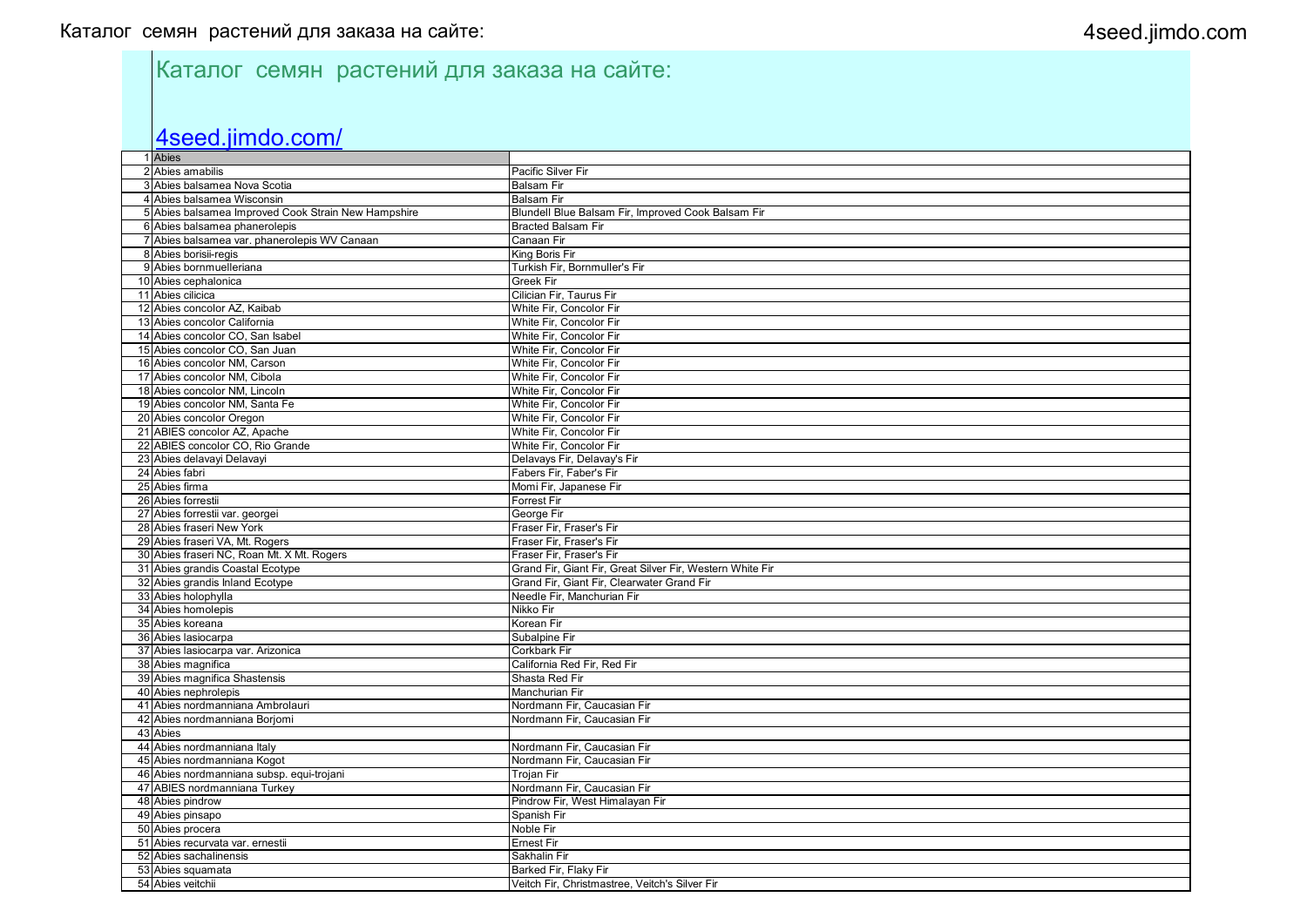| 55 Acacia                                     |                                                                                                                                        |
|-----------------------------------------------|----------------------------------------------------------------------------------------------------------------------------------------|
| 56 Acacia baileyana                           | Cootamundra Wattle, Golden Mimosa, Bailey Acacia                                                                                       |
| 57 Acacia cyanophylla                         | Orange Wattle, Coojong, Golden Wreath Wattle, Blue-leaved Wattle, Western Australian Golden Wattle, Port Jackson Willow                |
| 58 Acacia dealbata                            | Silver Wattle, Mimosa                                                                                                                  |
| 59 Acacia erioloba                            | Camel Thorn, Camelthorn, Giraffe Thorn, Kameeldoring, Mokala                                                                           |
| 60 Acacia nilotica                            | <b>Gum Arabic Tree</b>                                                                                                                 |
| 61 Acanthus                                   |                                                                                                                                        |
| 62 Acanthus hungaricus                        | Bear's Breech, Bear's Breeches                                                                                                         |
| 63 Acer                                       |                                                                                                                                        |
| 64 Acer campestre                             | Hedge Maple, Common Maple, Field Maple                                                                                                 |
| 65 Acer caudatifolium                         | Kawakami Maple                                                                                                                         |
| 66 Acer circinatum                            | Vine Maple                                                                                                                             |
| 67 Acer davidii                               | David Maple                                                                                                                            |
| 68 Acer diabolicum                            | Devil Maple                                                                                                                            |
| 69 Acer drummondii                            | <b>Drummond Red Maple</b>                                                                                                              |
| 70 Acer elegantulum                           | <b>Elegant Maple</b>                                                                                                                   |
| 71 ACER fabri                                 | Faber's Maple                                                                                                                          |
| 72 Acer glabrum                               | Douglas Maple, Rocky Mountain Maple, Rocky Mtn. Maple                                                                                  |
| 3 Acer grandidentatum                         | Bigtooth Maple, Lost Maple, Sabinal Maple, Western Sugar Maple, Uvalde Big Tooth Maple, Canyon Maple, Southwestern Big Tooth Maple, Pl |
|                                               |                                                                                                                                        |
| 4 Acer griseum dewinged                       | Paperbark Maple                                                                                                                        |
| 5 Acer griseum dry wings                      | Paper Bark Maple, Paperbark Maple                                                                                                      |
| <sup>76</sup> Acer grosseri Hersi China       | <b>Bigleaf Maple</b>                                                                                                                   |
| 7 Acer heldreichii                            | <b>Balkan Maple</b>                                                                                                                    |
| <b>Acer henryi</b>                            | Henry's Maple                                                                                                                          |
| 9 Acer hyrcanum                               | Balkan Maple, Hyrcanum Maple                                                                                                           |
| 80 Acer japonicum                             | Downy Japanese Maple, Full Moon Maple                                                                                                  |
| 81 Acer japonicum Green Cascade dry seed      | Green Cascade Downy Japanese Maple, Green Cascade Maple, Green Cascade Full Moon Maple                                                 |
| 82 Acer japonicum Meigetsu dry seed           | Meigetsu Full-Moon Maple                                                                                                               |
| 83 Acer japonicum Oisami                      | Oisami Full Moon Maple                                                                                                                 |
| 84 Acer japonicum Oisami fresh/green seed     | Oisami Full Moon Maple                                                                                                                 |
| 85 Acer japonicum aconitifolium               | Fern-leaved Full-Moon Maple, Downy Japanese Maple                                                                                      |
| 86 Acer macrophyllum                          | Bigleaf Maple, Oregon Maple                                                                                                            |
| 87 Acer mandshuricum                          | Manchurian Maple                                                                                                                       |
| 88 Acer maximowiczianum                       | Nikko Maple                                                                                                                            |
| 89 Acer mono                                  | Painted Maple                                                                                                                          |
| 90 Acer monspessulanum                        | <b>Montpellier Maple</b>                                                                                                               |
| 91 Acer negundo                               | Box Elder, Ash-leaved Maple, Boxelder, Ashleaf Maple, Manitoba Maple                                                                   |
| 92 Acer oblongum                              | Flying Moth Tree, Flying Moth Maple                                                                                                    |
| 93 Acer palmatum dry large seed               | Japanese Maple                                                                                                                         |
|                                               |                                                                                                                                        |
| 94 Acer palmatum dry small seed               | Japanese Maple, Small Seeded Japanese Maple                                                                                            |
| 95 Acer palmatum Aka Shigitatsu Sawadry seed  | Aka Shigitatsu Sawa Japanese Maple                                                                                                     |
| 96 Acer palmatum Beni Otake                   | Big Red Bamboo Japanese Maple                                                                                                          |
| 97 Acer palmatum Ever Red dry seed            | Ever Red Japanese Maple                                                                                                                |
| 98 Acer palmatum Hogyoku dry                  | Hogyoku Japanese Maple                                                                                                                 |
| 99 ACER palmatum Hubb's Red Willow            | Hubb's Red Willow Japanese Maple                                                                                                       |
| 100 Acer palmatum Inazuma f/g                 | Inazuma Japanese Maple, Thunder Japanese Maple                                                                                         |
| 101 Acer palmatum Kihachijo dry seed          | Ki hachijo Japanese Maple, Kihachijo Japanese Maple                                                                                    |
| 102 Acer palmatum Kinran dry                  | Kinran Japanese Maple                                                                                                                  |
| 103 Acer palmatum Koto-no-ito dry             | Koto-no-ito Japanese Maple                                                                                                             |
| 104 Acer palmatum Omurayama dry               | Omurayama Japanese Maple                                                                                                               |
| 105 Acer                                      |                                                                                                                                        |
| 106 Acer palmatum Osakazuki dry               | Osakazuki Japanese Maple                                                                                                               |
| 107 Acer palmatum Scolopendrifolium dry seed  | Scolopendrifolium Japanese Maple                                                                                                       |
| 108 Acer palmatum Shojo fresh green           | Shojo Japanese Maple                                                                                                                   |
| 109 Acer palmatum Villa Taranto               | Villa Taranto Japanese Maple                                                                                                           |
| 110 Acer palmatum Waterfall                   | Waterfall Japanese Maple                                                                                                               |
| 111 ACER palmatum 'Burgundy Lace' dry seed    | Burgundy Lace Japanese Maple                                                                                                           |
|                                               |                                                                                                                                        |
| 112 ACER palmatum 'Burgundy Lace' f/g         | Burgundy Lace Japanese Maple                                                                                                           |
| 113 Acer palmatum atropurpureum dry seed      | Red Japanese Maple                                                                                                                     |
| 114 Acer palmatum atropurpureum Bloodgood     | Bloodgood Japanese Maple                                                                                                               |
| 115 Acer palmatum atropurpureum Emperor 1 f/g | Red Emperor Japanese Maple, Emperor 1 Japanese Maple                                                                                   |

| attle, Port Jackson Willow                |
|-------------------------------------------|
|                                           |
|                                           |
|                                           |
|                                           |
|                                           |
|                                           |
|                                           |
|                                           |
|                                           |
|                                           |
|                                           |
|                                           |
|                                           |
|                                           |
| n Maple, Southwestern Big Tooth Maple, Pl |
|                                           |
|                                           |
|                                           |
|                                           |
|                                           |
|                                           |
|                                           |
|                                           |
|                                           |
|                                           |
|                                           |
|                                           |
|                                           |
|                                           |
|                                           |
|                                           |
|                                           |
|                                           |
|                                           |
|                                           |
|                                           |
|                                           |
|                                           |
|                                           |
|                                           |
|                                           |
|                                           |
|                                           |
|                                           |
|                                           |
|                                           |
|                                           |
|                                           |
|                                           |
|                                           |
|                                           |
|                                           |
|                                           |
|                                           |
|                                           |
|                                           |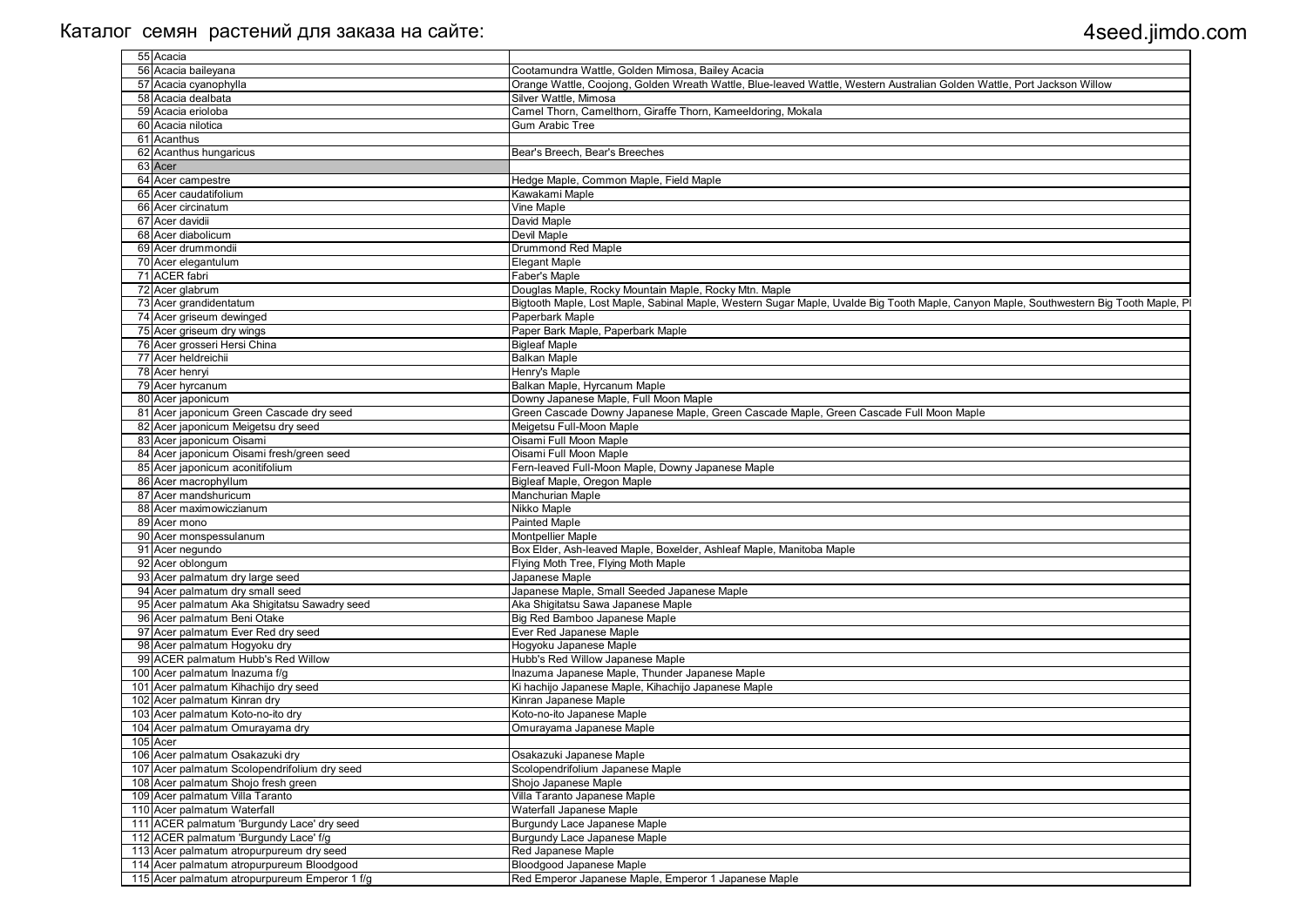| 116 Acer palmatum dissectum Tamukeyama dry                                              | Tamukeyama Japanese Maple                                |
|-----------------------------------------------------------------------------------------|----------------------------------------------------------|
| 117 Acer palmatum dissectum viridis dry                                                 | Green Lace-leaf Japanese Maple                           |
| 118 Acer palmatum matsumurae                                                            | Matsumurae Japanese Maple                                |
| 119 Acer palmatum scolopendrifolium rubrum Keiser form fresh/green                      | <b>Dwarf Red Linear-leaf Maple</b>                       |
| 120 Acer palmatum 'Arakawa' dry seed                                                    | Arakawa Japanese Maple, Rough Bark Maple                 |
| 121 ACER palmatum 'atrolineare' dry seed                                                | Atrolineare Japanese Maple                               |
| 122 ACER palmatum 'atrolineare' fresh/green seed                                        | Atrolineare Japanese Maple                               |
| 123 ACER palmatum 'Atropurpureum' fresh/green seed                                      | Red Japanese Maple                                       |
| 124 ACER palmatum 'Bloodgood' fresh/green seed                                          | <b>Bloodgood Japanese Maple</b>                          |
| 125 Acer palmatum 'Chitoseyama' f/g                                                     | Chitoseyama Japanese Maple                               |
| 126 ACER palmatum 'Ever Red' f/g                                                        | Ever Red Japanese Maple                                  |
| 127 Acer palmatum 'Garnet' fresh/green                                                  | Garnet Japanese Maple                                    |
| 128 ACER palmatum 'Hubbs Red Willow' f/g                                                | Hubb's Red Willow Japanese Maple                         |
| 129 Acer palmatum 'Ichigyoji' f/g                                                       | Ichigyoji Japanese Maple                                 |
| 130 ACER palmatum 'Inazuma' dry seed                                                    | Thunder Japanese Maple, Inazuma Japanese Maple           |
| 131 ACER palmatum 'Mikawa Yatsubusa' dry seed                                           | Mikawa yatsubusa Japanese Maple                          |
| 132 Acer palmatum 'Ogon sarasa' f/g                                                     | Ogon sarasa Japanese Maple                               |
| 133 Acer palmatum 'Omato' f/g                                                           | Omato Japanese Maple                                     |
| 134 ACER palmatum 'Oregon Sunset' dry seed                                              | Oregon Sunset Japanese Maple                             |
| 135 ACER palmatum 'Ornatum' fresh/green seed                                            | Ornatum Japanese Maple                                   |
| 136 ACER palmatum 'Osakazuki' fresh/green seed                                          | Osakazuki Japanese Maple                                 |
| 137 ACER palmatum 'Red Pygmy' f/g                                                       | Red Pygmy Japanese Maple                                 |
| 138 ACER palmatum 'Suminagashi' dry seed                                                | Sumi Nagashi Japanese Maple, Suminagashi Japanese Maple  |
| 139 ACER palmatum 'Suminagashi' fresh/green                                             | Suminagashi Japanese Maple, Sumi Nagashi Japanese Maple  |
| 140 ACER palmatum 'Trompenburg' dry seed                                                | Trompenburg Japanese Maple                               |
| 141 ACER palmatum amoenum 'Tsukushigita'                                                | Tsukushigata Japanese Maple, Chikushigata Japanese Maple |
| 142 ACER palmatum amoenum Ichigyoji dry seed                                            | Ichigyoji Japanese Maple                                 |
| 143 ACER palmatum amoenum Red Pygmy                                                     | Red Pygmy Japanese Maple                                 |
|                                                                                         |                                                          |
| 144 ACER palmatum amoenum Shojo                                                         | Shojo Japanese Maple                                     |
| 145 ACER palmatum amoenum Villa Taranto<br>146 Acer palmatum atropurpureum Yezo Nishiki | Villa Taranto Japanese Maple                             |
|                                                                                         | Yezo nishiki Japanese Maple                              |
| 147 ACER palmatum matsumurae 'Kasagiyama' dry seed<br>148 Acer                          | Kasagiyama Japanese Maple                                |
| 149 ACER palmatum matsumurae 'O kagami'                                                 |                                                          |
|                                                                                         | Okagami Japanese Maple, O kagami Japanese Maple          |
| 150 ACER palmatum matsumurae Chitoseyama dry seed                                       | Chitoseyama Japanese Maple                               |
| 151 ACER palmatum matsumurae Crimson Queen dry seed                                     | Crimson Queen Japanese Maple                             |
| 152 ACER palmatum matsumurae Filigree dry seed                                          | Filigree Japanese Maple                                  |
| 153 ACER palmatum matsumurae 'Nuresagi' dry seed                                        | Nuresagi Japanese Maple                                  |
| 154 ACER palmatum var. atropurpureum 'Nuresagi'                                         | Nuresagi Japanese Maple                                  |
| 155 ACER palmatum var. disectum 'Autumn Fire' Dry                                       | Autumn Fire Japanese Maple                               |
| 156 ACER palmatum var. dissectum "Autumn Fire" f/g                                      | Autumn Fire Japanese Maple                               |
| 157 ACER palmatum var. dissectum 'Inaba Shidare' dry seed                               | Inaba Shidare Japanese Maple                             |
| 158 ACER palmatum var. dissectum 'Inaba Shidare' fresh/green seed                       | Inaba Shidare Japanese Maple                             |
| 159 ACER palmatum var. Dissectum atropurpureum dry seed                                 | Red Lace-leaf Japanese Maple                             |
| 160 ACER palmatum var. Scolopendrifolium rubrum 'Keiser form' dry seed                  | Dwarf Red Linear-leaf Maple                              |
| 161 Acer pectinatum subsp. maximowiczii                                                 | Maximowicz's Snakebark Maple                             |
| 162 Acer pensylvanicum                                                                  | Striped Maple, Moose Maple, Moosewood                    |
| 163 Acer platanoides                                                                    | Norway Maple                                             |
| 164 Acer platanoides dewinged                                                           | Norway Maple                                             |
| 165 Acer pseudosieboldianum                                                             | Korean Maple                                             |
| 166 Acer rubrum Selected Varieties                                                      | Select Red Maple                                         |
| 167 ACER rubrum Northern dewinged                                                       | <b>Red Maple</b>                                         |
| 168 ACER rubrum Northern wings                                                          | Red Maple                                                |
| 169 Acer saccharum Northern dw                                                          | Sugar Maple, Northern Sugar Maple, Canada Maple          |
| 170 Acer saccharum Northern wings                                                       | Sugar Maple, Northern Sugar Maple, Canada Maple          |
| 171 Acer saccharum subsp. floridanum                                                    | Southern Sugar Maple, Florida Maple                      |
| 172 Acer shirasawanum dry seed                                                          | Full Moon Maple, Hinauchiwa Kaede                        |
| 173 Acer shirasawanum Ogurayama                                                         | Ogurayama Full Moon Maple                                |
| 174 Acer shirasawanum Palmatifolium                                                     | Palmatifolium Full Moon Maple                            |
| 175 Acer shirasawanum 'Ogurayama' f/g                                                   | Ogurayama Full Moon Maple                                |
| 176 ACER shirasawanum fresh/green seed                                                  | Full Moon Maple, Hinauchiwa Kaede                        |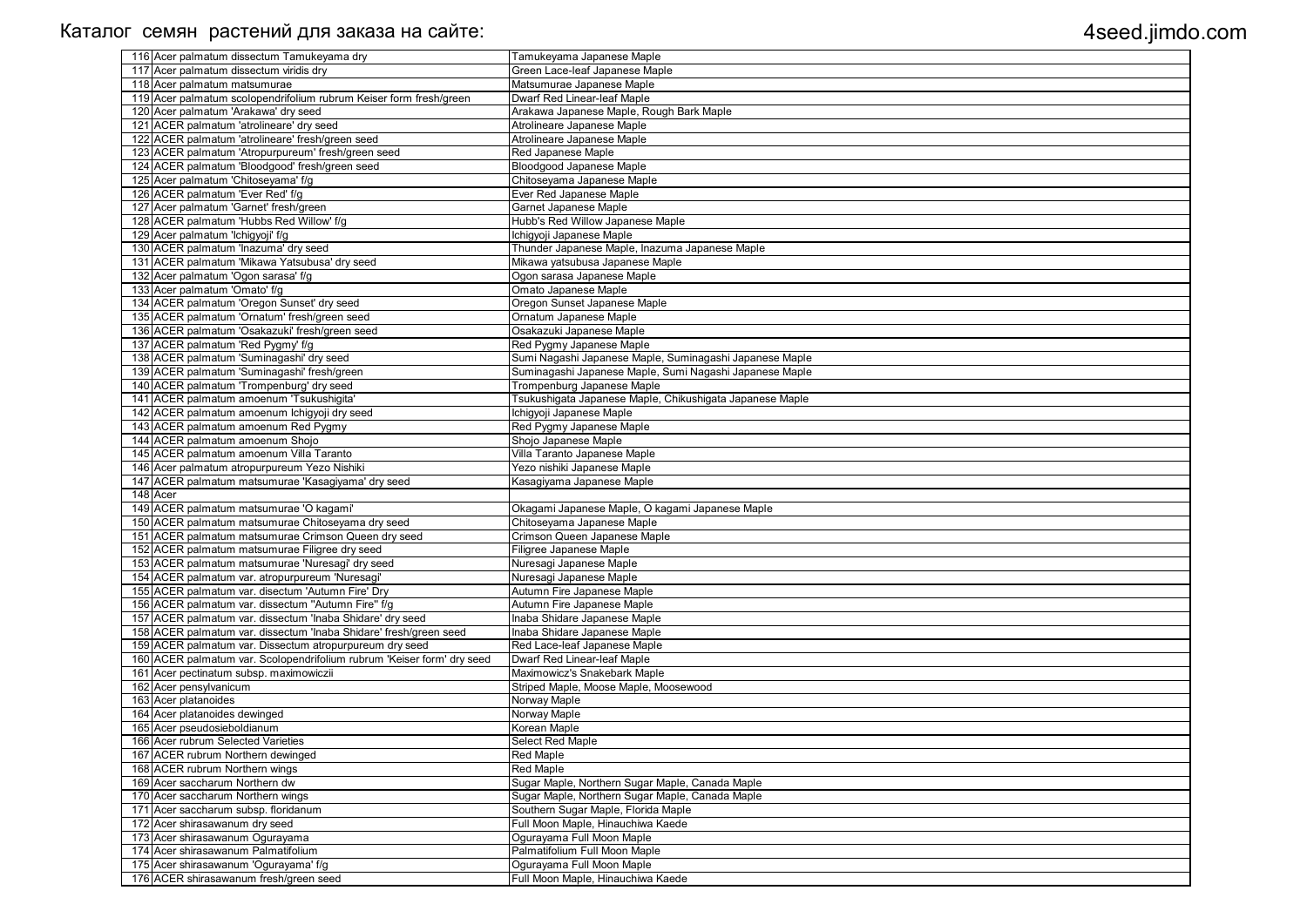| 177 ACER shirasawanum var. aureum                  | Yellow Moon Maple                                                                                                |
|----------------------------------------------------|------------------------------------------------------------------------------------------------------------------|
| 178 ACER shirasawanum var. aureum fresh/green seed | <b>Yellow Moon Maple</b>                                                                                         |
| 179 Acer sieboldianum dry seed                     | Siebold Maple                                                                                                    |
| 180 Acer sieboldianum Sode-No-Uchi                 | Sode no uchi Siebold Maple                                                                                       |
| 181 ACER sieboldianum fresh/green seed             | Siebold Maple                                                                                                    |
| 182 Acer spicatum                                  | Mountain Maple, Moosewood                                                                                        |
| 183 Acer tataricum                                 | Tatarian Maple, Tatar Maple, Tartar Maple                                                                        |
| 184 ACER tataricum subsp. ginnala                  | Amur Maple                                                                                                       |
| 185 ACER tataricum subsp. ginnala 'Flame'          | Flame Amur Maple                                                                                                 |
| 186 Acer tataricum subsp. semenovii                | Semenov's Amur Maple, Turkestan Shrub Maple                                                                      |
| 187 Acer tegmentosum                               | Manchu Striped Maple                                                                                             |
| 188 Acer tetramerum                                | Spike Leafed Maple                                                                                               |
| 189 Acer trautvetteri                              | Red-bud Maple                                                                                                    |
| 190 Acer triflorum                                 | Three Flowered Maple, Roughbark Maple                                                                            |
| 191 Acer                                           |                                                                                                                  |
| 192 Acer truncatum                                 | Shantung Maple, Purpleblow Maple, Shandong Maple                                                                 |
| 193 Acer velutinum                                 | <b>Velvet Maple</b>                                                                                              |
| 194 Acer x freemanii                               | Freeman's Maple, Freeman Maple                                                                                   |
| 195 Achillea                                       |                                                                                                                  |
| 196 Achillea millefolium                           | Common Yarrow, Plumajillo                                                                                        |
| 197 Achillea ptarmica                              | Sneezewort, Sneezeweed                                                                                           |
| 198 Acmella                                        |                                                                                                                  |
| 199 Acmella oleracea                               | Paracress, Toothache Plant, Electric Daisy, Electric Buttons, Buzz Buttons, Peek-A-Boo, Eyeball Plant            |
| 200 Aconitum                                       |                                                                                                                  |
| 201 Aconitum barbatum                              | Monk's Hood, Slenderleaf Monkshood                                                                               |
| 202 Aconitum napellus                              | Monk's-hood, Venus' Chariot, Monk's Hood                                                                         |
| 203 Actaea                                         |                                                                                                                  |
| 204 Actaea cimicifuga                              | Black Snake Root, Bugbane, Foetid Bugbane                                                                        |
| 205 Actaea dahurica                                | <b>Bugbane</b>                                                                                                   |
| 206 Actaea rubra                                   | Red Baneberry                                                                                                    |
| 207 Actinidia                                      |                                                                                                                  |
| 208 Actinidia arguta                               | Hardy Kiwi, Bower Actinidia, Tara Vine, Kiwi Berry                                                               |
| 209 Adenophora                                     |                                                                                                                  |
| 210 ADENOPHORA bulleyana                           | Ladybells                                                                                                        |
| 211 Adonis                                         |                                                                                                                  |
| 212 Adonis amurensis                               | Amur Pheasant's Eye                                                                                              |
| 213 Aegle                                          |                                                                                                                  |
| 214 Aegle marmelos                                 | Indian Bael, Bengal Quince, Golden Apple, Stone Apple, Wood Apple, Bili                                          |
| 215 Aesculus                                       |                                                                                                                  |
| 216 Aesculus glabra                                | Ohio Buckeye, Smooth Buckeye, Fetid Buckeye, American Buckeye                                                    |
| 217 Aesculus hippocastanum                         | Horse Chestnut                                                                                                   |
| 218 Aesculus pavia Northern                        | Red Buckeye, Firecracker Plant                                                                                   |
| 219 Aesculus pavia Southern                        | Red Buckeye                                                                                                      |
| 220 Agathis                                        |                                                                                                                  |
| 221 Agathis robusta                                | Queensland Kauri                                                                                                 |
| 222 Ageratum                                       |                                                                                                                  |
| 223 Ageratum mexicanum dwarf Blue Mink             | Flossflower, Garden Ageratum                                                                                     |
| 224 Agrimonia                                      |                                                                                                                  |
| 225 Agrimonia eupatoria                            | Agrimony, Churchsteeples, Common Agrimony, Church Steeples, Sticklewort, Cockeburr, Stickwort                    |
| 226 Ailanthus                                      |                                                                                                                  |
| 227 Ailanthus altissima cs                         | Tree Of Heaven                                                                                                   |
| 228 Akebia                                         |                                                                                                                  |
| 229 Akebia quinata                                 | Five-leaf Akebia, Chocolate Vine                                                                                 |
| 230 Akebia trifoliata                              | Three-leaf Akebia, Chocolate Vine                                                                                |
| 231 Alangium                                       |                                                                                                                  |
| 232 ALANGIUM platanifolium                         | Alangium                                                                                                         |
| 233 Albizia                                        |                                                                                                                  |
| 234 Albizia julibrissin                            | Mimosa, Silk Tree, Persian Silk Tree, pink siris                                                                 |
| 235 ALBIZIA julibrissin 'Rosea'                    | Rosea Silk-tree                                                                                                  |
| 236 Albizia lebbeck                                | Woman's-tongue Tree, Woman's Tongue, Koko, Mother-in-law's Tongue Tree, Lebbeck, Lebbek Tree, Flea Tree, Frywood |
| 237 Alcea                                          |                                                                                                                  |
|                                                    |                                                                                                                  |

| $\overline{\mathsf{int}}$ |
|---------------------------|
|                           |
|                           |
|                           |
|                           |
|                           |
|                           |
|                           |
|                           |
|                           |
|                           |
|                           |
|                           |
|                           |
|                           |
|                           |
|                           |
|                           |
|                           |
|                           |
|                           |
|                           |
|                           |
|                           |
|                           |
|                           |
|                           |
|                           |
|                           |
|                           |
|                           |
|                           |
|                           |
|                           |
|                           |
|                           |
|                           |
|                           |
|                           |
|                           |
|                           |
| ee, Flea Tree, Frywood    |
|                           |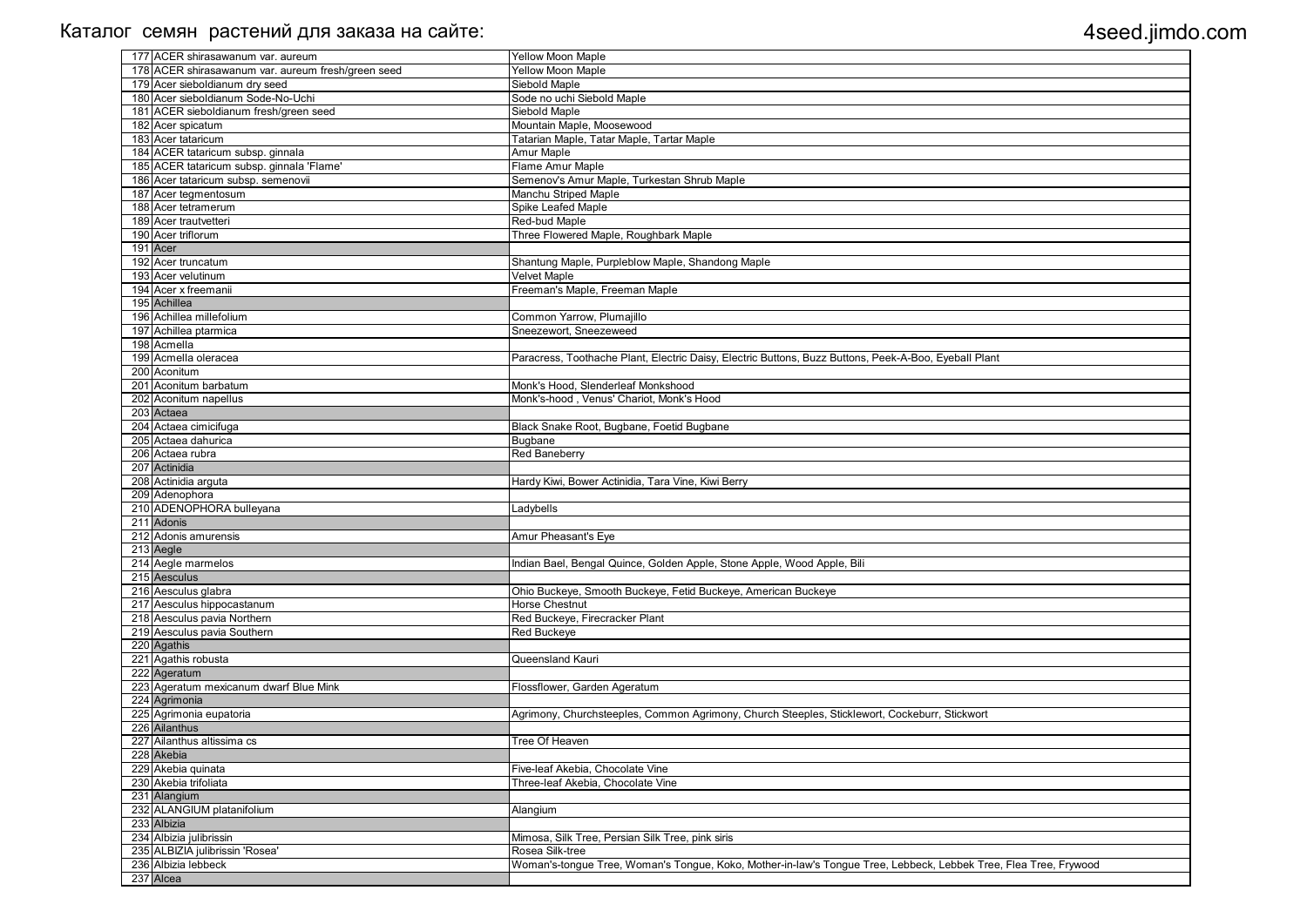| 238 Alcea rosea                           | Hollyhock                                                                               |
|-------------------------------------------|-----------------------------------------------------------------------------------------|
|                                           |                                                                                         |
| 239 Allium                                |                                                                                         |
| 240 Allium cepa White Sweet Spanish       | White Sweet Spanish Onion                                                               |
| 241 Allium christophii                    | Star Of Persia                                                                          |
| 242 Allium fistulosum White Spear Bunches | White Spear Bunches Onion, Japanese Bunching Onion, Welsh Onion, Spring Onion, Scallion |
| 243 Allium schoenoprasum                  | Chives, Wild Chives                                                                     |
| 244 Allium senescens                      | Ornamental Onion, German Garlic, Curley Chives                                          |
| 245 Allium tuberosum                      |                                                                                         |
|                                           | Chinese Chives, Garlic Chives, Chinese Leeks, Flat Chives                               |
| 246 Alnus                                 |                                                                                         |
| 247 Alnus acuminata                       | <b>Andes Alder</b>                                                                      |
| 248 Alnus cordata                         | <b>Italian Alder</b>                                                                    |
| 249 ALNUS crispa                          | <b>Mountain Alder</b>                                                                   |
| 250 Alnus glutinosa                       | European Alder                                                                          |
| 251 Alnus hirsuta                         | Manchurian Alder                                                                        |
| 252 Alnus incana                          |                                                                                         |
|                                           | Mountain Alder, Grey Alder, Hoary Alder, Gray Alder, European Speckled Alder            |
| 253 Alnus incana subsp. tenuifolia        | Thinleaf Alder, Mountain Alder                                                          |
| 254 Alnus japonica                        | Japanese Alder                                                                          |
| 255 Alnus nepalensis                      | Nepal Alder                                                                             |
| 256 Alnus rhombifolia                     | White Alder, Sierra Alder                                                               |
| 257 Alnus rubra                           | <b>Red Alder</b>                                                                        |
| 258 ALNUS rugosa                          | Speckled Alder, Smooth Alder, Hazel Alder                                               |
| 259 ALNUS serrulata                       | <b>Hazel Alder</b>                                                                      |
| 260 Alnus sinuata                         | Sitka Alder                                                                             |
|                                           |                                                                                         |
| 261 Alnus viridis                         | European Green Alder, Green Alder                                                       |
| 262 Alopecurus                            |                                                                                         |
| 263 ALOPECURUS arundinaceus               | <b>Creeping Meadow Foxtail</b>                                                          |
| 264 Althaea                               |                                                                                         |
| 265 ALTHAEA officinalis                   | Marshmallow, Common Marshmallow                                                         |
| 266 Amaranthus                            |                                                                                         |
| 267 Amaranthus cruentus                   | Red Amaranth, Purple Amaranth, Mexican Grain Amaranth, Huautli, Alegria                 |
| 268 Amelanchier                           |                                                                                         |
|                                           |                                                                                         |
| 269 Amelanchier alnifolia 'Smokey'        | Saskatoon Serviceberry, Saskatoon Berry                                                 |
| 270 Amelanchier arborea                   | Common Serviceberry, Downy Serviceberry                                                 |
| 271 Amelanchier arborea db                | Downy Serviceberry, Common Serviceberry                                                 |
| 272 Amelanchier canadensis                | Canadian Serviceberry, Shadblow, Downy Serviceberry, Shadbush                           |
| 273 Amelanchier laevis                    | Alleghany Serviceberry, Smooth Shadbush                                                 |
| 274 Amelanchier lamarckii                 | Juneberry                                                                               |
| 275 Amelanchier ovalis clean seed         | <b>Snowy Mespilus</b>                                                                   |
| 276 Amelanchier spicata                   | Dwarf Serviceberry, Thicket Shadbush                                                    |
|                                           |                                                                                         |
| 277 Amelanchier x grandiflora             | Apple Serviceberry                                                                      |
| 278 Amorpha                               |                                                                                         |
| 279 Amorpha canescens clean seed          | Lead Plant, Leadplant                                                                   |
| 280 Amorpha canescens with hulls          | Lead Plant, Leadplant                                                                   |
| 281 Amorpha fruticosa                     | False Indigo, Desert False Indigo, Bastard Indigobush                                   |
| 282 Amorpha georgiana var. confusa        | Georgia False Indigo, False Indigo, Savannah Indigobush                                 |
| 283 Ampelopsis                            |                                                                                         |
| 284 AMPELOPSIS arborea                    | Pepper Vine, Peppervine                                                                 |
|                                           |                                                                                         |
| 285 Andropogon                            |                                                                                         |
| 286 Andropogon gerardii Rountree          | Rountree Big Bluestem                                                                   |
| 287 Andropogon gerardii Niagara           | Niagara Big Bluestem                                                                    |
| 288 Andropogon virginicus                 | Broom-sedge, Broomsedge Bluestem, Broom Sedge                                           |
| 289 Anemone                               |                                                                                         |
| 290 Anemone blanda                        | Windflower, Greek Thimbleweed, Grecian Windflower, Grecian Wind Flower                  |
| 291 ANEMONE sylvestris                    | Snowdrop Windflower                                                                     |
| 292 Anethum                               |                                                                                         |
| 293 Anethum graveolens                    | Dill                                                                                    |
|                                           |                                                                                         |
| 294 Angelica                              |                                                                                         |
| 295 ANGELICA archangelica                 | Angelica, Archangel, Wild Parship, Norwegian Angelica                                   |
| 296 Angelica atropurpurea                 | Great Angelica, Purplestem Angelica                                                     |
| 297 Anthriscus                            |                                                                                         |
| 298 Anthriscus cerefolium                 | Garden Chervil, Chervil, Gourmet's Parsley                                              |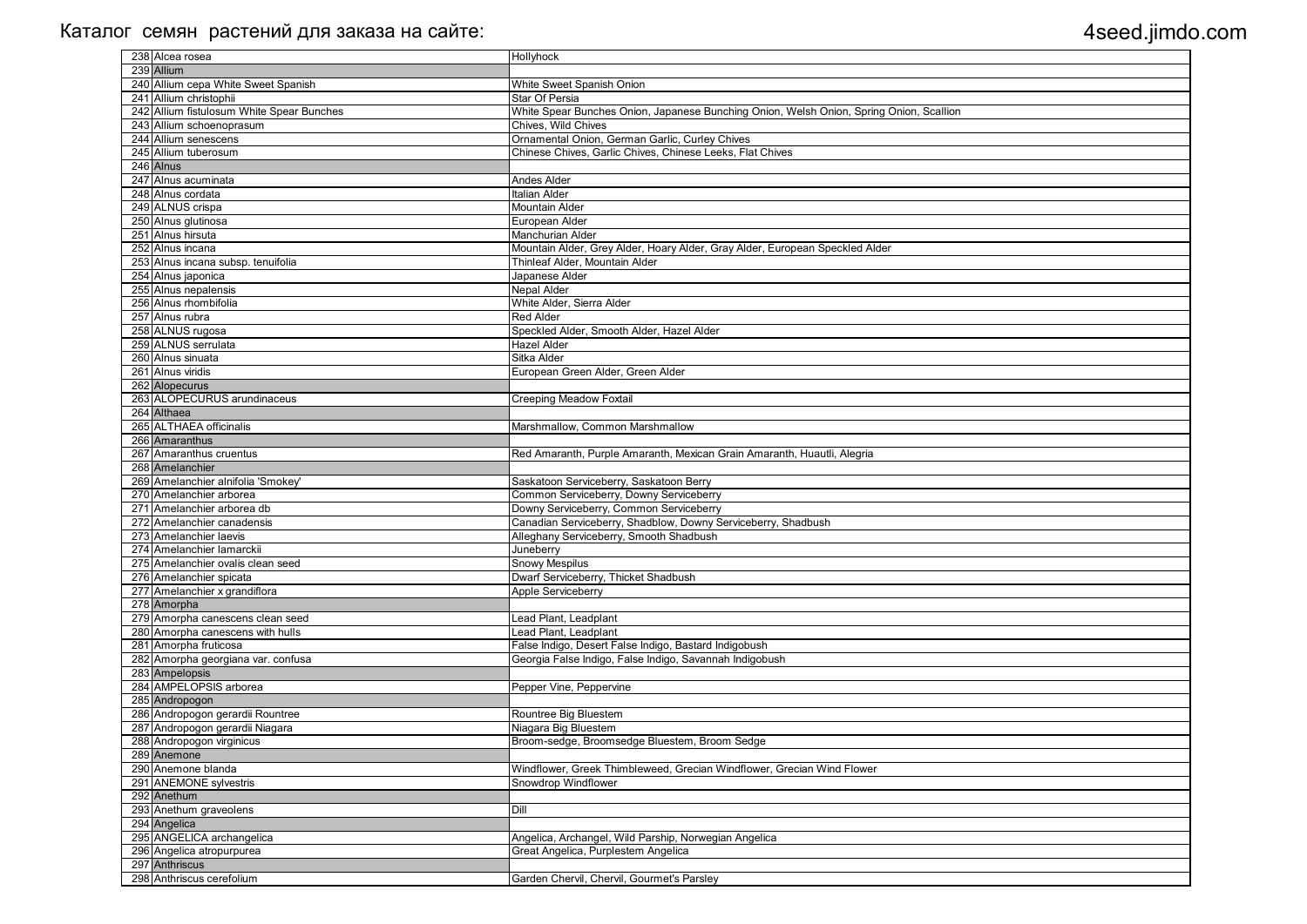| 299 Antirrhinum                        |                                                                                           |
|----------------------------------------|-------------------------------------------------------------------------------------------|
| 300 Antirrhinum majus Maximum          | Snapdragon, Garden Snapdragon                                                             |
| 301 Apium                              |                                                                                           |
| 302 Apium graveolens                   | <b>Wild Celery</b>                                                                        |
| 303 Aquilegia                          |                                                                                           |
| 304 Aquilegia caerulea                 | Colorado Columbine, Colorado Blue Columbine, Rocky Mountain Columbine                     |
| 305 Aquilegia flabellata               | Fan Columbine, Japanese Fan Columbine                                                     |
| 306 Aquilegia oxysepala                | Columbine, Granny's Bonnet                                                                |
| 307 Aquilegia vulgaris Double Mix      | European Columbine, Columbine, Dwarf Columbine                                            |
| 308 Aralia                             |                                                                                           |
| 309 Aralia elata clean seed            |                                                                                           |
| 310 Aralia elata dried berries         | Japanese Aralia, Japanese Angelica Tree                                                   |
|                                        | Japanese Aralia, Japanese Angelica Tree                                                   |
| 311 Aralia spinosa clean seed          | Devil's Walkingstick, Devil's Walking Stick                                               |
| 312 Aralia spinosa Dried berries       | Devil's Walking Stick, Devil's Walkingstick                                               |
| 313 Araucaria                          |                                                                                           |
| 314 ARAUCARIA angustifolia             | Parana Pine, Brazilian Pine, Candelabra Tree                                              |
| 315 ARAUCARIA araucana                 | Monkey Puzzle Tree, Monkeypuzzle Tree                                                     |
| 316 Araucaria bidwillii                | Bunya - Bunya Pine, Bunya Bunya, Bunya Pine, Bunya Bunya Tree, False Monkey Puzzle Tree   |
| 317 ARAUCARIA cunninghamii             | Hoop Pine, Moreton Bay Pine                                                               |
| 318 Arbutus                            |                                                                                           |
| 319 Arbutus menziesii clean seed       | Pacific Madrone, Strawberry Tree, Bearberry                                               |
| 320 Arbutus menziesii db               | Pacific Madrone, Strawberry Tree, Bearberry                                               |
| 321 Arbutus unedo                      | Strawberry Madrone, Strawberry Tree                                                       |
| 322 Arctium                            |                                                                                           |
| 323 ARCTIUM lappa                      | <b>Greater Burdock</b>                                                                    |
| 324 Arctium minus                      | Lesser Burdock, Common Burdock, Burdock, Clotbur                                          |
| 325 Arctostaphylos                     |                                                                                           |
| 326 Arctostaphylos nevadensis          | Pine-mat Manzanita, Pinemat Manzanita, Hardy Manzanita                                    |
| 327 Arctostaphylos patula              | Greenleaf Manzanita                                                                       |
| 328 Arctostaphylos uva-ursi            | Bearberry, Kinnikinick                                                                    |
| 329 Arctostaphylos viscida             | White-leaf Manzanita, Whiteleaf Manzanita, Sticky Whiteleaf Manzanita, Sticky Manzanita   |
| 330 Argyreia                           |                                                                                           |
| 331 ARGYREIA nervosa                   |                                                                                           |
| 332 Arisaema                           | Woolly Morning Glory, Elephant Creeper, Hawaiian Baby Woodrose                            |
|                                        |                                                                                           |
| 333 Arisaema amurense                  | Amur Jack In The Pulpit, Tian Nan Xing                                                    |
| 334 Arisaema triphyllum                | Jack In The Pulpit                                                                        |
| 335 Aristolochia                       |                                                                                           |
| 336 Aristolochia clematitis            | <b>Birthwort</b>                                                                          |
| 337 Aristolochia contorta              | Snakeroot, Ma Do Ling                                                                     |
| 338 Aristolochia debilis               | Dutchman's Pipe                                                                           |
| 339 ARISTOLOCHIA durior                | Pipevine, Dutchman's Pipe                                                                 |
| 340 Aristolochia manshuriensis         | Chinese Aristolochia                                                                      |
| 341 Aristolochia serpentaria           | Virginia Snake Root, Virginia Snakeroot                                                   |
| 342 Aristolochia tomentosa             | Woolly Dutchman's Pipe, Woolly Pipevine                                                   |
| 343 Aronia                             |                                                                                           |
| 344 ARONIA arbutifolia Brilliantissima | <b>Brilliant Red Chokeberry</b>                                                           |
| 345 ARONIA prunifolia                  | <b>Purple-fruited Chokeberry</b>                                                          |
| 346 Artemisia                          |                                                                                           |
| 347 Artemisia absinthium               | Common Wormwood, Absinthium                                                               |
| 348 Artemisia dracunculus              | Tarragon, Dragon Herb                                                                     |
| 349 Artemisia stelleriana              | Dustymiller Sagewort, Beach Wormwood, Oldwoman, Dusty Miller, Artemisia, Sagewort         |
| 350 Artemisia tridentata               | Sagebrush, Big Sagebrush                                                                  |
| 351 Artemisia vulgaris                 | Mugwort, Common Wormwood, Felon Herb, Chrysanthemum Weed, Wild Wormwood, St. John's Plant |
|                                        |                                                                                           |
| 352 Aruncus                            |                                                                                           |
| 353 Aruncus vulgaris                   | Bride's Feathers, Goatsbeard                                                              |
| 354 Asclepias                          |                                                                                           |
| 355 Asclepias incarnata                | Swamp Milkweed                                                                            |
| 356 Asclepias syriaca                  | Milkweed, Common Milkweed                                                                 |
| 357 Asclepias tuberosa                 | Butterfly Weed, Butterfly Milkweed                                                        |
| 358 Asimina                            |                                                                                           |
| 359 Asimina triloba                    | Common Pawpaw                                                                             |

| lant |
|------|
|      |
|      |
|      |
|      |
|      |
|      |
|      |
|      |
|      |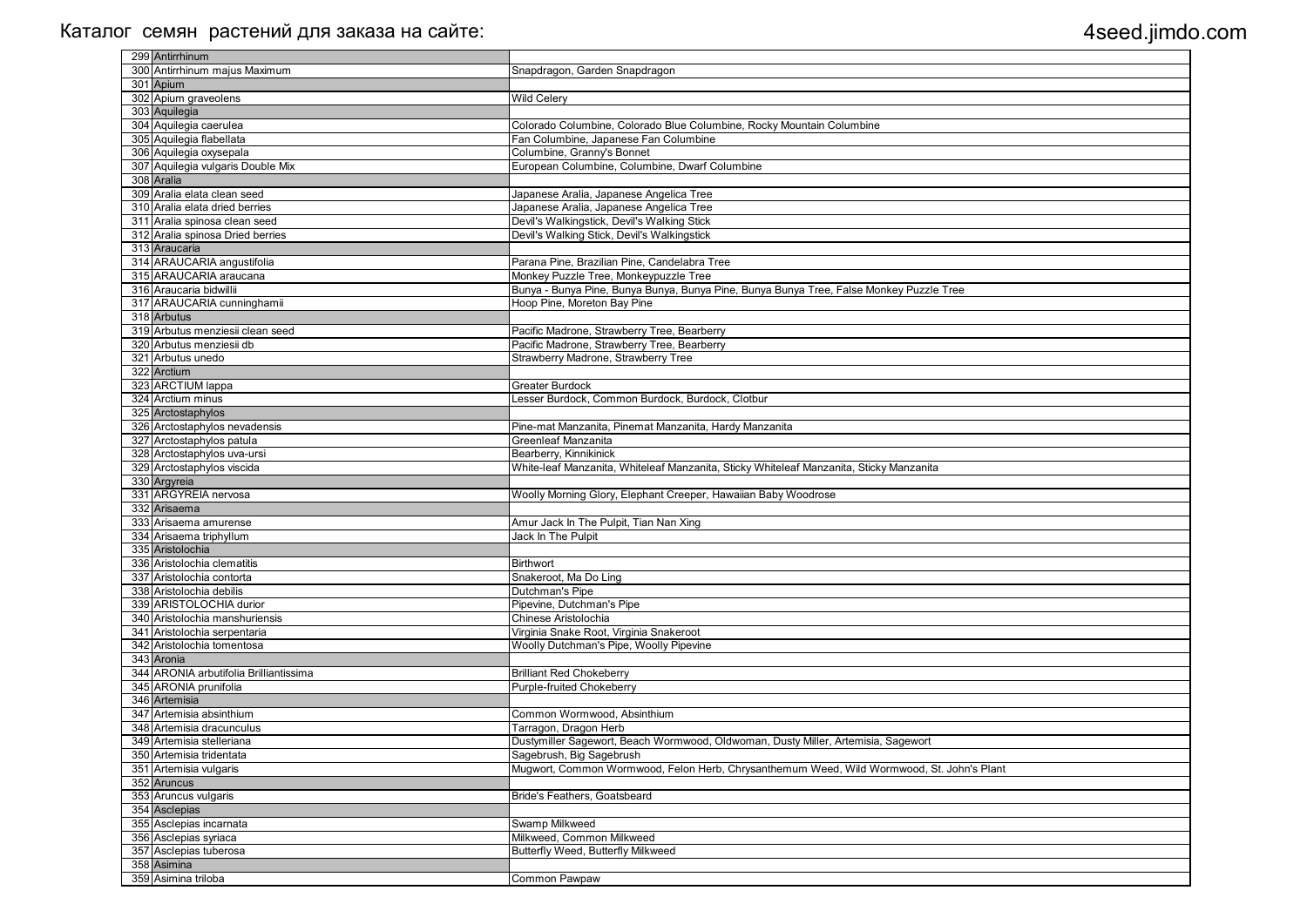| 360 Asimina triloba 'Allegheny'                  | Pawpaw, Selected Common Pawpaw, Common Pawpaw, Allegheny Pawpaw                                                             |
|--------------------------------------------------|-----------------------------------------------------------------------------------------------------------------------------|
| 361 ASIMINA triloba 'select seed'                | Selected Common Pawpaw                                                                                                      |
| 362 Aster                                        |                                                                                                                             |
| 363 Aster linosyris                              | Goldilocks, Goldilocks Aster                                                                                                |
| 364 Astilbe                                      |                                                                                                                             |
| 365 Astilbe chinensis                            | <b>Chinese Astilbe</b>                                                                                                      |
| 366 Astragalus                                   |                                                                                                                             |
| 367 Astragalus sinicus                           | Milk Vetch, Chinese Milk Vetch                                                                                              |
| 368 Atriplex                                     |                                                                                                                             |
| 369 Atriplex canescens                           | Chamiza, Chamiso, Four Wing Saltbush                                                                                        |
| 370 Atriplex confertifolia                       | Spiny Saltbush, Shadscale                                                                                                   |
| 371 Azadirachta                                  |                                                                                                                             |
| 372 Azadirachta indica                           | Neem, Village Pharmacy, Nature's Drugstore, Heal All, Divine Tree                                                           |
| 373 Baccharis                                    |                                                                                                                             |
| 374 Baccharis halimifolia                        | Groundsel, Silverling, Eastern Baccharis, Groundsel Bush, Consumption Weed, Cotton-seed Tree, Groundsel Tree                |
| 375 Banksia                                      |                                                                                                                             |
| 376 Banksia ericifolia                           | Heath-leaved Banksia, Heath-leaf Banksia, Lantern Banksia, Heath Banksia                                                    |
| 377 Baptisia                                     |                                                                                                                             |
| 378 Baptisia australis                           | Blue Wild Indigo, Rattleweed, Blue False Indigo, Indigo Weed, Rattlebush, Horse Fly Weed                                    |
| 379 Bauhinia                                     |                                                                                                                             |
| 380 Bauhinia purpurea                            | Purple Bauhinia, Butterfly Tree, Hong Kong Orchid Tree, Purple Camel's Foot, Hawaiian Orchid Tree                           |
| 381 Bauhinia purpurea Alba                       | White Orchid Tree, White Hong Kong Orchid Tree, White Butterfly Tree, White Hawaiian Orchid Tree                            |
| 382 Bauhinia variegata                           | Mountain Ebony, Orchid Tree                                                                                                 |
| 383 Belamcanda                                   |                                                                                                                             |
| 384 Belamcanda chinensis                         | Blackberry-lily, Blackberry Lily, Leopard Lily, Leopard flower                                                              |
| 385 Berberis                                     |                                                                                                                             |
| 386 Berberis koreana                             | Korean Barberry                                                                                                             |
| 387 Berberis thunbergii                          | Japanese Barberry                                                                                                           |
| 388 Bergenia                                     |                                                                                                                             |
| 389 Bergenia cordifolia                          | Heartleaf Bergenia                                                                                                          |
| 390 Bergenia crassifolia var. pacifica           | Russian Bergenia                                                                                                            |
| 391 Beta                                         |                                                                                                                             |
| 392 Beta vulgaris 'Detroit Dark Red'             | Common Beet, Detroit Dark Red Beet                                                                                          |
| 393 Beta vulgaris cicla Fordhook                 | Fordhook Swiss Chard                                                                                                        |
| 394 Betula                                       |                                                                                                                             |
| 395 Betula albosinensis                          | Chinese Paper Birch<br><b>Yellow Birch</b>                                                                                  |
| 396 Betula alleghaniensis<br>397 Betula davurica | Dahurian Birch                                                                                                              |
| 398 Betula glandulosa                            | Dwarf Birch, Resin Birch, Bog Birch, American Dwarf Birch, Shrub Birch, Arctic Dwarf Birch, Tundra Dwarf Birch, Scrub Birch |
| 399 Betula lenta                                 | Sweet Birch, Black Birch                                                                                                    |
| 400 Betula lenta subsp. uber                     | Virginia Roundleaf Birch                                                                                                    |
| 401 Betula luminifera                            | Shinybark Birch                                                                                                             |
| 402 Betula maximowicziana                        | Monarch Birch                                                                                                               |
| 403 Betula nigra Northern                        | Water Birch, River Birch                                                                                                    |
| 404 Betula nigra Southern                        | River Birch, Water Birch                                                                                                    |
| 405 Betula occidentalis                          | Red Birch, Water Birch, Western Red Birch                                                                                   |
| 406 Betula papyrifera broken strobiles           | Paper Birch, Canoe Birch, White Birch                                                                                       |
| 407 Betula papyrifera clean seed                 | Paper Birch, Canoe Birch, White Birch                                                                                       |
| 408 Betula pendula b.s.                          | European White Birch                                                                                                        |
| 409 Betula pendula c.s.                          | European White Birch                                                                                                        |
| 410 Betula pendula Prostrate                     | Prostrate European White Birch                                                                                              |
| 411 Betula platyphylla japonica 'White Spire' bs | White Spire Birch                                                                                                           |
| 412 Betula platyphylla Japonica White Spire      | <b>White Spire Birch</b>                                                                                                    |
| 413 Betula platyphylla Kamchatka                 | Kamchatka Asian White Birch                                                                                                 |
| 414 Betula platyphylla Szechwanica               | Szechwan Asian White Birch                                                                                                  |
| 415 Betula populifolia                           | Gray Birch                                                                                                                  |
| 416 Betula pubescens                             | Downy Birch, White Birch                                                                                                    |
| 417 Betula pumila                                | Low Birch, Swamp Birch, Bog Birch                                                                                           |
| 418 Betula tianschanica                          | Tianan Birch, Tian-shan Birch                                                                                               |
| 419 Betula utilis                                | Himalayan Birch                                                                                                             |
| 420 Bidens                                       |                                                                                                                             |

| Groundsel Tree           |
|--------------------------|
|                          |
|                          |
|                          |
|                          |
|                          |
|                          |
|                          |
| e                        |
| e                        |
|                          |
|                          |
|                          |
|                          |
|                          |
|                          |
|                          |
|                          |
|                          |
|                          |
|                          |
|                          |
|                          |
|                          |
|                          |
|                          |
|                          |
|                          |
|                          |
|                          |
| Dwarf Birch, Scrub Birch |
|                          |
|                          |
|                          |
|                          |
|                          |
|                          |
|                          |
|                          |
|                          |
|                          |
|                          |
|                          |
|                          |
|                          |
|                          |
|                          |
|                          |
|                          |
|                          |
|                          |
|                          |
|                          |
|                          |
|                          |
|                          |
|                          |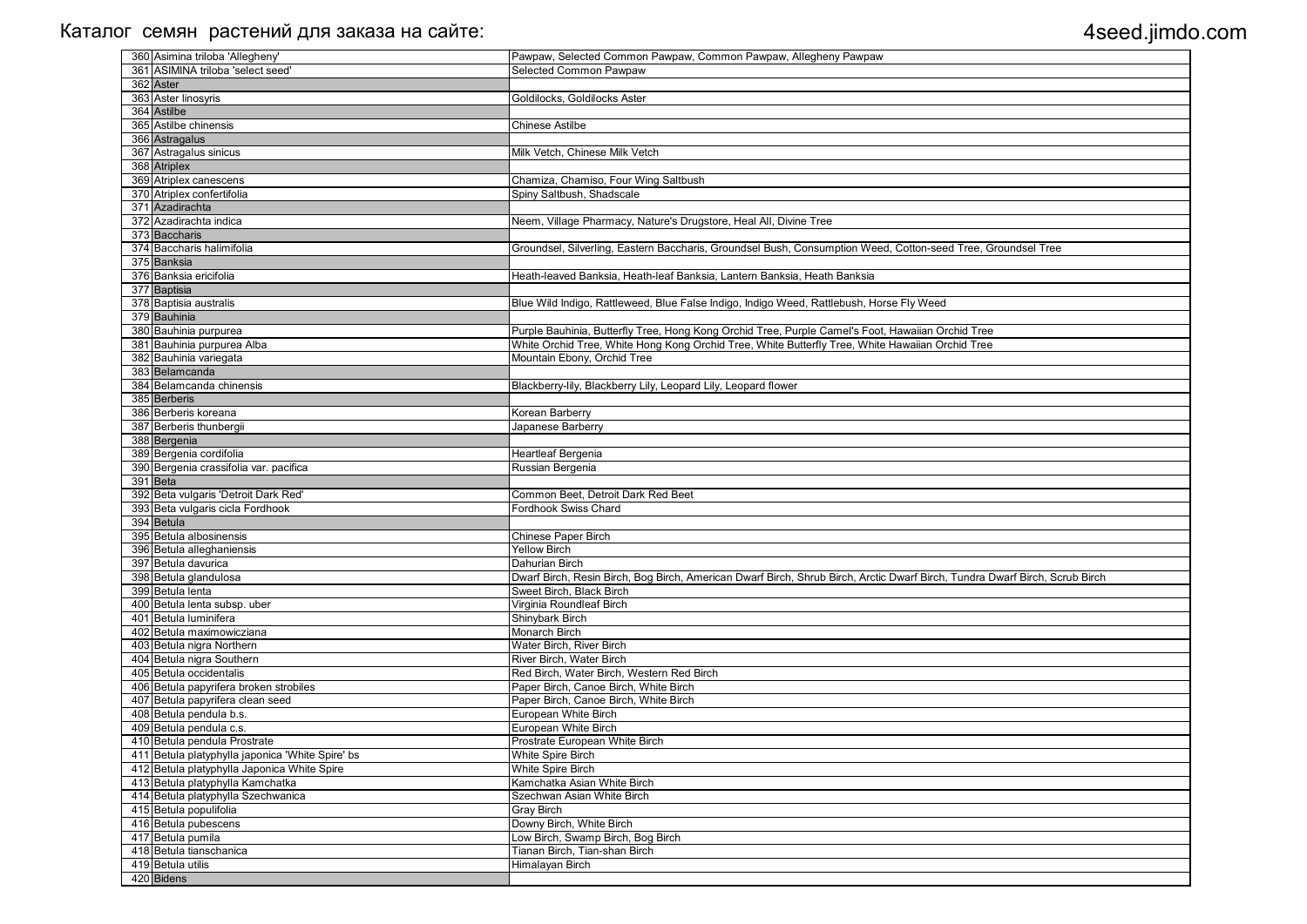| 421 Bidens cernua                                  | Nodding Beggartick, Nodding Bur-marigold, Nodding Beggarsticks, Nodding Bur Marigold, Bur Marigold, Pitchfork Weed, Sticktight, Sticktights, |
|----------------------------------------------------|----------------------------------------------------------------------------------------------------------------------------------------------|
| $422$ Bixa                                         |                                                                                                                                              |
| 423 BIXA orellana                                  | Lipstick Tree, Annatto, Achiote, Lipsticktree                                                                                                |
| 424 Borago                                         |                                                                                                                                              |
| 425 BORAGO officinalis                             | Common Borage, Borage                                                                                                                        |
| 426 Bouteloua                                      |                                                                                                                                              |
| 427 Bouteloua curtipendula                         | Sideoats Grass, Sideoats Grama                                                                                                               |
| 428 Brachychiton                                   |                                                                                                                                              |
| 429 BRACHYCHITON acerifolius                       | Flame Tree, Flame Bottletree                                                                                                                 |
| 430 Brassica                                       |                                                                                                                                              |
| 431 Brassica napus 'Bonar'                         | Rape, Bonar Forage Rape                                                                                                                      |
| 432 Brassica napus 'Wichita'                       | Rape, Wichita Rape, Wichita Canola Rape                                                                                                      |
| 433 Brassica oleracea Vates                        | Vates Collards                                                                                                                               |
| 434 Brassica rapa Lorifolia Purple Top White Globe | Turnip, Purple Top White Globe Turnip                                                                                                        |
| 435 Broussonetia                                   |                                                                                                                                              |
| 436 Broussonetia papyrifera                        | Paper Mulberry, Halibun, Kalivon, Kozo, Tapacloth Tree                                                                                       |
| 437 Buddleja                                       |                                                                                                                                              |
| 438 BUDDLEJA davidii                               |                                                                                                                                              |
|                                                    | Orange Eye Butterflybush, Summer Lilac, Butterfly Bush                                                                                       |
| 439 BUDDLEJA globosa                               | Orange-ball-tree                                                                                                                             |
| 440 Buxus                                          |                                                                                                                                              |
| 441 Buxus microphylla                              | Littleleaf Box, Littleleaf Boxwood, Japanese Box                                                                                             |
| 442 Buxus microphylla Sinica                       | Chinese Boxwood                                                                                                                              |
| 443 Buxus sempervirens                             | Common Boxwood, Common Box                                                                                                                   |
| 444 Caesalpinia                                    |                                                                                                                                              |
| 445 Caesalpinia pulcherrima                        | Pride Of Barbados, Pride-of-Barbados, Peacock Flower, Barbados Pride, Dwarf Poinciana, Barbados Flower Fence, Red Bird Of Paradise           |
| 446 Caesalpinia velutina                           | Totoposte, Palo Colorada, Chaperon blanco, Aripin                                                                                            |
| 447 Calamagrostis                                  |                                                                                                                                              |
| 448 Calamagrostis canadensis                       | Bluejoint, Canadian Reedgrass, Bluejoint Reedgrass, Marsh Pinegrass, Meadow Pinegrass, Marsh reedgrass                                       |
| 449 Calendula                                      |                                                                                                                                              |
| 450 Calendula officinalis                          | Pot Marigold, English Marigold                                                                                                               |
| 451 Calendula officinalis Orange King              | Orange King Pot Marigold                                                                                                                     |
| 452 Calendula officinalis Pacific Beauty           | Pacific Beauty Mix Pot Marigold                                                                                                              |
| 453 Callicarpa                                     |                                                                                                                                              |
| 454 Callicarpa americana                           | American Beautyberry                                                                                                                         |
| 455 Callicarpa dichotoma                           | Beautyberry, Purple Beautyberry                                                                                                              |
| 456 Callirhoe                                      |                                                                                                                                              |
| 457 Callirhoe involucrata                          | Purple Poppy Mallow, Purple Poppymallow                                                                                                      |
| 458 Callistephus                                   |                                                                                                                                              |
| 459 Callistephus chinensis                         | China Aster                                                                                                                                  |
| 460 Calocedrus                                     |                                                                                                                                              |
| 461 Calocedrus decurrens                           | Incense Cedar, California Incense Cedar                                                                                                      |
| 462 Calycanthus                                    |                                                                                                                                              |
| 463 Calycanthus fertilis                           | Eastern Sweetshrub, Sweetshrub                                                                                                               |
| 464 Calycanthus floridus                           | Common Sweetshrub, Eastern Sweetshrub, Carolina Allspice                                                                                     |
| 465 Camellia                                       |                                                                                                                                              |
| 466 Camellia oleifera                              | Tea-oil Camellia                                                                                                                             |
| 467 CAMELLIA sasanqua                              | Sasanqua Camellia, Christmas Camellia, Yuletide Camellia                                                                                     |
| 468 Camellia sinensis                              | Tea Plant, Tea                                                                                                                               |
| 469 Campanula                                      |                                                                                                                                              |
|                                                    |                                                                                                                                              |
| 470 Campanula glomerata                            | Clustered Bellflower, Dane's Blood                                                                                                           |
| 471 Campanula lactiflora                           | Milky Bellflower                                                                                                                             |
| 472 Campanula persicifolia                         | Peach-leaved Bellflower, Peachleaf Bellflower                                                                                                |
| 473 Campsis                                        |                                                                                                                                              |
| 474 Campsis radicans 'Flava'                       | <b>Yellow Trumpet Creeper</b>                                                                                                                |
| 475 Camptotheca                                    |                                                                                                                                              |
| 476 Camptotheca acuminata                          | Happy Tree, Camptotheca, Cancer Tree, Tree Of Life                                                                                           |
| 477 Canavalia                                      |                                                                                                                                              |
| 478 Canavalia gladiata                             | Sword Jackbean                                                                                                                               |
| 479 Capparis                                       |                                                                                                                                              |
| 480 Capparis spinosa                               | Common Caper, Caper                                                                                                                          |
| 481 Capsicum                                       |                                                                                                                                              |
|                                                    |                                                                                                                                              |

| gold, Pitchfork Weed, Sticktight, Sticktights, |
|------------------------------------------------|
|                                                |
|                                                |
|                                                |
|                                                |
|                                                |
|                                                |
|                                                |
|                                                |
|                                                |
|                                                |
|                                                |
|                                                |
|                                                |
|                                                |
|                                                |
| s Flower Fence, Red Bird Of Paradise           |
|                                                |
| eedgrass                                       |
|                                                |
|                                                |
|                                                |
|                                                |
|                                                |
|                                                |
|                                                |
|                                                |
|                                                |
|                                                |
|                                                |
|                                                |
|                                                |
|                                                |
|                                                |
|                                                |
|                                                |
|                                                |
|                                                |
|                                                |
|                                                |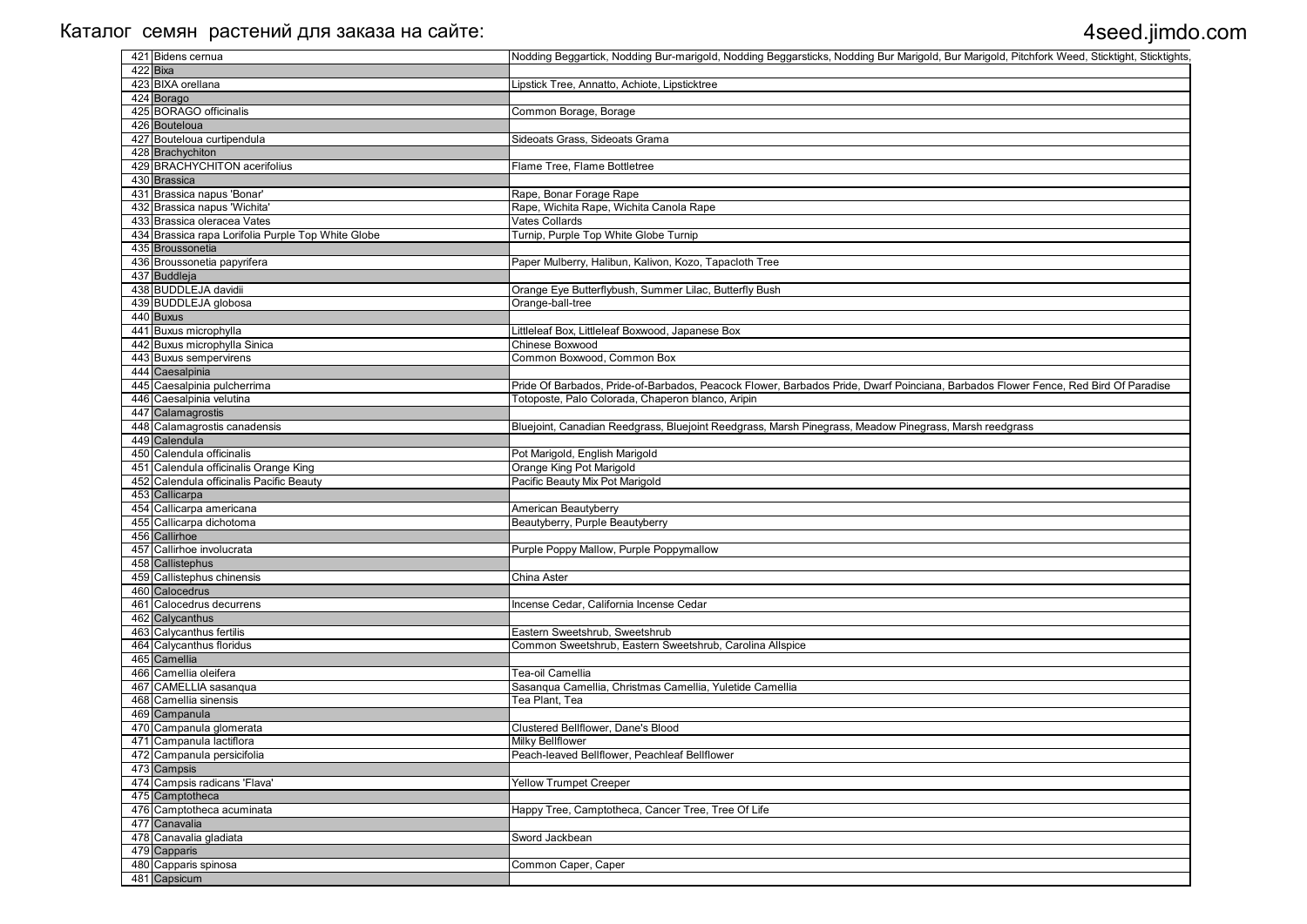| 482 Capsicum annuum 'Jalapeno M'               | Jalapeno M Pepper                                                                                                                           |
|------------------------------------------------|---------------------------------------------------------------------------------------------------------------------------------------------|
| 483 Capsicum annuum 'Ca Wonder 3'              | California Wonder 3 Pepper                                                                                                                  |
| 484 Capsicum annuum Cubanelle                  | <b>Sweet Pepper</b>                                                                                                                         |
| 485 Capsicum annuum Early Jalapeno             | Early Jalapeno Pepper                                                                                                                       |
| 486 Capsicum annuum Sweet Banana               | Sweet Banana Pepper                                                                                                                         |
| 487 Capsicum annuum Serrano                    | Serrano Pepper                                                                                                                              |
| 488 Capsicum chinense 'Bhut jolokia'           | Aji, Ghost Pepper, Bhut jolokia                                                                                                             |
| 489 Caragana                                   |                                                                                                                                             |
| 490 Caragana arborescens                       | Siberian Pea Tree, Siberian Peashrub                                                                                                        |
| 491 Caragana korshinskii                       | Korshinsk Peashrub                                                                                                                          |
| 492 Caragana microphylla                       | Littleleaf Caragana, Littleleaf Peashrub                                                                                                    |
|                                                |                                                                                                                                             |
| 493 CARAGANA pygmaea                           | Pygmy Peashrub                                                                                                                              |
| 494 Carex                                      |                                                                                                                                             |
| 495 Carex lurida                               | Shallow Sedge                                                                                                                               |
| 496 Carex vulpinoidea                          | Fox Sedge                                                                                                                                   |
| 497 Carlina                                    |                                                                                                                                             |
| 498 Carlina acaulis Simplex                    | Smooth Carlina                                                                                                                              |
| 499 Carpinus                                   |                                                                                                                                             |
| 500 Carpinus betulus                           | European Hornbeam, Hornbeam                                                                                                                 |
| 501 Carpinus betulus fresh green               | European Hornbeam, Hornbeam                                                                                                                 |
| 502 Carpinus caroliniana                       | American Hornbeam, Hornbeam, Blue Beech, Ironwood, Musclewood, Water Beech, Muscle-beech, Smooth-barked Ironwood                            |
| 503 Carpinus cordata                           | <b>Heartleaf Hornbeam</b>                                                                                                                   |
| 504 Carpinus japonica                          | Japanese Hornbeam                                                                                                                           |
| 505 Carpinus koreana                           | Korean Hornbeam                                                                                                                             |
| 506 Carpinus laxiflora                         | Loose-flower Hornbeam                                                                                                                       |
| 507 Carpinus orientalis                        | Oriental Hornbeam                                                                                                                           |
| 508 Carpinus polyneura                         | Chinese Hornbeam                                                                                                                            |
| 509 Carpinus tschonoskii                       | Yeddo Hornbeam, Silky Hornbeam                                                                                                              |
| 510 Carpinus turczaninowii                     | Korean Hornbeam                                                                                                                             |
| 511 Carya                                      |                                                                                                                                             |
| 512 Carya cathayensis                          | Chinese Hickory                                                                                                                             |
| 513 Carya cordiformis                          | <b>Bitternut Hickory</b>                                                                                                                    |
| 514 Carya glabra                               | <b>Pignut Hickory</b>                                                                                                                       |
| 515 Carya illinoinensis - commercial varieties | Pecan                                                                                                                                       |
| 516 Carya illinoinensis - wild collection      | Pecan                                                                                                                                       |
|                                                |                                                                                                                                             |
| 517 Carya laciniosa                            | Shellbark Hickory, Shagbark Hickory, Bigleaf Shagbark Hickory, Kingnut, Big Shellbark, Bottom Shellbark, Thick Shellbark, Western Shellbark |
| 518 Carya ovata Southern                       | Shagbark Hickory                                                                                                                            |
| 519 Carya tomentosa                            | Mockernut Hickory, Mockernut, White Hickory, Whiteheart Hickory, Hognut, Bullnut                                                            |
| 520 Castanea                                   |                                                                                                                                             |
| 521 CASTANEA mollissima                        | <b>Chinese Chestnut</b>                                                                                                                     |
| 522 Castanea pumila var. ashei                 | Chinkapin, Chinquapin                                                                                                                       |
| 523 Castanea pumila var. pumila                | Chinkapin, Chinquapin                                                                                                                       |
| 524 Casuarina                                  |                                                                                                                                             |
| 525 Casuarina cunninghamiana                   | Beefwood, River Sheoak, River Oak, Creek Oak, River Oak Casuarina, Kasa, Australian Pine                                                    |
| 526 Casuarina equisetifolia                    | Horsetail Beefwood, Beach Sheoak, Ironwood, Australian Pine, Filao Tree, She-oak                                                            |
| 527 Catalpa                                    |                                                                                                                                             |
| 528 Catalpa bignonioides                       | Southern Catalpa                                                                                                                            |
| 529 Catalpa ovata                              | Chinese Catalpa, Yellow Catalpa, Japanese Catalpa                                                                                           |
| 530 Catalpa speciosa                           | Northern Catalpa, Western Catalpa, Northern Cigar Tree, Catawba Tree, Hardy Catalpa                                                         |
| 531 Ceanothus                                  |                                                                                                                                             |
| 532 Ceanothus americanus                       | New Jersey Tea                                                                                                                              |
| 533 Ceanothus velutinus                        | Buck Brush, Snowbrush Ceanothus, Red Root, Tobacco Brush                                                                                    |
| 534 Cedrela                                    |                                                                                                                                             |
| 535 Cedrela odorata                            | Spanish Cedar, Mexican Cedar, Cigar-box Cedar, West Indian Cedar, Red Cedar, Cedro Hembra, Cedro                                            |
| 536 Cedrus                                     |                                                                                                                                             |
|                                                |                                                                                                                                             |
| 537 Cedrus atlantica                           | <b>Atlas Cedar</b>                                                                                                                          |
| 538 Cedrus deodara                             | Deodar Cedar, Himalayan Cedar, Deodar                                                                                                       |
| 539 Celastrus                                  |                                                                                                                                             |
| 540 Celastrus angulatus                        | <b>Chinese Bittersweet</b>                                                                                                                  |
| 541 Celastrus orbiculatus                      | Oriental Bittersweet, Asian Bittersweet, Asiatic Bittersweet, Climbing Spindleberry, Japanese Bittersweet                                   |
| 542 Celastrus scandens                         | American Bittersweet, Climbing Bittersweet                                                                                                  |

| 1, Smooth-barked Ironwood                  |
|--------------------------------------------|
|                                            |
|                                            |
|                                            |
|                                            |
|                                            |
|                                            |
|                                            |
|                                            |
|                                            |
|                                            |
|                                            |
|                                            |
|                                            |
| Ilbark, Thick Shellbark, Western Shellbark |
|                                            |
|                                            |
|                                            |
|                                            |
|                                            |
|                                            |
|                                            |
|                                            |
|                                            |
|                                            |
|                                            |
|                                            |
|                                            |
|                                            |
|                                            |
|                                            |
| $\overline{2}$ edro                        |
|                                            |
|                                            |
|                                            |
|                                            |
| veet                                       |
|                                            |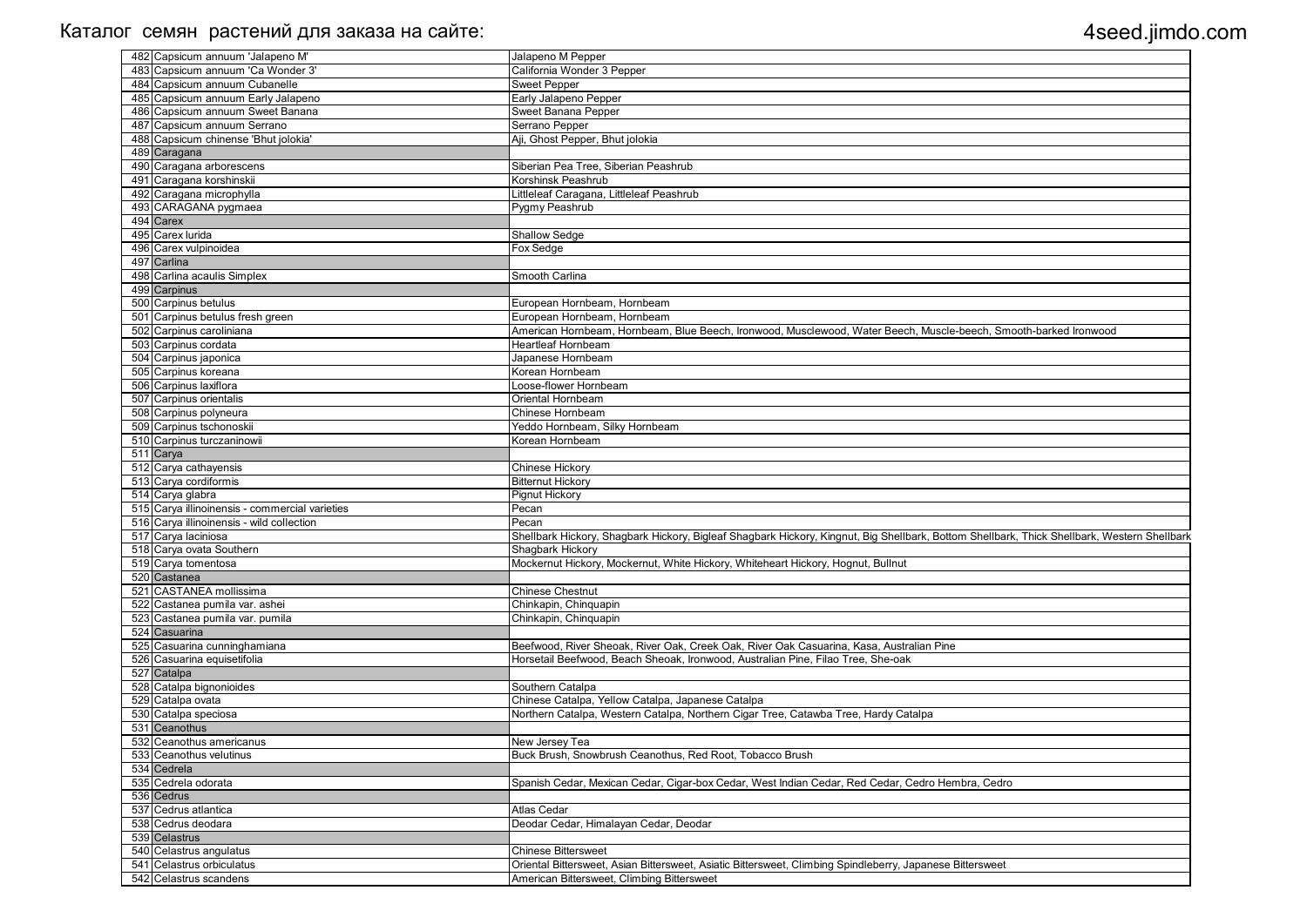| 543 Celtis                                   |                                                                                                                               |
|----------------------------------------------|-------------------------------------------------------------------------------------------------------------------------------|
| 544 Celtis africana                          | African Hackberry, White Stinkwood                                                                                            |
| 545 Celtis australis                         | European Hackberry                                                                                                            |
| 546 Celtis julianae                          | Julian Hackberry                                                                                                              |
| 547 Celtis koraiensis                        | Korean Hackberry                                                                                                              |
| 548 Celtis laevigata                         | Sugar Hackberry, Sugarberry, Southern Hackberry, Hackberry                                                                    |
| 549 Celtis laevigata var. reticulata         | Netleaf Hackberry, Netleaf Sugar Hackberry, Texas Sugarberry, Sugar Hackberry                                                 |
| 550 Celtis occidentalis Europe               | Common Hackberry                                                                                                              |
| 551 Celtis occidentalis USA                  | <b>Common Hackberry</b>                                                                                                       |
| 552 Celtis planchoniana                      | Smooth Hackberry                                                                                                              |
| 553 Celtis sinensis                          | Japanese Hackberry, Chinese Hackberry                                                                                         |
| 554 Celtis tenuifolia                        | Dwarf Hackberry, Georgia Hackberry                                                                                            |
| 555 Celtis tournefortii                      | Oriental Hackberry                                                                                                            |
| 556 Centaurea                                |                                                                                                                               |
| 557 Centaurea americana                      | Basket-flower, American Star-thistle, Basket Flower, American Starthistle, American Basketflower, Sweet Sultan, Shaving Brush |
| 558 Centaurea cyanus Tall Choice             | Bachelors Buttons, Cornflower, Garden Cornflower                                                                              |
| 559 Centaurea montana Mountain Blue          | Mountain Bluet, Perennial Cornflower                                                                                          |
| 560 Cephalanthus                             |                                                                                                                               |
| 561 Cephalanthus occidentalis                | Buttonbush, Common Buttonbush, Button-willow, Honey-bells                                                                     |
| 562 Cephalotaxus                             |                                                                                                                               |
| 563 Cephalotaxus fortunei                    | Chinese Plum Yew, Chinese Cowtail Pine, San Jian Shan                                                                         |
| 564 CEPHALOTAXUS oliveri                     | Oliver Plum Yew, Oliver's Plum Yew                                                                                            |
| 565 Cephalotaxus sinensis                    | <b>Chinese Plum Yew</b>                                                                                                       |
| 566 Cerastium                                |                                                                                                                               |
| 567 Cerastium tomentosum                     | Snow In Summer                                                                                                                |
| 568 Ceratonia                                |                                                                                                                               |
| 569 Ceratonia siliqua                        | Carob Tree, St. John's Bread, Saint John's Bread                                                                              |
| 570 Cercidiphyllum                           |                                                                                                                               |
| 571 Cercidiphyllum japonicum                 | Katsura Tree, Japanese Judas Tree                                                                                             |
| 572 Cercis                                   |                                                                                                                               |
| 573 Cercis canadensis Northern Zone 5        | Redbud, Eastern Redbud, Northern Zone 5 Eastern Redbud                                                                        |
| 574 Cercis canadensis Northern Zone 6        | Eastern Redbud, Northern Zone 6 Redbud, Northern Zone 6 Eastern Redbud                                                        |
| 575 Cercis canadensis Oklahoma               | Oklahoma Redbud                                                                                                               |
| 576 Cercis canadensis Southern               | Eastern Redbud, Southern Eastern Redbud, Southern Redbud                                                                      |
| 577 Cercis canadensis var. mexicana          | Mexican Redbud<br>Chinese Redbud, Smooth Redbud, Yunnan Redbud                                                                |
| 578 Cercis glabra<br>579 Cercis occidentalis | Western Redbud, California Redbud                                                                                             |
| 580 Cercis siliquastrum                      | Judas Tree                                                                                                                    |
| 581 CERCIS siliquastrum 'Alba'               | White-flowered Judas Tree                                                                                                     |
| 582 Cercocarpus                              |                                                                                                                               |
| 583 Cercocarpus betuloides                   | Mountain Mahogany, California Mountain Mahogany, Western Mountain Mahogany                                                    |
| 584 Cercocarpus montanus                     | Mountain Mahogany, Alderleaf Mountain Mahogany                                                                                |
| 585 Chaenomeles                              |                                                                                                                               |
| 586 Chaenomeles japonica                     | Dwarf Flowering Quince, Maule's Quince, Flowering Quince, Japanese Flowering Quince, Dwarf Quince                             |
| 587 Chaenomeles sinensis                     | Chinese Quince, Mugua, Mogwa, Karin                                                                                           |
| 588 Chaenomeles speciosa                     | Japanese Quince, Flowering Quince                                                                                             |
| 589 Chamaecyparis                            |                                                                                                                               |
| 590 Chamaecyparis funebris                   | <b>Mourning Cypress</b>                                                                                                       |
| 591 Chamaecyparis lawsoniana                 | Port Orford Cedar, Lawson's Cypress                                                                                           |
| 592 Chamaecyparis nootkatensis               | Alaska Cedar, Yellow Cypress, Nootka False Cypress                                                                            |
| 593 Chamaecyparis obtusa                     | Hinoki Cypress, Hinoki False Cypress, Japanese White Cedar                                                                    |
| 594 Chamaecyparis pisifera                   | Sawara False Cypress, Japanese False Cypress                                                                                  |
| 595 Chamaecyparis thyoides                   | Atlantic White Cedar, False Cypress                                                                                           |
| 596 Chamaerops                               |                                                                                                                               |
| 597 Chamaerops humilis                       | European Fan Palm                                                                                                             |
| 598 Chasmanthium                             |                                                                                                                               |
| 599 CHASMANTHIUM latifolium                  | Northern Sea Oats; Indian Woodoats; Wildoats; Sea Oats, Indian Woodoats                                                       |
| 600 Chelidonium                              |                                                                                                                               |
| 601 Chelidonium majus                        | Greater Celandine, Swallow Wort, Celandine                                                                                    |
| 602 Chilopsis                                |                                                                                                                               |
| 603 Chilopsis linearis                       | <b>Desert Willow</b>                                                                                                          |

| Sweet Sultan, Shaving Brush |
|-----------------------------|
|                             |
|                             |
|                             |
|                             |
|                             |
|                             |
|                             |
|                             |
|                             |
|                             |
|                             |
|                             |
|                             |
|                             |
|                             |
|                             |
|                             |
|                             |
|                             |
|                             |
|                             |
|                             |
|                             |
|                             |
|                             |
|                             |
|                             |
|                             |
|                             |
| $line{line}$                |
|                             |
|                             |
|                             |
|                             |
|                             |
|                             |
|                             |
|                             |
|                             |
|                             |
|                             |
|                             |
|                             |
|                             |
|                             |
|                             |
|                             |
|                             |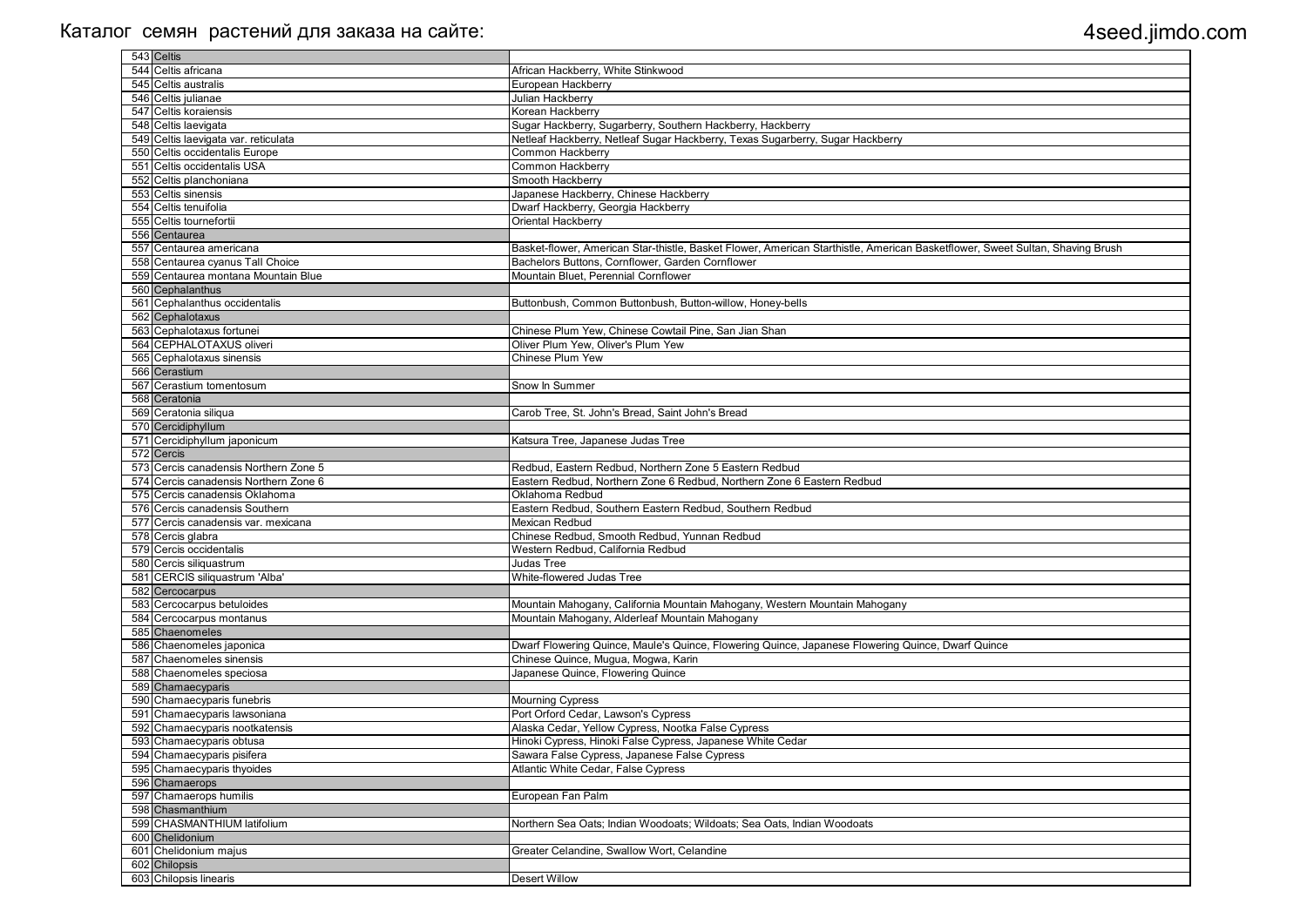| 604 Chimonanthus                          |                                                                                                                |
|-------------------------------------------|----------------------------------------------------------------------------------------------------------------|
| 605 CHIMONANTHUS praecox                  | <b>Winter Sweet</b>                                                                                            |
| 606 Chionanthus                           |                                                                                                                |
| 607 Chionanthus virginicus                | White Fringetree, Old Man's Beard, Grancy Grey Beard                                                           |
| 608 Choerospondias                        |                                                                                                                |
| 609 Choerospondias axillaris              | Lapsi, Candy Tree, Nepali Hog Plum                                                                             |
| 610 Chrysanthemum                         |                                                                                                                |
| 611 Chrysanthemum parthenium              | Feverfew                                                                                                       |
| 612 Chrysanthemum x superbum              | Shasta Daisy                                                                                                   |
| 613 Chrysothamnus                         |                                                                                                                |
| 614 Chrysothamnus nauseosus               | <b>Rubber Rabbitbrush</b>                                                                                      |
| 615 Cichorium                             |                                                                                                                |
| 616 Cichorium intybus                     | Chicory                                                                                                        |
| 617 Cimicifuga                            |                                                                                                                |
| 618 CIMICIFUGA racemosa                   | Black Cohosh, Black Bugbane, Black Snakeroot, Fairy Candle                                                     |
| 619 CIMICIFUGA simplex                    | Kamchatka Bugbane, Black Bugbane, Autumn Snakeroot                                                             |
| 620 Cinnamomum                            |                                                                                                                |
| 621 Cinnamomum camphora                   | Camphor Tree                                                                                                   |
| 622 Citrullus                             |                                                                                                                |
| 623 Citrullus Ianatus Crimson Sweet       | Watermelon                                                                                                     |
| 624 Cladrastis                            |                                                                                                                |
| 625 Cladrastis lutea                      | Yellowwood, Kentucky Yellowwood, Yellow Ash, American Yellowwood, Virgilia                                     |
| 626 Clematis                              |                                                                                                                |
| 627 Clematis alpina                       | Alpine Clematis, Alpine Vigin's Bower                                                                          |
| 628 Clematis columbiana                   | Rock Clematis, Climbing Purple Virgin's Bower, Whorl-leaved Virgin's Bower, Wild Clematis                      |
| 629 Clematis heracleifolia                | Tube Clematis, Hyacinth-flower Clematis, Bush Clematis                                                         |
| 630 Clematis integrifolia                 | <b>Solitary Clematis</b>                                                                                       |
| 631 Clematis ligusticifolia               | Western Virgin's Bower, Western White Clematis, Pepper Vine, Old-man's Beard, Yerba De Chiva, Western Clematis |
| 632 Clematis paniculata                   | <b>Sweet Autumn Clematis</b>                                                                                   |
| 633 Clematis recta                        | Ground Clematis, Ground Virginsbower, Erect Clematis                                                           |
| 634 Clematis recta Purpurea               | Ground Virginsbower, Ground Clematis, Erect Clematis                                                           |
| 635 Clematis serratifolia                 | Korean Clematis, Yellow Clematis                                                                               |
| 636 Clematis tangutica                    | Golden Clematis                                                                                                |
| 637 Clematis tangutica                    | <b>Golden Clematis</b>                                                                                         |
| 638 Clematis terniflora var. mandschurica | Manshurian Clematis, Leatherleaf Clematis, Yam-leaved Clematis                                                 |
| 639 Clematis virginiana                   |                                                                                                                |
| 640 Clematis vitalba                      | Virgin's Bower, Devil's Darning Needles                                                                        |
| 641 Clerodendrum                          | Traveller's Joy, Evergreen Clematis, Old-man's Beard                                                           |
|                                           |                                                                                                                |
| 642 Clerodendrum trichotomum              | Harlequin Glorybower, Glory Bower                                                                              |
| 643 Clethra                               |                                                                                                                |
| 644 Clethra acuminata                     | Cinnamon Clethra, Mountain Sweet Pepper Bush, Mountain Sweetpepperbush, Mountain Pepperbush                    |
| 645 Clethra alnifolia                     | Summer-sweet, Sweet Pepper Bush, Coastal Sweetpepperbush, Summer Sweet, Summersweet Clethra                    |
| 646 Clethra barbinervis                   | Japanese Summer Sweet                                                                                          |
| 647 Clethra tomentosa                     | Wooly Summer-sweet, Wooly Summer Sweet                                                                         |
| 648 Cleyera                               |                                                                                                                |
| 649 Cleyera japonica                      | Sakaki, Japanese Cleyera                                                                                       |
| 650 Colchicum                             |                                                                                                                |
| 651 Colchicum autumnale                   | Meadow Saffron, Common Autumn Crocus, Naked Lady                                                               |
| 652 Colutea                               |                                                                                                                |
| 653 Colutea arborescens                   | Common Bladder Senna, Bladder Senna                                                                            |
| 654 Consolida                             |                                                                                                                |
| 655 Consolida regalis 'White King'        | Royal Knight's-spur, Larkspur, White King Larkspur                                                             |
| 656 Convolvulus                           |                                                                                                                |
| 657 Convolvulus cantabricus               | Cantabrian Glorybind, Dwarf Morning Glory                                                                      |
| 658 Cordyline                             |                                                                                                                |
| 659 Cordyline indivisa                    | Blue Dracaena, Mountain Cabbage Tree, Broad-leaved Cabbage Tree, Toi                                           |
| 660 Coreopsis                             |                                                                                                                |
| 661 Coreopsis basalis                     | Goldenmane Tickseed                                                                                            |
| 662 Coreopsis grandiflora                 | Tickseed, Largeflower Tickseed, Large-flowered Tickseed, Coreopsis                                             |
| 663 Coreopsis lanceolata                  | Lanceleaf Tickseed, Lance Coreopsis                                                                            |
| 664 Coreopsis lanceolata Sunburst         | Lance Coreopsis, Lanceleaf Tickseed                                                                            |
|                                           |                                                                                                                |

| <b>Nestern Clematis</b> |  |
|-------------------------|--|
|                         |  |
|                         |  |
|                         |  |
|                         |  |
|                         |  |
|                         |  |
|                         |  |
|                         |  |
|                         |  |
|                         |  |
|                         |  |
|                         |  |
|                         |  |
|                         |  |
|                         |  |
|                         |  |
|                         |  |
|                         |  |
|                         |  |
|                         |  |
|                         |  |
|                         |  |
|                         |  |
|                         |  |
|                         |  |
|                         |  |
|                         |  |
|                         |  |
|                         |  |
|                         |  |
|                         |  |
|                         |  |
|                         |  |
|                         |  |
|                         |  |
|                         |  |
| $\frac{1}{2}$<br>ethra  |  |
|                         |  |
|                         |  |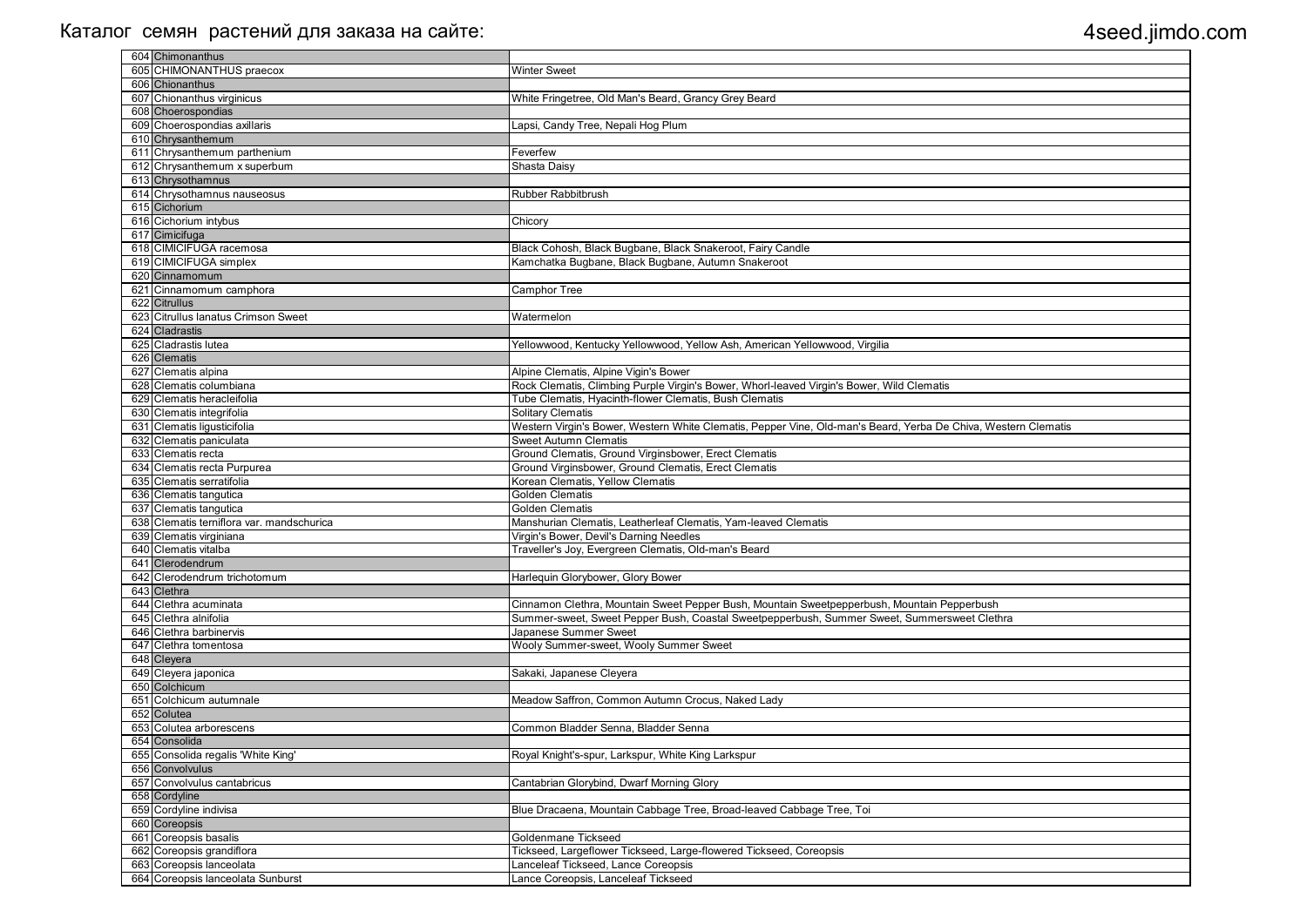|     | 665 Coriandrum                           |                                                                                |
|-----|------------------------------------------|--------------------------------------------------------------------------------|
|     | 666 Coriandrum sativum                   | Coriander, Mexican Parsley, Chinese Parsley, Cilantro                          |
|     | 667 Cornus                               |                                                                                |
|     | 668 Cornus alba                          | <b>Tatarian Dogwood</b>                                                        |
|     | 669 Cornus alba sibirica                 | <b>Tatarian Dogwood</b>                                                        |
|     | 670 Cornus amomum                        | Silky Dogwood                                                                  |
|     | 671 Cornus amomum subsp. obliqua         | Silky Dogwood, Pale Dogwood, Swamp Dogwood, Kinikinnik                         |
|     | 672 Cornus angustata                     | Evergreen Chinese Dogwood, Evergreen Dogwood                                   |
|     | 673 Cornus asperifolia                   | Roughleaf Dogwood, Toughleaf Dogwood, Eastern Roughleaf Dogwood                |
|     | 674 Cornus bretschneideri                | <b>Bretschneider's Dogwood</b>                                                 |
|     | 675 Cornus capitata                      | Evergreen Dogwood, Bentham's Cornel                                            |
|     | 676 Cornus controversa                   | <b>Giant Dogwood</b>                                                           |
|     | 677 Cornus drummondii                    | Roughleaf Dogwood, Drummond's Dogwood                                          |
|     | 678 CORNUS florida Northern              | White Flowering Dogwood, Flowering Dogwood                                     |
|     |                                          | Brown Dogwood, Smooth Dogwood, Western Cornel                                  |
|     | 679 Cornus glabrata<br>680 Cornus kousa  | Kousa Dogwood                                                                  |
|     | 681 Cornus kousa chinensis               |                                                                                |
|     |                                          | Chinensis Kousa Dogwood, Chinese Dogwood                                       |
|     | 682 Cornus kousa chinensis Milky Way     | Milky Way Kousa Dogwood                                                        |
|     | 683 Cornus macrophylla                   | Bigleaf Dogwood, Large-leaf Dogwood                                            |
|     | 684 Cornus mas                           | Cornelian Cherry                                                               |
|     | 685 Cornus nuttallii                     | Pacific Dogwood                                                                |
|     | 686 Cornus officinalis                   | Japanese Cornel Dogwood, Asiatic Dogwood                                       |
| 687 | Cornus racemosa                          | Gray Dogwood, Northern Swamp Dogwood                                           |
|     | 688 Cornus sanguinea                     | <b>Bloodtwig Dogwood</b>                                                       |
|     | 689 Cornus sericea                       | Redosier Dogwood, Red-twig Dogwood, Red-rood, American Dogwood                 |
|     | 690 Cornus sessilis                      | Blackfruit Dogwood, Miner's Dogwood, Blackfruit Cornel                         |
|     | 691 Cornus walteri                       | <b>Walter Dogwood</b>                                                          |
|     | 692 Coronilla                            |                                                                                |
|     | 693 Coronilla varia                      | <b>Crown Vetch</b>                                                             |
|     | 694 Cortaderia                           |                                                                                |
|     | 695 Cortaderia selloana                  | Pampas Grass, Uruguayan Pampas Grass                                           |
|     | 696 Cortaderia selloana Rosea            | <b>Pink Pampas Grass</b>                                                       |
|     | 697 Corydalis                            |                                                                                |
|     | 698 Corydalis lutea                      | Yellow Corydalis, Yellow Rock Fumewort, Yellow Fumatory, Golden Bleeding Heart |
|     | 699 Corylopsis                           |                                                                                |
|     | 700 Corylopsis glabrescens               | <b>Fragrant Winterhazel</b>                                                    |
|     | 701 Corylopsis sinensis                  | Chinese Winterhazel, Winter Hazel                                              |
|     | 702 Corylus                              |                                                                                |
|     | 703 Corylus americana                    | Hazelnut, American Hazelnut, American Filbert                                  |
|     | 704 Corylus avellana                     | European Filbert, Common Filbert, Common Hazelnut, European Hazelnut           |
|     | 705 Corylus colurna                      | Turkish Filbert, Turkish Hazelnut                                              |
|     | 706 CORYLUS cornuta                      | Beaked Filbert, Beaked Hazelnut                                                |
|     | 707 Corylus sieboldiana var. mandshurica | Manchurian Hazelnut                                                            |
|     | 708 Cosmos                               |                                                                                |
|     |                                          |                                                                                |
|     | 709 Cosmos bipinnatus                    | Common Cosmos, Garden Cosmos                                                   |
|     | 710 Cotinus                              |                                                                                |
|     | 711 Cotinus coggygria                    | European Smoketree, Common Smoketree, Smoke Bush                               |
|     | 712 Cotinus coggygria Purpureus          | <b>Purple Smoketree</b>                                                        |
|     | 713 Cotinus obovatus                     | American Smoketree                                                             |
|     | 714 Cotoneaster                          |                                                                                |
|     | 715 Cotoneaster adpressus 'Praecox'      | Creeping Cotoneaster, Early Creeping Cotoneaster, Praecos Cotoneaster          |
|     | 716 COTONEASTER apiculatus cs            | <b>Cranberry Cotoneaster</b>                                                   |
|     | 717 Cotoneaster bullatus clean seed      | <b>Hollyberry Cotoneaster</b>                                                  |
|     | 718 Cotoneaster coriaceus clean seed     | Milkflower Cotoneaster, Parney Cotoneaster                                     |
|     | 719 Cotoneaster coriaceus dried berries  | Parney Cotoneaster, Milkflower Cotoneaster                                     |
|     | 720 Cotoneaster dielsianus clean seed    | Diels' Cotoneaster, Diel's Cotoneaster                                         |
|     | 721 Cotoneaster dielsianus dried berries | Diel's Cotoneaster, Diels' Cotoneaster                                         |
|     | 722 Cotoneaster divaricatus              | <b>Spreading Cotoneaster</b>                                                   |
|     | 723 Cotoneaster franchetii               | Orange Cotoneaster, Franchet's Cotoneaster, Wintergreen, Franchet Cotoneaster  |
|     | 724 Cotoneaster franchetii dried berries | Wintergreen, Franchet's Cotoneaster, Franchet Cotoneaster, Orange Cotoneaster  |
|     | 725 Cotoneaster horizontalis clean seed  | Rockspray Cotoneaster, Rock Cotoneaster                                        |
|     |                                          |                                                                                |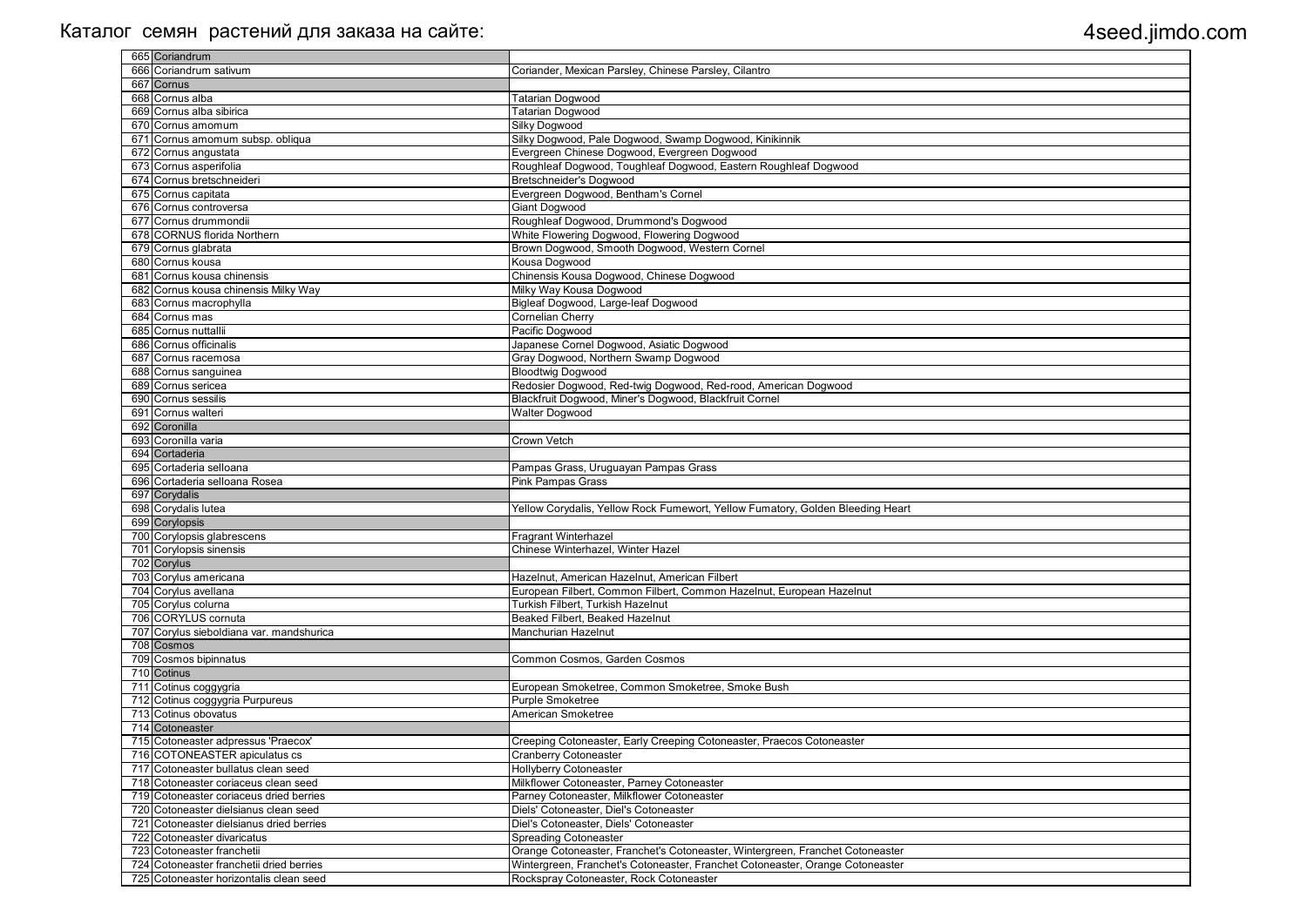| 726 Cotoneaster horizontalis dried berries                                           | Rock Cotoneaster, Rockspray Cotoneaster                                 |
|--------------------------------------------------------------------------------------|-------------------------------------------------------------------------|
| 727 Cotoneaster multiflorus                                                          | Many-flowered Cotoneaster                                               |
| 728 Cotoneaster salicifolius                                                         | <b>Willowleaf Cotoneaster</b>                                           |
| 729 Cotoneaster silvestrii                                                           | <b>Hupeh Cotoneaster</b>                                                |
| 730 Cotoneaster simonsii clean seed                                                  | Simon's Cotoneaster, Himalayan Cotoneaster                              |
| 731 Crataegus                                                                        |                                                                         |
| 732 Crataegus aestivalis                                                             | May Hawthorn, Mayhaw                                                    |
| 733 Crataegus brachyacantha                                                          | Blueberry Hawthorn, Blue Hawthorn, Blue Haw                             |
| 734 Crataegus chlorosarca                                                            | Chlorosarca Hawthorn                                                    |
| 735 Crataegus crus-galli                                                             | Cockspur Thorn, Cockspur Hawthorn                                       |
| 736 Crataegus crus-galli Inermis                                                     | <b>Thornless Hawthorn</b>                                               |
| 737 Crataegus intricata                                                              | Thicket Hawthorn, Copenhagen Hawthorn                                   |
| 738 Crataegus marshallii                                                             | Parsley Hawthorn                                                        |
| 739 Crataegus mollis                                                                 | Downy Hawthorn                                                          |
| 740 Crataegus monogyna                                                               | Singleseed Hawthorn, Oneseed Hawthorn, European Hawthorn                |
| 741 Crataegus opaca                                                                  | Riverflat Hawthorn, Western Mayhaw, Mayhaw                              |
| 742 Crataegus phaenopyrum                                                            | Washington Hawthorn                                                     |
| 743 Crataegus pinnatifida                                                            | <b>Chinese Haw</b>                                                      |
| 744 Crataegus prunifolia                                                             | <b>Broad-leaved Cockspur Thorn</b>                                      |
| 745 Crataegus punctata                                                               | Dotted Hawthorn                                                         |
| 746 Crataegus saligna                                                                | <b>Willow Hawthorn</b>                                                  |
| 747 Crataegus succulenta                                                             | Fleshy Hawthorn                                                         |
| 748 Crataegus viridis Winter King                                                    | Winter King Green Hawthorn                                              |
| 749 Crataegus vulsa                                                                  | Alabama Hawthorn                                                        |
| 750 Crocosmia                                                                        |                                                                         |
| 751 Crocosmia masonorum                                                              | Giant Montbretia, Crocosmia                                             |
| 752 Cryptomeria                                                                      |                                                                         |
| 753 Cryptomeria japonica                                                             | Japanese Red Cedar, Japanese Cedar, Sugi                                |
|                                                                                      | obbii Japanese Red Cedar                                                |
| 754 Cryptomeria japonica Lobbii<br>755 Cucumis                                       |                                                                         |
| 756 Cucumis melo Hearts of Gold                                                      | Hearts of Gold Melon, Hearts of Gold Cantaloupe                         |
| 757 Cucumis sativus Marketmore 76                                                    | Garden Cucumber, Cucumber, Marketmore 76 Cucumber                       |
|                                                                                      | Garden Cucumber, Cucumber                                               |
| 758 Cucumis sativus Spacemaster<br>759 Cucurbita                                     |                                                                         |
| 760 Cucurbita moschata Waltham Butternut                                             |                                                                         |
| 761 Cucurbita pepo Big Max                                                           | Waltham Butternut Squash<br>Big Max Pumpkin                             |
|                                                                                      |                                                                         |
| 762 Cucurbita pepo Dark Green Zucchini<br>763 Cucurbita pepo Golden Summer Crookneck | Dark Green Zucchini Squash                                              |
|                                                                                      | Golden Summer Crookneck Squash                                          |
| 764 Cucurbita pepo Table King                                                        | Table King Squash, Acorn Squash                                         |
| 765 Cucurbita pepo Birdhouse/Bottle<br>766 Cucurbita pepo Atlantic Giant             | <b>Birdhouse/Bottle Gourd</b>                                           |
|                                                                                      | <b>Atlantic Giant Pumpkin</b>                                           |
| 767 Cuminum                                                                          |                                                                         |
| 768 Cuminum cyminum                                                                  | Cumin                                                                   |
| 769 Cunninghamia                                                                     | Common China Fir, Chinese Fir                                           |
| 770 Cunninghamia lanceolata                                                          |                                                                         |
| 771 Cupressus                                                                        |                                                                         |
| 772 Cupressus arizonica                                                              | Arizona Cypress                                                         |
| 773 Cupressus bakeri Matthewsii                                                      | Siskiyou Cypress, Modoc Cypress, Baker's Cypress, Wolf Siskiyou Cypress |
| 774 Cupressus cashmeriana                                                            | Kashmir Cypress                                                         |
| 775 CUPRESSUS funebris                                                               | Chinese Weeping Cypress, Morning Cypress, Funeral Cypress               |
| 776 Cupressus goveniana                                                              | Gowen Cypress                                                           |
| 777 Cupressus Iusitanica                                                             | Cedar-of-Goa, Mexican White Cedar, Mexican Cypress                      |
| 778 Cupressus macnabiana                                                             | Macnab Cypress, MacNab's Cypress                                        |
| 779 Cupressus macrocarpa                                                             | <b>Monterey Cypress</b>                                                 |
| 780 Cupressus nevadensis                                                             | <b>Piute Cypress</b>                                                    |
| 781 Cupressus pygmaea                                                                | Mendocino Cypress                                                       |
| 782 Cupressus sempervirens                                                           | Italian Cypress                                                         |
| 783 Cupressus sempervirens Stricta                                                   | Italian Cypress                                                         |
| 784 Cupressus torulosa                                                               | Bhutan Cypress, Himalayan Cypress                                       |
| 785 Cycas                                                                            |                                                                         |
| 786 Cycas revoluta                                                                   | Sago Palm, King Sago Palm, Sago Cycad, Japanese Sago Palm, Funeral Palm |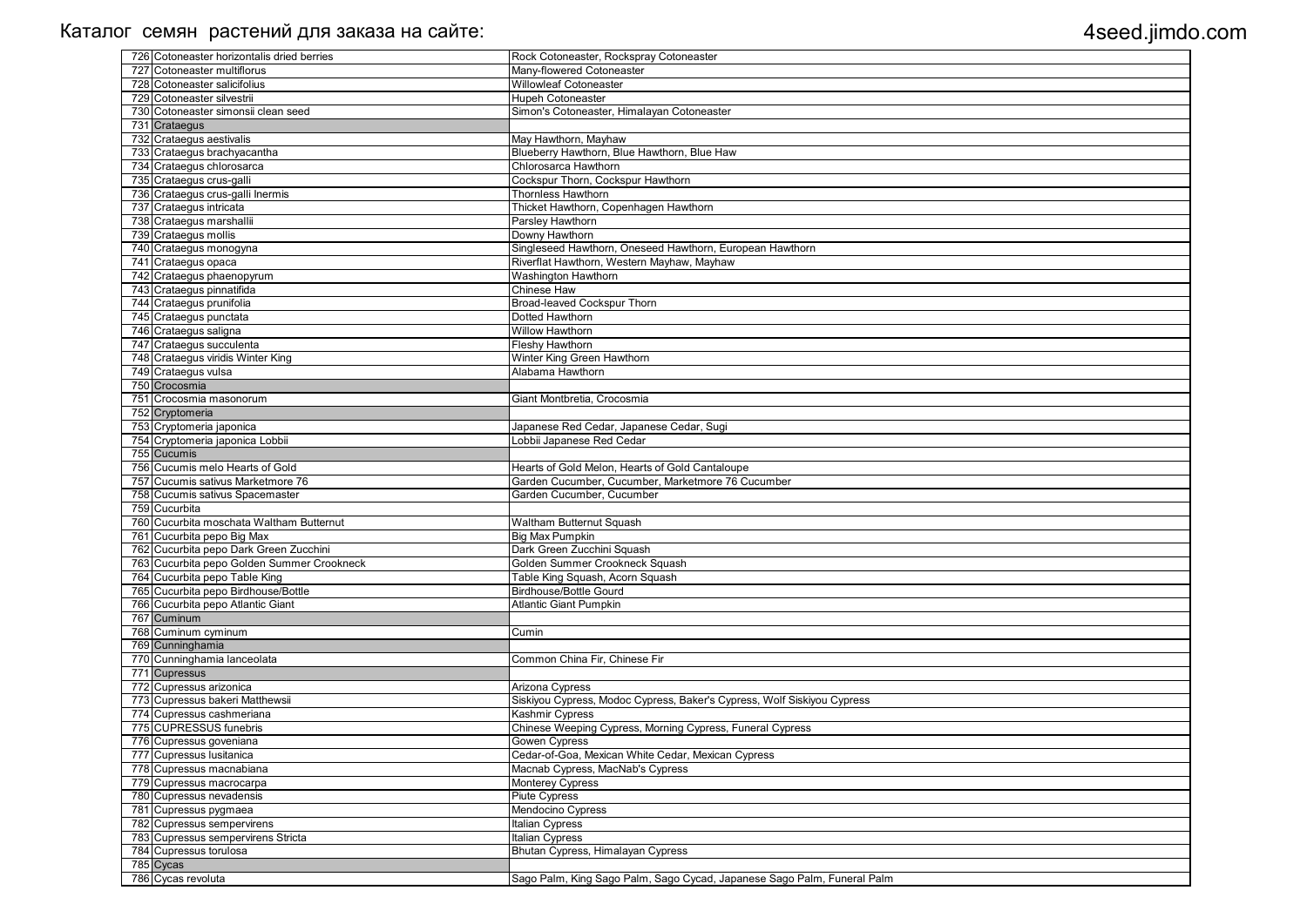|     | 787 Cyclamen                              |                                                                                                                                  |
|-----|-------------------------------------------|----------------------------------------------------------------------------------------------------------------------------------|
|     | 788 Cyclamen hederifolium                 | Sowbread, Neapolitan Cyclamen                                                                                                    |
|     | 789 Cydonia                               |                                                                                                                                  |
|     | 790 Cydonia oblonga                       | Quince                                                                                                                           |
|     | 791 Cynoglossum                           |                                                                                                                                  |
|     | 792 Cynoglossum amabile Firmament         | Forget-Me-not, Chinese Hound's Tongue                                                                                            |
|     | 793 Cyrilla                               |                                                                                                                                  |
|     | 794 Cyrilla racemiflora                   | Swamp Cyrilla, Leather- Wood, Swamp Titi, Leatherwood, Red Titi, Black Titi, Common Myrtle, He Huckleberry, Ironwood, White Titi |
|     | 795 Cytisus                               |                                                                                                                                  |
|     | 796 Cytisus scoparius                     | Scotch Broom, Common Broom, English Broom, Broom, Scot's Broom                                                                   |
|     | 797 Dacrycarpus                           |                                                                                                                                  |
|     | 798 Dacrycarpus dacrydioides              | Kahika, Kahikatea                                                                                                                |
|     | 799 Dactylis                              |                                                                                                                                  |
|     | 800 Dactylis glomerata                    | Orchardgrass, Orchard Grass, Cocksfoot Grass, Cock's Foot                                                                        |
|     | 801 Daphne                                |                                                                                                                                  |
|     | 802 Daphne mezereum                       |                                                                                                                                  |
|     |                                           | February Daphne, Paradise Plant, Mezereon                                                                                        |
|     | 803 Datura                                |                                                                                                                                  |
|     | 804 Datura stramonium                     | Jimson Weed, Thorn Apple                                                                                                         |
|     | 805 Datura wrightii                       | Sacred Thorn-apple, Sacred Datura                                                                                                |
|     | 806 Daucus                                |                                                                                                                                  |
| 807 | Daucus carota                             | Queen Anne's Lace, Wild Carrot, Bird's Nest, Bishop's Lace                                                                       |
|     | 808 Daucus carota subsp. sativus Gold Pak | 'Gold Pak' Garden Carrot                                                                                                         |
|     | 809 Decaisnea                             |                                                                                                                                  |
|     | 810 DECAISNEA fargesii                    | Blue Sausage Fruit, Blue-bean, Dead Man's Fingers                                                                                |
|     | 811 Delonix                               |                                                                                                                                  |
|     | 812 Delonix regia                         | Royal Poinciana, Flame Tree                                                                                                      |
|     | 813 Delphinium                            |                                                                                                                                  |
|     | 814 Delphinium sp Giant Imperial          | <b>Giant Imperial Delphinium</b>                                                                                                 |
|     | 815 Delphinium sp Pacific Giants Hybrids  | Pacific Giants Hybrids Delphimium                                                                                                |
|     | 816 Deschampsia                           |                                                                                                                                  |
|     | 817 Deschampsia cespitosa                 | <b>Tufted Hairgrass</b>                                                                                                          |
|     | 818 Dianthus                              |                                                                                                                                  |
|     | 819 Dianthus barbatus Single Mix          | <b>Sweet William</b>                                                                                                             |
|     | 820 Dianthus caryophyllus Chabaud Mix     | Chabaud Mix Carnation, Carnation                                                                                                 |
|     | 821 Dianthus caryophyllus Grenadin Mix    | <b>Grenadin Mix Carnation</b>                                                                                                    |
|     |                                           |                                                                                                                                  |
|     | 822 Dianthus plumarius Spring Beauty      | Spring Beauty Carnation, Feathered Pink                                                                                          |
|     | 823 Dicentra                              |                                                                                                                                  |
|     | 824 Dicentra eximia                       | Fringed Bleeding Heart, Turkey Corn                                                                                              |
|     | 825 Dicentra spectabilis                  | <b>Bleeding Heart</b>                                                                                                            |
|     | 826 Dictamnus                             |                                                                                                                                  |
|     | 827 Dictamnus albus                       | Gas Plant, Dittany, Gasplant, Burningbush                                                                                        |
|     | 828 DICTAMNUS albus 'Albiflorus'          | Gasplant, Gas Plant, Dittany                                                                                                     |
|     | 829 Dictamnus albus var. caucasicus       | Gasplant, Gas Plant, Dittany                                                                                                     |
|     | 830 Digitalis                             |                                                                                                                                  |
|     | 831 Digitalis ferruginea                  | Rusty Foxglove                                                                                                                   |
|     | 832 Digitalis parviflora                  | Spanish Foxglove                                                                                                                 |
|     | 833 Digitalis purpurea                    | Foxglove, Purple Foxglove, Common Foxglove                                                                                       |
|     | 834 Dionaea                               |                                                                                                                                  |
|     | 835 Dionaea muscipula                     | Venus Flytrap, Venus Fly Trap                                                                                                    |
|     | 836 Diospyros                             |                                                                                                                                  |
|     | 837 Diospyros kaki                        | Japanese Persimmon                                                                                                               |
|     | 838 Diospyros lotus                       | Dateplum Persimmon, Date Plum, Caucasian Persimmon                                                                               |
|     | 839 Diospyros rhombifolia                 | Princess Persimmon, Chinese Persimmon, Diamond-leaf Persimmon                                                                    |
|     | 840 Dipteronia                            |                                                                                                                                  |
|     | 841 DIPTERONIA sinensis                   |                                                                                                                                  |
|     |                                           | Chinese Dipteronia                                                                                                               |
|     | 842 Dirca                                 |                                                                                                                                  |
|     | 843 Dirca palustris                       | Leatherwood, Eastern Leatherwood                                                                                                 |
|     | 844 Distylium                             |                                                                                                                                  |
|     | 845 DISTYLIUM racemosum                   | <b>Isu Tree</b>                                                                                                                  |
|     | 846 Echinacea                             |                                                                                                                                  |
|     | 847 Echinacea angustifolia                | Narrow-leaved Coneflower, Blacksamson Echinacea                                                                                  |

| Huckleberry, Ironwood, White Titi |
|-----------------------------------|
|                                   |
|                                   |
|                                   |
|                                   |
|                                   |
|                                   |
|                                   |
|                                   |
|                                   |
|                                   |
|                                   |
|                                   |
|                                   |
|                                   |
|                                   |
|                                   |
|                                   |
|                                   |
|                                   |
|                                   |
|                                   |
|                                   |
|                                   |
|                                   |
|                                   |
|                                   |
|                                   |
|                                   |
|                                   |
|                                   |
|                                   |
|                                   |
|                                   |
|                                   |
|                                   |
|                                   |
|                                   |
|                                   |
|                                   |
|                                   |
|                                   |
|                                   |
|                                   |
|                                   |
|                                   |
|                                   |
|                                   |
|                                   |
|                                   |
|                                   |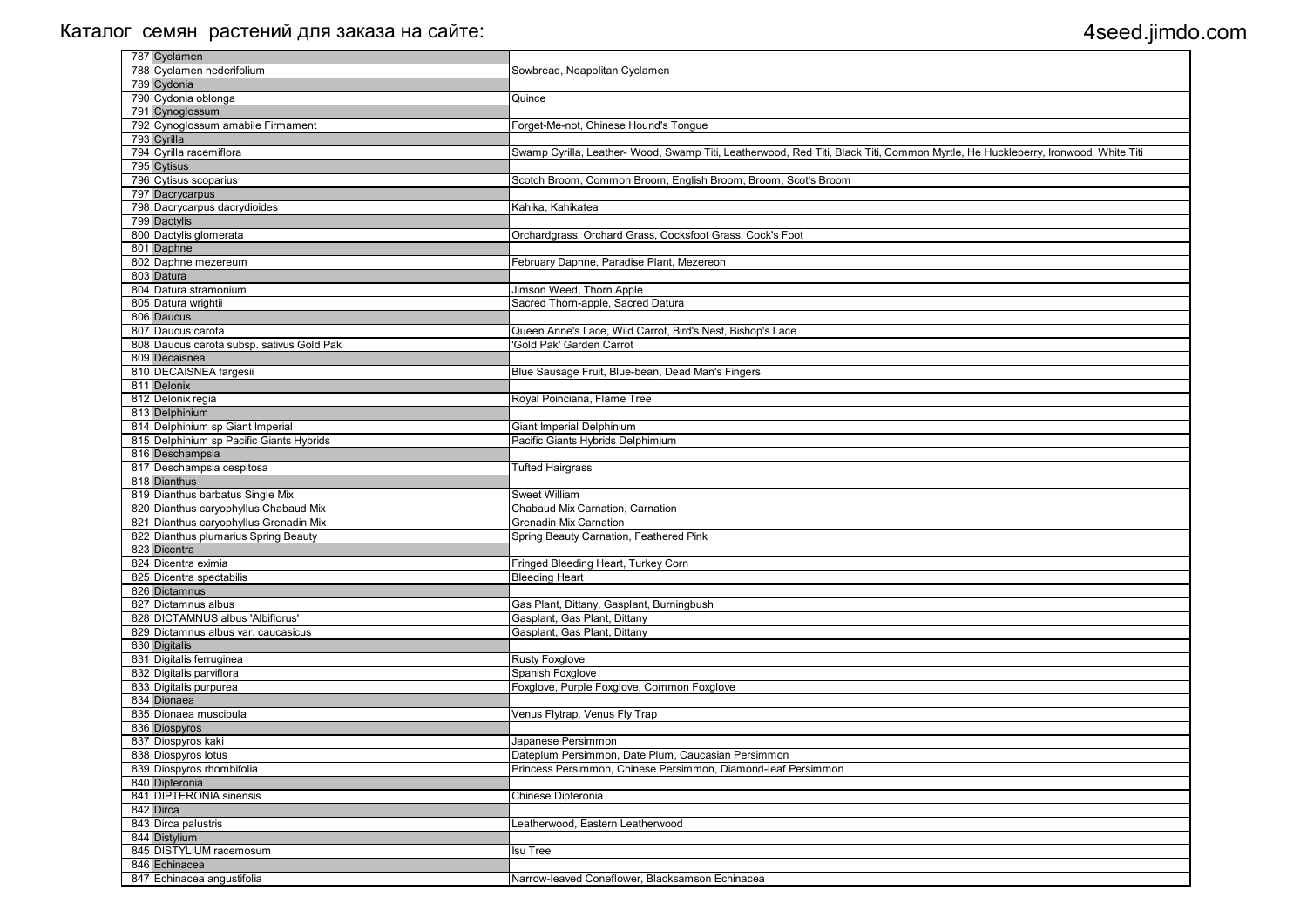| 848 Echinacea pallida                   | Pale Purple Coneflower                                                             |
|-----------------------------------------|------------------------------------------------------------------------------------|
| 849 Echinacea paradoxa                  | Yellow Cone Flower, Bush's Purple Coneflower, Yellow Coneflower                    |
| 850 Echinacea purpurea                  | Purple Coneflower, Eastern Purple Coneflower                                       |
| 851 Echinops                            |                                                                                    |
| 852 Echinops ritro                      | Globe Thistle, Southern Globethistle                                               |
| 853 Echinops sphaerocephalus            | Great Globethistle, Giant Globe Thistle, Great Globe Thistle, Common Globe Thistle |
| 854 Elaeagnus                           |                                                                                    |
| 855 Elaeagnus angustifolia              | <b>Russian Olive</b>                                                               |
| 856 Elaeagnus commutata                 | Silverberry, American Silverberry, Wolf-willow, Wolf Willow                        |
| 857 ELAEAGNUS multiflora                | Cherry Elaeagnus, Cherry Silverberry                                               |
| 858 Elaeagnus umbellata                 | <b>Autumn Olive</b>                                                                |
| 859 Elaeagnus umbellata Cardinal        | <b>Cardinal Autumn Olive</b>                                                       |
| 860 Elaeocarpus                         |                                                                                    |
| 861 Elaeocarpus sylvestris              | <b>Woodland Elaeocarpus</b>                                                        |
| 862 Eleutherococcus                     |                                                                                    |
| 863 Eleutherococcus senticosus          | Siberian Ginseng                                                                   |
| 864 Eleutherococcus sessiliflorus       | Wangrangkura                                                                       |
| 865 Eleuthrococcus lasiogyne            |                                                                                    |
| 866 Elsholtzia                          | Kang Ding Wu Jia                                                                   |
| 867 Elsholtzia stauntonii F. Alba       |                                                                                    |
|                                         | White Mint Shrub, White Mint Bush                                                  |
| 868 Elymus                              |                                                                                    |
| 869 Elymus canadensis                   | Canada Wildrye, Canada Wild Rye                                                    |
| 870 Elymus riparius                     | River Bank Rye Grass, Riverbank Wildrye, Riverbank Wild Rye                        |
| 871 Elymus virginicus                   | Virginia Wildrye                                                                   |
| 872 Enkianthus                          |                                                                                    |
| 873 Enkianthus campanulatus             | <b>Red-veined Enkianthus</b>                                                       |
| 874 ENKIANTHUS campanulatus 'Palibinii' | <b>Red-veined Enkianthus</b>                                                       |
| 875 Ephedra                             |                                                                                    |
| 876 Ephedra nevadensis                  | Nevada Mormon Tea, Nevada Jointfir                                                 |
| 877 Ephedra viridis                     | Green Mormon Tea, Mormon Tea, Green Ephedra, Mountain Joint Fir, Brigham Tea       |
| 878 Epilobium                           |                                                                                    |
| 879 Epilobium angustifolium             | Fireweed                                                                           |
| 880 Eremerus                            |                                                                                    |
| 881 EREMERUS robustus                   | Desert Candle, Foxtail Lily, Fox Tail Lily, Fox-tail Lily                          |
| 882 EREMERUS spectabilis                | <b>Foxtail Lily</b>                                                                |
| 883 Eriobotrya                          |                                                                                    |
| 884 Eriobotrya japonica                 | Loquat                                                                             |
| 885 Eruca                               |                                                                                    |
| 886 Eruca vesicaria subsp. sativa       | Rocketsalad, Garden Rocket, Arugula                                                |
| 887 Eryngium                            |                                                                                    |
| 888 Eryngium planum                     | Flat-leaved Eryngium, Plains Eryngo                                                |
| 889 Eschscholzia                        |                                                                                    |
| 890 Eschscholzia californica            | California Poppy                                                                   |
| 891 Eucalyptus                          |                                                                                    |
| 892 Eucalyptus camaldulensis            | Murray Red Gum, River Redgum                                                       |
| 893 Eucalyptus citriodora               | Lemon-Scented Gum                                                                  |
| 894 Eucalyptus cloeziana                | Cloeziana Gum, Queensland Messmate, Gympie Messmate, Yellow Messmate, Dead Finish  |
| 895 EUCALYPTUS deglupta                 | Mindanao Gum, Indonesian Gum, Rainbow Eucalyptus, Rainbow Gum                      |
| 896 Eucalyptus globulus                 | Blue Gum, Tasmanian Bluegum                                                        |
| 897 Eucalyptus grandis                  | Rose Gum, Grand Eucalyptus, Flooded Gum                                            |
| 898 Eucalyptus gunnii                   | Cider Gum                                                                          |
| 899 Eucalyptus microcorys               | Tallowwood Eucalyptus, Australian Tallowwood                                       |
| 900 Eucalyptus nitens                   | Shining Gum                                                                        |
| 901 Eucalyptus perriniana               | Round-leaved Snow Gum, Spinning Gum                                                |
| 902 Eucalyptus robusta                  | Swamp Mahogany, Swampmahogany                                                      |
| 903 Eucalyptus viminalis                | Manna Gum, White Gum, Ribbon Gum                                                   |
| 904 Eucommia                            |                                                                                    |
| 905 EUCOMMIA ulmoides                   | Hardy Rubber Tree, Gutta-percha, Du Zhong                                          |
| 906 Euonymus                            |                                                                                    |
| 907 Euonymus alatus                     | Burningbush, Winged Spindle, Winged Euonymus                                       |
| 908 Euonymus americanus                 | <b>Bursting-heart</b>                                                              |
|                                         |                                                                                    |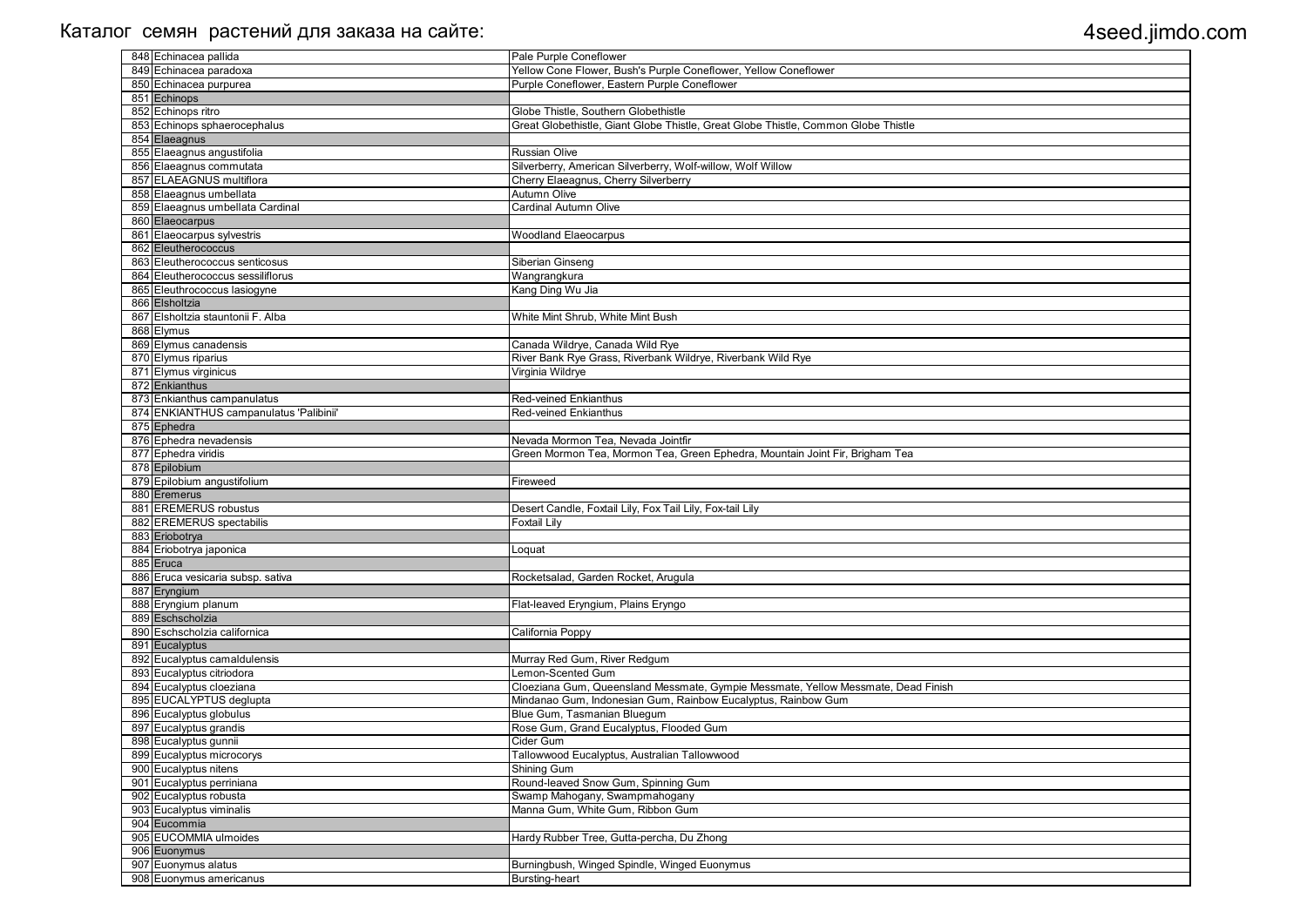| 909 Euonymus atropurpureus                   | Burningbush, Wahoo, Eastern Wahoo, Indian Arrow Wood                |
|----------------------------------------------|---------------------------------------------------------------------|
| 910 Euonymus bungeanus Pink Lady             | <b>Winterberry Euonymus</b>                                         |
| 911 Euonymus bungeanus Pendula               | <b>Winterberry Euonymus</b>                                         |
| 912 Euonymus europaea                        | European Euonymus                                                   |
| 913 Euonymus hamiltonianus var. sieboldianus | Yeddo Euonymus, Hamilton's Spindle Tree, Japanese Spindle Tree      |
| 914 Euonymus latifolius                      | Broadleaf Euonymus, Spindletree                                     |
| 915 Euonymus maackii                         | <b>Hamilton's Spindle Tree</b>                                      |
| 916 Euonymus oxyphyllus                      | Japanese Spindle Tree                                               |
| 917 Euonymus sachalinensis                   | Sakhalin Euonymus                                                   |
| 918 Eupatorium                               |                                                                     |
| 919 Eupatorium perfoliatum                   | Common Boneset, Thoroughwort                                        |
| 920 Euptelea                                 |                                                                     |
| 921 EUPTELEA pleiosperma                     | Ling Chun Mu                                                        |
| 922 Euscaphis                                |                                                                     |
| 923 EUSCAPHIS japonica                       | Korean Sweetheart Tree, Euscaphis Tree                              |
| 924 Eutrochium                               |                                                                     |
| 925 EUTROCHIUM fistulosum                    | Joe Pye Weed, Trumpetweed, Purple Thoroughwort, Queen Of The Meadow |
| 926 Eutrochium maculatum                     | Joe Pye Weed, Spotted Joe Pye Weed                                  |
| 927 Exochorda                                |                                                                     |
| 928 Exochorda racemosa                       | Pearl Bush, Common Pearlbrush, Pearlbush                            |
| 929 Exochorda serratifolia                   | Pearl Bush, Sawtooth Pearlbush, Pearl Tree                          |
| 930 Fagus                                    |                                                                     |
| 931 Fagus crenata                            | Japanese Beech, Siebold's Beech, Buna                               |
| 932 Fagus grandifolia                        | American Beech                                                      |
| 933 Fagus orientalis                         | Oriental Beech                                                      |
| 934 Fatsia                                   |                                                                     |
| 935 Fatsia japonica                          | Japanese Fatsia, Paperplant, Japanese Aralia                        |
| 936 Festuca                                  |                                                                     |
| 937 Festuca ovina duriuscula                 | Hard Fescue, Sheep Fescue                                           |
| 938 Festuca ovina glauca                     | <b>Blue Fescue</b>                                                  |
| 939 Festuca pratensis                        | <b>Meadow Fescue</b>                                                |
| 940 Festuca rubra                            | Creeping Red Fescue, Red Fescue                                     |
| 941 Ficus                                    |                                                                     |
| 942 Ficus religiosa                          | Peepul Tree, Sacred Fig                                             |
| 943 Filipendula                              |                                                                     |
| 944 Filipendula palmata                      | Meadow Sweet, Siberian Meadowsweet, Meadowsweet                     |
| 945 Firmiana                                 |                                                                     |
| 946 Firmiana simplex                         | Chinese Parasol Tree, Chinese Parasoltree, Wutong                   |
| 947 Fontanesia                               |                                                                     |
| 948 Fontanesia fortunei                      | Fortune Fontanesia, Chinese False Privet                            |
| 949 Fontanesia phillyraeoides                | Fontanesia, Syrian-privet                                           |
| 950 Forestiera                               |                                                                     |
| 951 Forestiera neomexicana                   | Desert Olive, Wild Olive, New Mexican Privet                        |
| 952 Forsythia                                |                                                                     |
| 953 Forsythia suspensa                       | <b>Weeping Forsythia</b>                                            |
| 954 Frangula                                 |                                                                     |
| 955 Frangula alnus                           | Glossy Buckthorn                                                    |
| 956 Frangula alnus 'Columnaris'              | Columnar Buckthorn, Tallhedge                                       |
| 957 Franklinia                               |                                                                     |
| 958 Franklinia alatamaha                     | Franklinia, Franklin Tree                                           |
| 959 Fraxinus                                 |                                                                     |
| 960 Fraxinus americana                       | White Ash, Biltmore Ash, Biltmore White Ash, Cane Ash               |
| 961 FRAXINUS angustifolia                    | Narrowleaf Ash                                                      |
| 962 Fraxinus angustifolia subsp. oxycarpa    | Desert Ash, Caucasian Ash                                           |
| 963 Fraxinus bungeana                        | Bunge's Ash, Xiao Ye Qin, Hardy Chinese Ash, Beakleaf Chinese Ash   |
| 964 Fraxinus caroliniana                     | Swamp Ash, Carolina Ash                                             |
| 965 Fraxinus chinensis                       | Chinese Ash                                                         |
| 966 Fraxinus excelsior                       | Common Ash, European Ash                                            |
| 967 Fraxinus excelsior 'Pendula'             | Pendula European Ash                                                |
| 968 Fraxinus excelsior diversifolia          | Diversifolia European Ash                                           |
| 969 Fraxinus mandshurica                     | Manchurian Ash                                                      |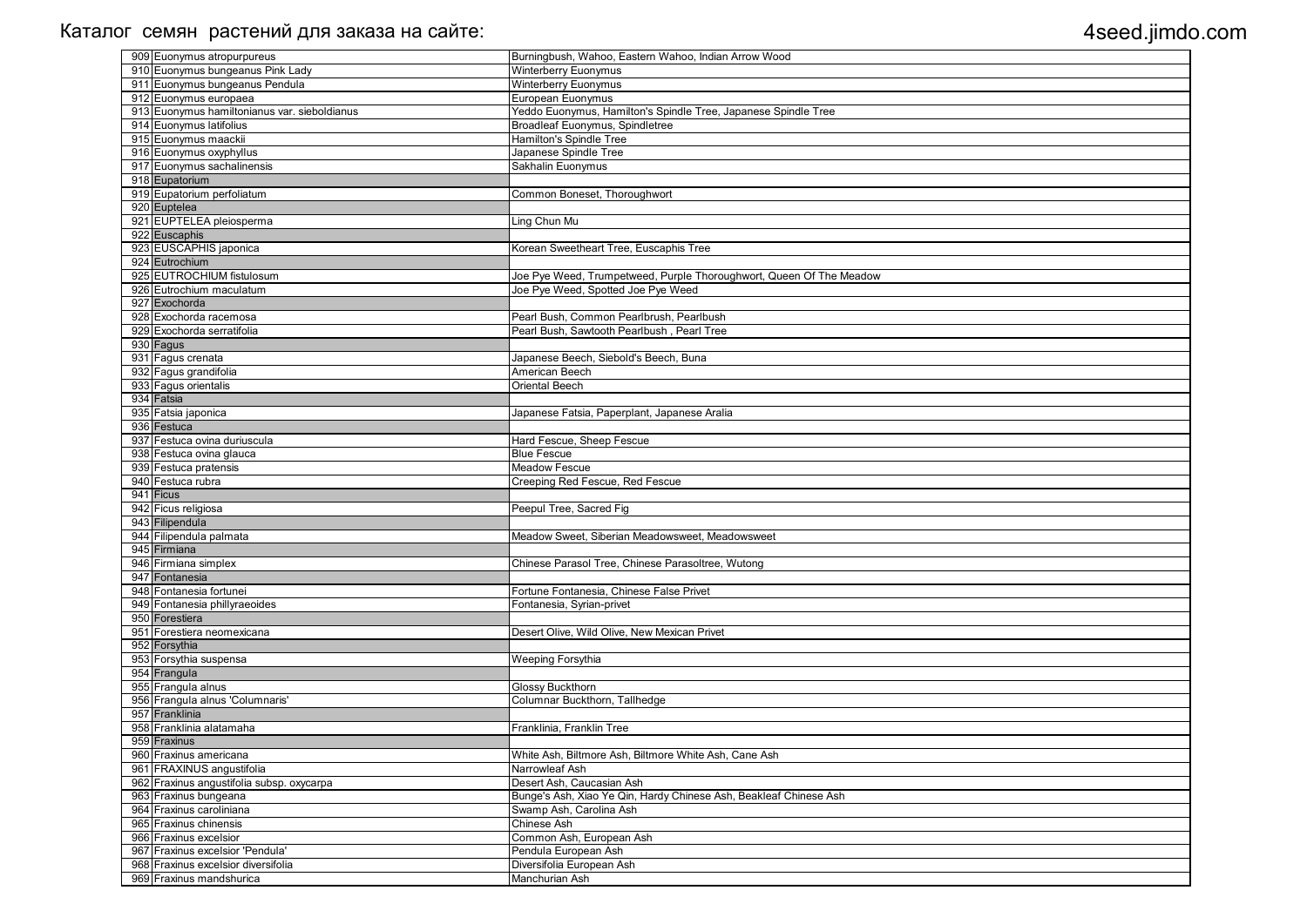| 970 Fraxinus ornus                     | <b>Flowering Ash</b>                                                                                                                  |
|----------------------------------------|---------------------------------------------------------------------------------------------------------------------------------------|
| 971 Fraxinus pennsylvanica             | Green Ash, Northern Red Ash, Red Ash                                                                                                  |
| 972 Fraxinus profunda                  | Pumpkin Ash                                                                                                                           |
| 973 Fraxinus quadrangulata             | <b>Blue Ash</b>                                                                                                                       |
| 974 Fraxinus velutina                  | Arizona Ash, Velvet Ash, Modesto Ash                                                                                                  |
| 975 Fremontodendron                    |                                                                                                                                       |
| 976 Fremontodendron californicum       | Fremontia, Flannel Bush, California Flannelbush                                                                                       |
| 977 Fumana                             |                                                                                                                                       |
| 978 FUMANA procumbens                  | Fumane, Rock-Rose, Sprawling Needle Sunrose, Creeping Creosote Bush                                                                   |
| 979 Gardenia                           |                                                                                                                                       |
| 980 GARDENIA jasminoides               | Cape Jasmine, Common Gardenia                                                                                                         |
| 981 Gaultheria                         |                                                                                                                                       |
| 982 Gaultheria procumbens              | Wintergreen, Eastern Teaberry, Checkerberry                                                                                           |
| 983 Gaultheria shallon                 | Salal                                                                                                                                 |
| 984 Gelsemium                          |                                                                                                                                       |
| 985 Gelsemium sempervirens             |                                                                                                                                       |
| 986 Gentiana                           | Carolina Yellow Jessamine, Evening Trumpetflower, Woodbine, Yellow Jessamine, Yellow Jasmine, Carolina Jasmine, Carolina Jessamine, C |
|                                        |                                                                                                                                       |
| 987 Gentiana acaulis                   | Stemless Gentian, Gentian                                                                                                             |
| 988 Gentiana lutea                     | <b>Yellow Gentian</b>                                                                                                                 |
| 989 Gerbera                            |                                                                                                                                       |
| 990 Gerbera jamesonii                  | Transvaal Daisy, Barberton Daisy, Gerber Daisy                                                                                        |
| 991 Ginkgo                             |                                                                                                                                       |
| 992 Ginkgo biloba                      | Maidenhair Tree, Ginkgo                                                                                                               |
| 993 Gleditsia                          |                                                                                                                                       |
| 994 Gleditsia aquatica                 | <b>Water Locust</b>                                                                                                                   |
| 995 Gleditsia caspica                  | Caspian Locust, Persian Honey Locust                                                                                                  |
| 996 Gleditsia delavayi                 | Delavay's Locust                                                                                                                      |
| 997 Gleditsia sinensis                 | Chinese Honeylocust, Soap Bean, Soap Pod                                                                                              |
| 998 Gleditsia triacanthos              | Honeylocust, Honey Locust                                                                                                             |
| 999 Gleditsia triacanthos Inermis      | <b>Thornless Honey Locust</b>                                                                                                         |
| 1000 Gliricidia                        |                                                                                                                                       |
| 1001 GLIRICIDIA sepium                 | Madre, Nicaraguan Coffee-shade, Quickstick                                                                                            |
| 1002 Glyceria                          |                                                                                                                                       |
| 1003 Glyceria canadensis               | Rattlesnake Mannagrass, Rattlesnake Grass, Canada Manna, Quaking Grass, Canadian Mannagrass                                           |
| 1004 Gmelina                           |                                                                                                                                       |
| 1005 GMELINA arborea                   | Teca Blanca, Gumhar, Kashmir Teak                                                                                                     |
| 1006 Gossypium                         |                                                                                                                                       |
|                                        |                                                                                                                                       |
| 1007 Gossypium hirsutum                | Upland Cotton, Mexican Cotton, American Upland Cotton, Wild Cotton                                                                    |
| 1008 Grevillea                         |                                                                                                                                       |
| 1009 Grevillea robusta                 | Silky Oak, Silkoak                                                                                                                    |
| 1010 Gymnocladus                       |                                                                                                                                       |
| 1011 Gymnocladus chinensis             | Coffee Tree, Chinese Coffee Tree, Soap Tree, Yunnan Bean                                                                              |
| 1012 Gymnocladus dioicus               | Kentucky Coffeetree, Kentucky Coffee Tree                                                                                             |
| 1013 Gypsophila                        |                                                                                                                                       |
| 1014 Gypsophila elegans Covent Garden  | Covent Garden Babys Breath, Showy Baby's-breath                                                                                       |
| 1015 Halesia                           |                                                                                                                                       |
| 1016 Halesia carolina                  | Carolina Silverbell                                                                                                                   |
| 1017 Halesia diptera                   | Two-winged Silverbell, Two-wing Silverbell                                                                                            |
| 1018 Halesia tetraptera var. monticola | Mountain Silverbell, Mountain Snow Drop                                                                                               |
| 1019 Hamamelis                         |                                                                                                                                       |
| 1020 Hamamelis mollis                  | Chinese Witch Hazel                                                                                                                   |
| 1021 Hamamelis vernalis                | Vernal Witch Hazel, Ozark Witchhazel, Spring-blooming Witch Hazel                                                                     |
| 1022 Hamamelis virginiana              | American Witchhazel, Witch Hazel, Common Witchhazel                                                                                   |
| 1023 Hedera                            |                                                                                                                                       |
| 1024 Hedera helix                      | English Ivy                                                                                                                           |
| 1025 Helenium                          |                                                                                                                                       |
|                                        |                                                                                                                                       |
| 1026 Helenium autumnale                | Sneezeweed, Common Sneezeweed, Bitterweed, Helen's Flower, False Sunflower, Large-flowered Sneezeweed, Fall Sneezeweed                |
| 1027 Helianthus                        |                                                                                                                                       |
| 1028 Helianthus annuus Autumn Beauty   | Autumn Beauty Common Sunflower                                                                                                        |
| 1029 Helichrysum                       |                                                                                                                                       |
| 1030 Helichrysum petiolatum            | Licorice Plant, Silver-bush Everlasting Flower, Trailing Dusty Miller                                                                 |

| , Carolina Jasmine, Carolina Jessamine, C |
|-------------------------------------------|
|                                           |
|                                           |
|                                           |
|                                           |
|                                           |
|                                           |
|                                           |
|                                           |
|                                           |
|                                           |
|                                           |
|                                           |
|                                           |
|                                           |
|                                           |
|                                           |
| SS                                        |
|                                           |
|                                           |
|                                           |
|                                           |
|                                           |
|                                           |
|                                           |
|                                           |
|                                           |
|                                           |
|                                           |
|                                           |
|                                           |
|                                           |
|                                           |
|                                           |
|                                           |
|                                           |
|                                           |
|                                           |
| Sneezeweed, Fall Sneezeweed               |
|                                           |
|                                           |
|                                           |
|                                           |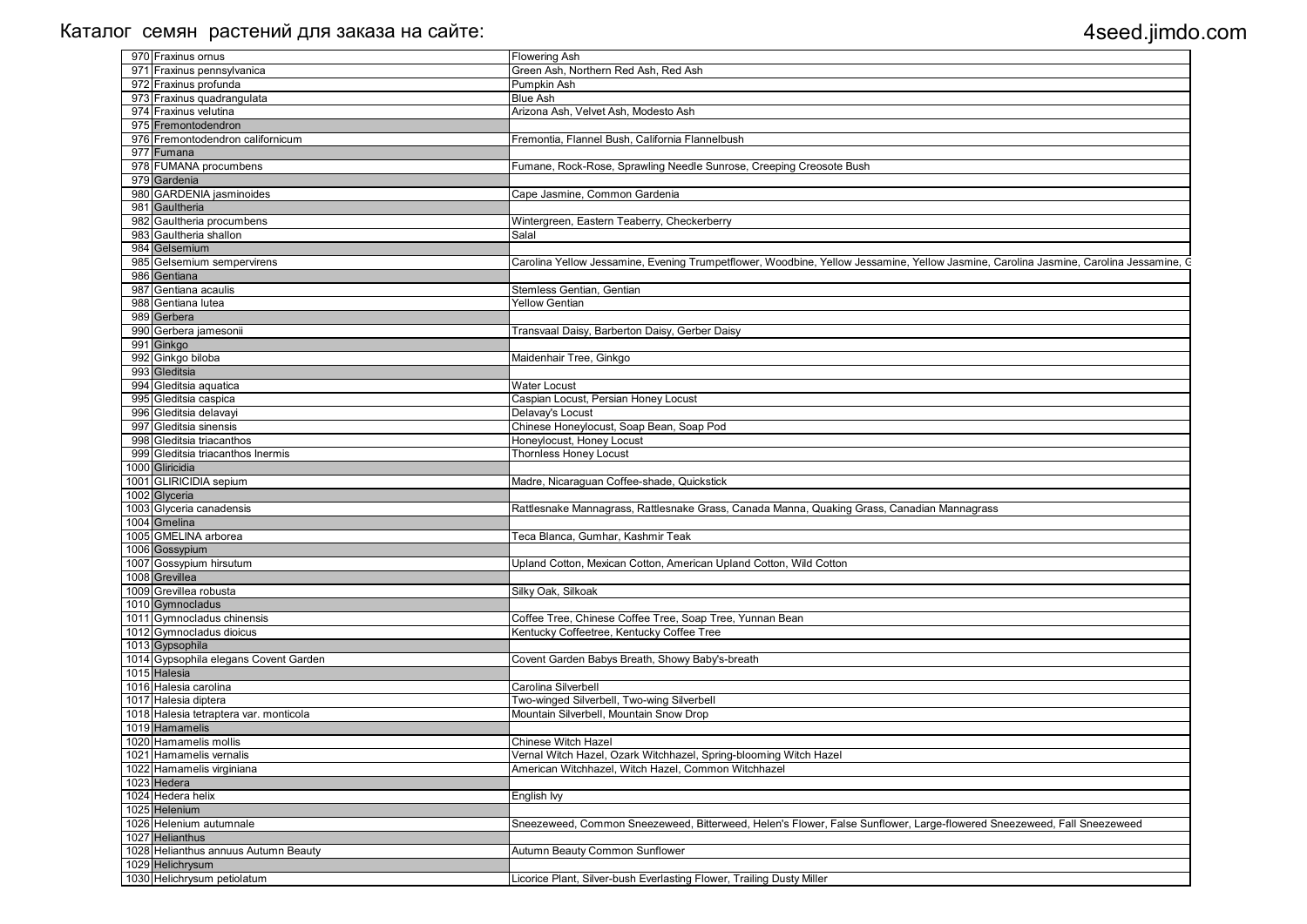|           | 1031 Helleborus                            |                                                                          |
|-----------|--------------------------------------------|--------------------------------------------------------------------------|
|           | 1032 Helleborus abchasicus                 | Lenten Rose                                                              |
|           | 1033 Helleborus niger                      | Christmas Rose, Black Hellebore                                          |
|           | 1034 Hemerocallis                          |                                                                          |
|           | 1035 HEMEROCALLIS fulva                    | Day Lily, Orange Daylily                                                 |
|           | 1036 Hemerocallis middendorffii            | Amur Daylily, Chinese Daylilly, Middendorf Daylilly, Daylily             |
|           | 1037 Heptacodium                           |                                                                          |
|           | 1038 HEPTACODIUM miconioides               | Seven Son Flower, Seven Son Tree                                         |
|           | 1039 Heracleum                             |                                                                          |
|           | 1040 Heracleum sphondylium                 | Cow Parsnip, Eltrot                                                      |
|           | 1041 Hesperis                              |                                                                          |
|           | 1042 Hesperis matronalis                   | Dames Rocket                                                             |
|           | 1043 Hibiscus                              |                                                                          |
|           | 1044 Hibiscus cannabinus                   | Kenaf, Brown Indianhemp                                                  |
|           | 1045 Hibiscus moscheutos                   | Common Rose Mallow, Crimsoneyed Rosemallow, Marsh Mallow                 |
|           | 1046 Hibiscus moscheutos var. palustris    | Marsh Mallow, Crimsoneyed Rosemallow, Common Rose Mallow                 |
|           | 1047 Hibiscus sabdariffa                   | Roselle                                                                  |
|           | 1048 Hibiscus syriacus                     | Rose Of Sharon, Rose Of Althea                                           |
|           | 1049 Hippophae                             |                                                                          |
|           | 1050 Hippophae rhamnoides                  | Sea Buckthorn, Seaberry                                                  |
|           | 1051 Holodiscus                            |                                                                          |
|           | 1052 Holodiscus discolor                   | Ocean Spray, Cream Bush                                                  |
|           | 1053 Hosta                                 |                                                                          |
|           | 1054 Hosta sp Ginko Craig                  | Ginko Craig Hosta                                                        |
|           | 1055 Hosta ventricosa                      | Hosta, Blue Plantain Lily, Blue Hosta                                    |
|           | 1056 Hosta venusta                         | Plantain Lily                                                            |
|           | 1057 Hovenia                               |                                                                          |
|           | 1058 Hovenia dulcis                        | Japanese Raisin Tree, Oriental Raisin Tree                               |
|           | 1059 Humulus                               |                                                                          |
|           | 1060 Humulus lupulus                       | Hops, Beer Hops, Common Hops                                             |
|           | 1061 Hydrangea                             |                                                                          |
|           | 1062 Hydrangea anomala Petiolaris          | Climbing Hydrangea                                                       |
|           | 1063 HYDRANGEA paniculata                  | Panicle Hydrangea, Panicled Hydrangea                                    |
|           | 1064 Hydrangea paniculata Grandiflora      | Pee Gee Hydrangea                                                        |
|           | 1065 Hydrangea quercifolia                 | Oakleaf Hydrangea                                                        |
|           | 1066 Hylomecon                             |                                                                          |
|           | 1067 Hylomecon vernalis                    | <b>Forest Poppy</b>                                                      |
|           | 1068 Hypericum                             |                                                                          |
|           | 1069 Hypericum androsaemum                 | Tutsan, Sweet-amber                                                      |
|           | 1070 Hypericum calycinum                   | Aaron's Beard, Rose-of-Sharonwort, Creeping St. Johnswort, Goldflower    |
|           | 1071 Hypericum patulum                     | Goldencup St. Johnswort                                                  |
|           | 1072 Hypericum perforatum                  | Common St. Johnswort                                                     |
|           | 1073 Hyssopus                              |                                                                          |
|           | 1074 Hyssopus officinalis                  | Hyssop, Herb Hyssop                                                      |
|           | 1075 Iberis                                |                                                                          |
|           | 1076 Iberis umbellata Dwarf Fairy          | Dwarf Fairy Candytuft                                                    |
|           | 1077 Idesia                                |                                                                          |
|           | 1078 IDESIA polycarpa                      | Wonder Tree, Ligiri Tree                                                 |
| 1079 Ilex |                                            |                                                                          |
|           | 1080 Ilex aquifolium                       | <b>English Holly</b>                                                     |
|           | 1081 Ilex collina                          | Longstalk Holly, Long-stalk Holly, Cherry Holly                          |
|           | 1082 Ilex crenata                          | Box-Leaved Holly, Japanese Holly                                         |
|           | 1083 llex decidua                          | Possum Haw, Possumhaw, Meadow Holly, Deciduous Holly, Swamp Holly        |
|           | 1084 Ilex glabra                           | Ink Berry, Appalachian Tea, Dye-leaves, Evergreen Winterberry, Gallberry |
|           | 1085 Ilex montana                          | Mountain Holly, Mountain Winterberry                                     |
|           | 1086 llex mucronata                        | Catberry, Mountain Holly                                                 |
|           | 1087 ILEX opaca 'Red Velvet' dried berries | Red Velvet American Holly                                                |
|           | 1088 ILEX opaca northern                   | Northern American Holly, American Holly                                  |
|           | 1089 llex pedunculosa                      | Longstalk Holly                                                          |
|           | 1090 llex serrata                          | Finetooth Holly                                                          |
|           | 1091 Ilex verticillata                     | Winterberry, Common Winterberry                                          |
|           |                                            |                                                                          |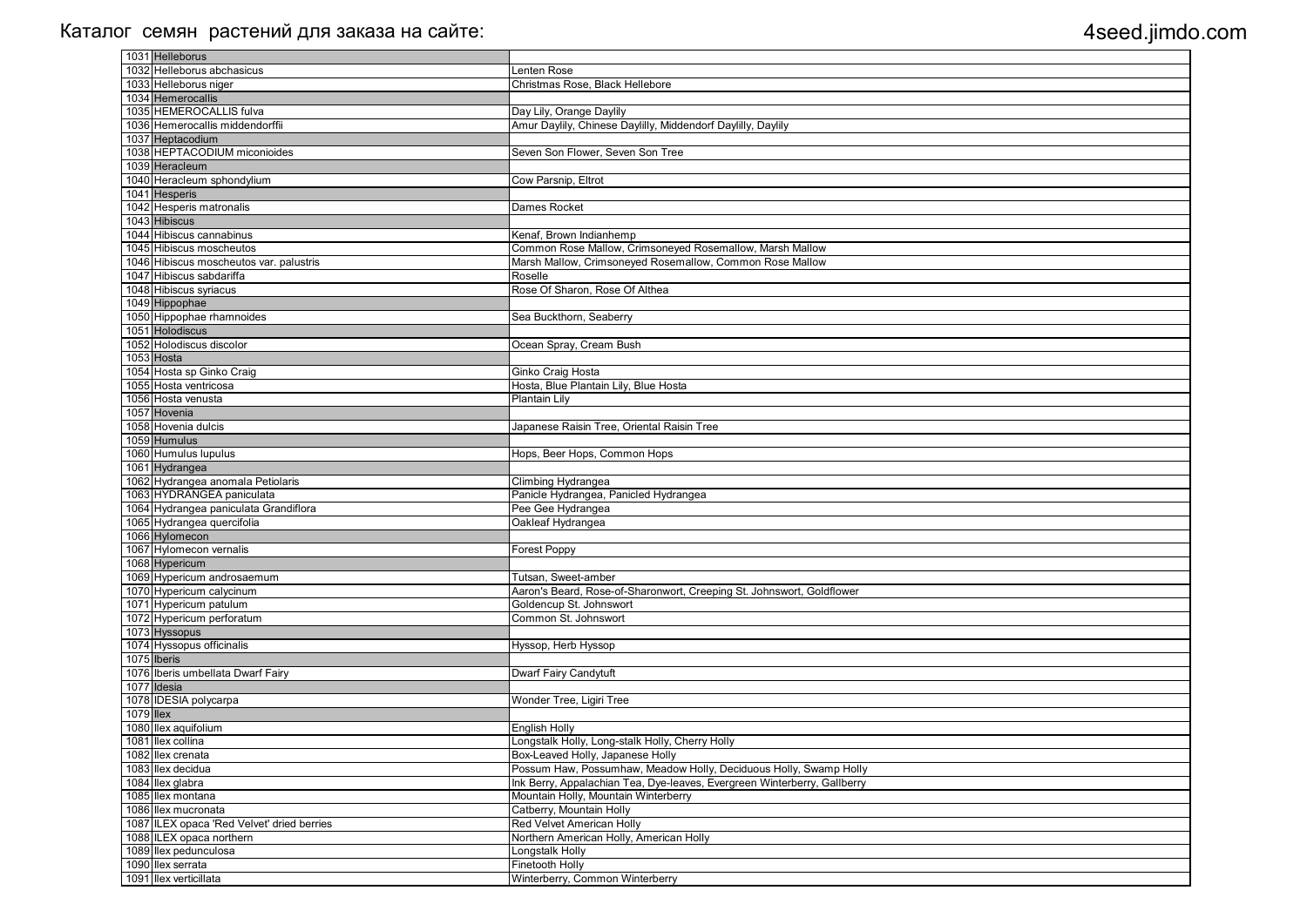|           | 1092 Ilex vomitoria                           | Yaupon, Yaupon Holly, Cassina                                          |
|-----------|-----------------------------------------------|------------------------------------------------------------------------|
|           | 1093 Illicium                                 |                                                                        |
|           | 1094 Illicium anisatum                        | Chinese Anise, Star Anise, Japanese Anise                              |
|           | 1095 Indigofera                               |                                                                        |
|           | 1096 Indigofera amblyantha                    | Chinese Indigo, Chinese Bush Indigo, Pink-Flower Indigo                |
|           | 1097 Indigofera pseudotinctoria               | Indigo, Indigo Bush                                                    |
|           | 1098 Inula                                    |                                                                        |
|           | 1099 Inula helenium                           |                                                                        |
|           |                                               | Elecampane, Elecampane Inula                                           |
|           | 1100 Ipomoea                                  |                                                                        |
|           | 1101 Ipomoea tricolor Heavenly Blue           | Grannyvine, Heavenly Blue Morning Glory                                |
| 1102 lris |                                               |                                                                        |
|           | 1103 Iris bloudowii                           | Yellow Mongolian Iris                                                  |
|           | 1104 Iris crocea                              | German Iris, Golden Flag                                               |
|           | 1105 Iris ensata                              | Ensata Japanese Iris, Japanese Iris                                    |
|           | 1106 Iris foetidissima                        | Gladwin Iris, Gladdon, Roast Beef Plant, Stinking Iris                 |
|           | 1107 Iris magnifica                           | Juno Iris                                                              |
|           | 1108 Iris magnifica f. caerulea               | Blue Juno Iris                                                         |
|           | 1109 Iris sibirica                            | Siberian Iris                                                          |
|           |                                               |                                                                        |
|           | 1110 Iris versicolor                          | Harlequin Blueflag, Blue Flag, Larger Blueflag                         |
|           | 1111 Itea                                     |                                                                        |
|           | 1112 ITEA virginica                           | Virginia Sweetspire, Tassle-White                                      |
|           | 1113 Jacaranda                                |                                                                        |
|           | 1114 Jacaranda mimosifolia                    | Black Poui, Jacaranda, Blue Jacaranda, Green Ebony Tree, The Fern Tree |
|           | 1115 Jamesia                                  |                                                                        |
|           | 1116 Jamesia americana                        | Waxflower, Fivepetal Cliffbush                                         |
|           | 1117 Jatropha                                 |                                                                        |
|           | 1118 Jatropha curcas                          | Barbados Nut, Physic Nut                                               |
|           | 1119 Juglans                                  |                                                                        |
|           | 1120 JUGLANS ailantifolia                     |                                                                        |
|           |                                               | Japanese Walnut                                                        |
|           | 1121 JUGLANS major                            | Arizona Walnut                                                         |
|           | 1122 Juglans mandshurica                      | Manchurian Walnut                                                      |
|           | 1123 Juglans nigra Northern                   | Black Walnut, Eastern Black Walnut                                     |
|           | 1124 Juglans nigra Southern                   | Black Walnut, Southern Black Walnut, Eastern Black Walnut              |
|           | 1125 Juglans regia                            | <b>English Walnut</b>                                                  |
|           | 1126 JUGLANS regia 'Carpathian'               | Carathian English Walnut                                               |
|           | 1127 Juncus                                   |                                                                        |
|           | 1128 Juncus effusus                           | Common Rush, Soft Rush, Bog Rush, Needlerush, Needle Rush              |
|           | 1129 Juniperus                                |                                                                        |
|           | 1130 Juniperus chinensis                      | Chinese Juniper                                                        |
|           | 1131 JUNIPERUS communis                       |                                                                        |
|           |                                               | Common Juniper                                                         |
|           | 1132 JUNIPERUS deppeana                       | Alligator Juniper, Checkerbark Juniper                                 |
|           | 1133 Juniperus monosperma                     | Cherrystone Juniper, Oneseed Juniper, Single-seed Juniper              |
|           | 1134 Juniperus osteosperma                    | <b>Utah Juniper</b>                                                    |
|           | 1135 Juniperus rigida                         | Needle Juniper, Temple Juniper, Temple Juniper                         |
|           | 1136 Juniperus scopulorum                     | Rocky Mt. Juniper, Rocky Mountain Juniper                              |
|           | 1137 Juniperus virginiana eastern eco-type    | Eastern Redcedar, Eastern Red Cedar                                    |
|           | 1138 Juniperus virginiana midwestern eco-type | Eastern Redcedar, Eastern Red Cedar                                    |
|           | 1139 JUNIPERUS virginiana var. silicicola     | Southern Red Cedar                                                     |
|           | 1140 Kalmia                                   |                                                                        |
|           | 1141 Kalmia angustifolia                      | Sheep Laurel                                                           |
|           | 1142 Kalmia latifolia                         | Mountain Laurel, Spoonwood                                             |
|           |                                               |                                                                        |
|           | 1143 Kalopanax                                |                                                                        |
|           | 1144 Kalopanax septemlobus                    | Castor Aralia                                                          |
|           | 1145 Kerria                                   |                                                                        |
|           | 1146 Kerria japonica                          | Japanese Kerria, Japanese Rose                                         |
|           | 1147 Keteleeria                               |                                                                        |
|           | 1148 Keteleeria davidiana                     | David's Keteleeria                                                     |
|           | 1149 Keteleeria evelyniana                    | Evelyn Keteleeria, Yunnan Youshan                                      |
|           | 1150 Keteleeria fortunei                      | Fortune's Keteleeria                                                   |
|           | 1151 Knautia                                  |                                                                        |
|           | 1152 Knautia arvensis                         | Field Scabious, Blue Buttons, Field Scabiosa                           |
|           |                                               |                                                                        |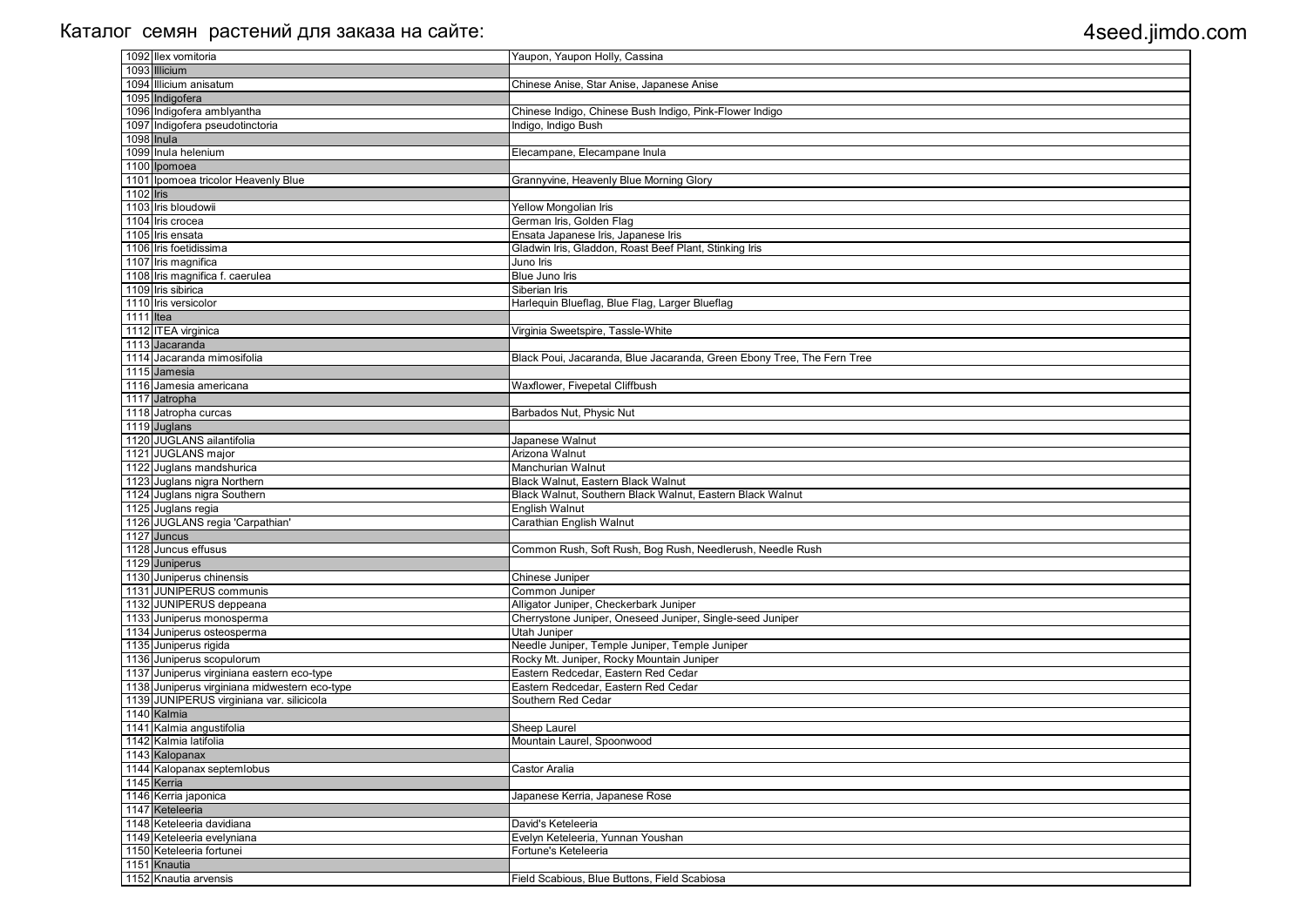| 1153 Koelreuteria                              |                                                                                       |
|------------------------------------------------|---------------------------------------------------------------------------------------|
| 1154 Koelreuteria bipinnata                    | Golden Rain Tree, Chinese Flame Tree                                                  |
| 1155 Koelreuteria paniculata                   | Golden Rain Tree, Pride Of India, Varnish Tree                                        |
| 1156 Kolkwitzia                                |                                                                                       |
| 1157 Kolkwitzia amabilis                       | Beauty Bush, Beautybush                                                               |
| 1158 Laburnum                                  |                                                                                       |
| 1159 Laburnum alpinum                          | Scotch Laburnum                                                                       |
| 1160 Laburnum anagyroides                      | Golden Chain Tree, Laburnum, Golden Rain Tree                                         |
| 1161 Laburnum x watereri                       | Waterer Golden Chain Tree, Waterer Laburnum, Goldenchain Tree                         |
| 1162 Lactuca                                   |                                                                                       |
| 1163 Lactuca sativa Fanfare                    | <b>Fanfare Lettuce</b>                                                                |
| 1164 Lactuca sativa Hanson Improved            | Garden Lettuce, Lettuce, Hanson Improved                                              |
| 1165 Lactuca sativa Salad Bowl                 | Salad Bowl Lettuce                                                                    |
| 1166 Lagerstroemia                             |                                                                                       |
| 1167 Lagerstroemia indica                      | Crape Myrtle, Crapemyrtle                                                             |
| 1168 Larix                                     |                                                                                       |
| 1169 Larix decidua                             | European Larch                                                                        |
| 1170 Larix gmelinii                            | Dahurian Larch                                                                        |
| 1171 Larix gmelinii var. olgensis              | Olga Bay Larch                                                                        |
| 1172 Larix gmelinii var. principis-rupprechtii | Prince Rupprect's Larch                                                               |
| 1173 Larix kaempferi                           | Japanese Larch                                                                        |
| 1174 Larix laricina                            | Tamarack, Eastern Larch, American Larch                                               |
| 1175 Larix occidentalis                        | <b>Western Larch</b>                                                                  |
| 1176 Larix sibirica                            | Siberian Larch                                                                        |
| 1177 Larix x eurolepis                         | Dunkeld Larch                                                                         |
| 1178 Lathyrus                                  |                                                                                       |
| 1179 Lathyrus odoratus                         | Sweet Pea, Sweetpea                                                                   |
| 1180 Lathyrus tuberosus                        | <b>Tuberous Sweetpea</b>                                                              |
| 1181 Lavandula                                 |                                                                                       |
| 1182 Lavandula angustifolia ssp. angustifolia  | English Lavender, Common Lavender, True Lavender                                      |
| 1183 Lavatera                                  |                                                                                       |
| 1184 Lavatera cachemiriana                     | Kashmir Mallow, Lavatera, Cashmir Mallow, Tree Mallow                                 |
| 1185 Lavatera thuringiaca                      | Tree Mallow, Tree Lavatera, Gay Mallow                                                |
| 1186 Leitneria                                 |                                                                                       |
| 1187 Leitneria floridana                       | Corkwood                                                                              |
| 1188 Leontopodium                              |                                                                                       |
| 1189 LEONTOPODIUM alpinum                      | <b>Edelweiss</b>                                                                      |
| 1190 Leptospermum                              |                                                                                       |
| 1191 Leptospermum scoparium                    | Broom Teatree, Tea Tree                                                               |
| 1192 Lespedeza                                 |                                                                                       |
| 1193 Lespedeza bicolor                         | Shrub Lespedeza, Shrubby Bushclover, Bicolor Lespedeza, Bush Clover                   |
| 1194 Lespedeza capitata                        | Roundheaded Bush Clover, Rabbitfoot, Dusty Clover, Roundhead Lespedeza                |
| 1195 Lespedeza juncea var. sericea             | Sericea Lespedeza, Chinese Bush Clover, Chinese Lespedeza, Silky Bush Clover, Sericea |
| 1196 Leucaena                                  |                                                                                       |
| 1197 Leucaena leucocephala                     | White Leadtree, White Popinac, Jumbay, Leadtree                                       |
| 1198 Leucanthemum                              |                                                                                       |
| 1199 Leucanthemum vulgare                      | Marguerite, Daisy, Moon Daisy, Dog Daisy, Ox-eye Daisy                                |
| 1200 Leucothoe                                 |                                                                                       |
| 1201 Leucothoe axillaris                       | Coastal Doghobble, Coast leucothoe, Leucothoe                                         |
| 1202 LEUCOTHOE fontanesiana                    | Dog Hobble, Highland Doghobble                                                        |
| 1203 Leycesteria                               |                                                                                       |
| 1204 Leycesteria formosa                       | Himalayan Honeysuckle, Flowering Nutmeg, Himalayan Nutmeg, Pheasant Berry             |
| 1205 Liatris                                   |                                                                                       |
| 1206 Liatris spicata Floristan White           | Dense Blazing Star                                                                    |
| 1207 Liatris spicata 'Kobold'                  | Dense Blazing Star                                                                    |
| 1208 Ligustrum                                 |                                                                                       |
| 1209 Ligustrum japonicum                       | Japanese Privet                                                                       |
| 1210 Ligustrum lucidum                         | <b>Glossy Privet</b>                                                                  |
| 1211 Ligustrum obtusifolium                    | Regal Privet, Border Privet                                                           |
| 1212 Ligustrum vulgare                         | Common Privet, European Privet                                                        |
| 1213 Lilium                                    |                                                                                       |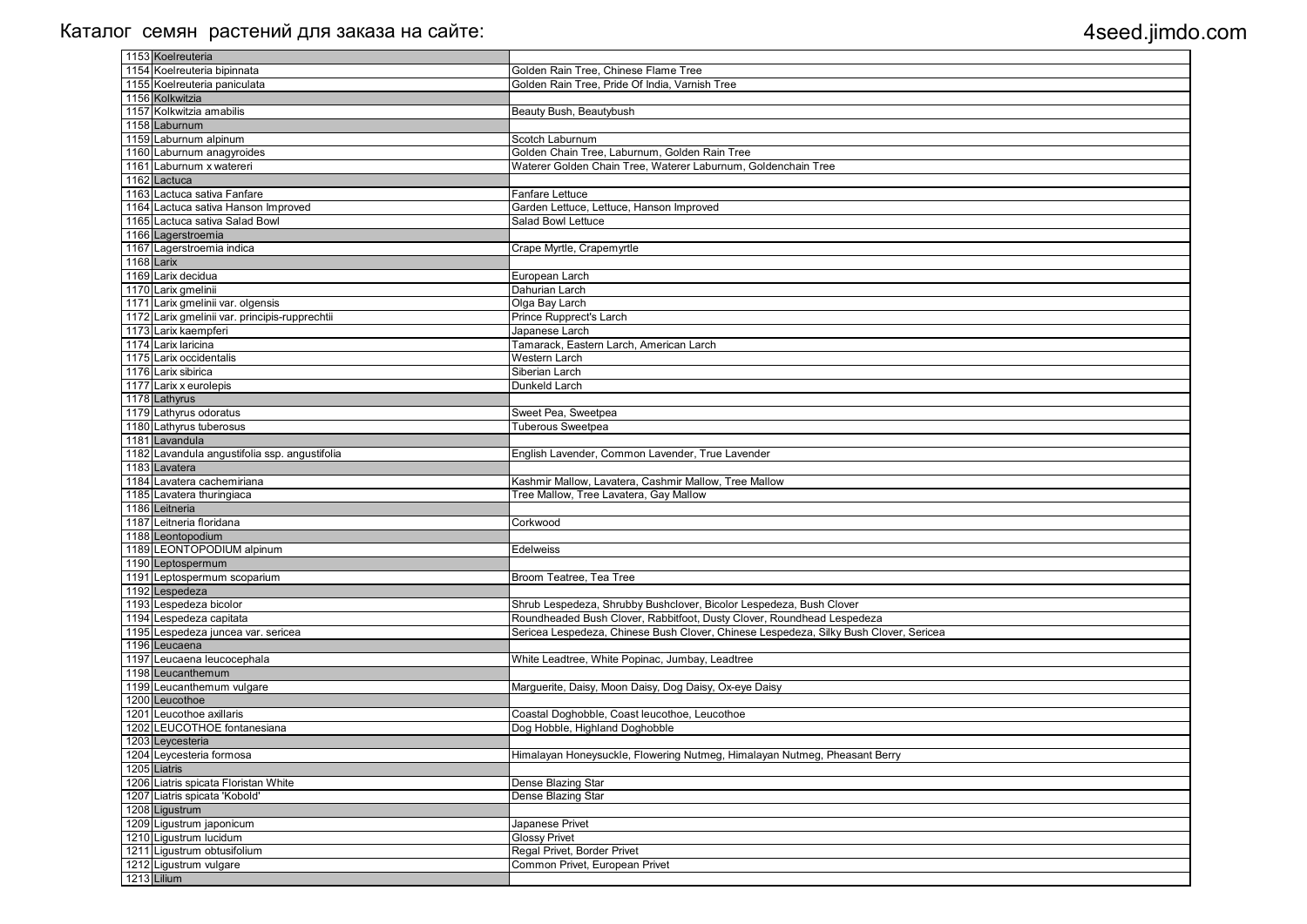| 1214 Lilium distichum                    | Manchurian Turk's Cap Lily                                                                                                               |
|------------------------------------------|------------------------------------------------------------------------------------------------------------------------------------------|
| 1215 Lilium pensylvanicum                | <b>Candlestick Lilv</b>                                                                                                                  |
| 1216 Lilium superbum                     | Turk's-cap Lily, Turk's Cap Lily, American Turk's Cap Lily, Swamp Lily, Turkscap Lily                                                    |
| 1217 Limonium                            |                                                                                                                                          |
| 1218 Limonium gmelinii                   | Siberian Statice                                                                                                                         |
| 1219 Limonium sinuatum                   | Statice, Wavyleaf Sea Lavender                                                                                                           |
| 1220 Linaria                             |                                                                                                                                          |
| 1221 Linaria maroccana Northern Lights   | Moroccan Toadflax                                                                                                                        |
| 1222 Linaria vulgaris                    | Butter And Eggs, Common Toadflax, Yellow Toadflax                                                                                        |
| 1223 Lindera                             |                                                                                                                                          |
| 1224 Lindera benzoin                     | Spicebush, Northern Spicebush, Benjamin Bush, Common Spicebush, Spice Bush, Carencro Bush                                                |
| 1225 Linum                               |                                                                                                                                          |
| 1226 Linum usitatissimum                 | Common Flax, Flax, Linseed                                                                                                               |
| 1227 Liquidambar                         |                                                                                                                                          |
| 1228 Liquidambar formosana               | Formosan Sweetgum, Chinese Sweet Gum, Formosan Gum                                                                                       |
| 1229 Liquidambar styraciflua Northern    | Sweetgum, Redgum, Sapgum                                                                                                                 |
| 1230 Liquidambar styraciflua Southern    | Redgum, Sweetgum, Sapgum                                                                                                                 |
| 1231 Liriodendron                        |                                                                                                                                          |
| 1232 Liriodendron chinense               | Chinese Tulip Tree, Chinese Tuliptree                                                                                                    |
| 1233 Liriodendron tulipifera dw          | Whitewood, Tuliptree, Tulip Poplar, Yellow Poplar, American Tulip Tree, Tulip Magnolia                                                   |
| 1234 Liriodendron tulipifera wings       | Tuliptree, Tulip Poplar, Yellow Poplar, Whitewood, American Tulip Tree, Tulip Magnolia                                                   |
| 1235 Liriope                             |                                                                                                                                          |
| 1236 LIRIOPE muscari db                  | Lilyturf, Big Blue Lilyturf                                                                                                              |
| 1237 Lithocarpus                         |                                                                                                                                          |
| 1238 Lithocarpus densiflorus             | Tanoak                                                                                                                                   |
| 1239 Lobelia                             |                                                                                                                                          |
| 1240 Lobelia cardinalis                  | Cardinal Flower, Cardinalflower                                                                                                          |
| 1241 Lobelia sessilifolia                | Chinese Lobelia                                                                                                                          |
| 1242 Lobelia siphilitica                 | Blue Cardinal Flower, Great Blue Lobelia                                                                                                 |
| 1243 Lobelia siphilitica Alba            | White Lobelia, Great White Blue Lobelia, White Cardinal Flower                                                                           |
| 1244 Lolium                              |                                                                                                                                          |
| 1245 Lolium multiflorum                  | Italian Rye-grass, Italian Ryegrass, Italian Rye Grass, Annual Ryegrass                                                                  |
| 1246 Lonicera                            |                                                                                                                                          |
| 1247 Lonicera alpigena                   | Alpine Honeysuckle, Alps Honeysuckle                                                                                                     |
| 1248 Lonicera etrusca                    | Etruscan Honeysuckle                                                                                                                     |
|                                          |                                                                                                                                          |
| 1249 LONICERA involucrata                | Twinberry, Twinberry Honeysuckle                                                                                                         |
| 1250 Lonicera maackii                    | Maackii Amur Honeysuckle, Amur Honeysuckle                                                                                               |
| 1251 Lonicera maackii Rem Red            | Rem Red Amur Honeysuckle                                                                                                                 |
| 1252 Lonicera tatarica                   | Tatarian Honeysuckle                                                                                                                     |
| 1253 Lonicera xylosteum                  | Fly Honeysuckle, Dwarf Honeysuckle                                                                                                       |
| 1254 Lotus                               |                                                                                                                                          |
| 1255 Lotus corniculatus                  | Birdsfoot Trefoil, Bird's-foot Trefoil, Birdfoot Deervetch                                                                               |
| 1256 Luffa                               |                                                                                                                                          |
| 1257 Luffa aegyptiaca                    | Vegetable Sponge, Sponge Gourd                                                                                                           |
| 1258 Lunaria                             |                                                                                                                                          |
| 1259 Lunaria annua                       | Annual Honesty, Money Plant                                                                                                              |
| 1260 Lupinus                             |                                                                                                                                          |
| 1261 Lupinus albicaulis Hederma          | Sickle Keeled Lupine, Sicklekeel Lupine                                                                                                  |
| 1262 Lupinus perennis                    | Sundial Lupine, Wild Perennial Lupine, Wild Lupine                                                                                       |
| 1263 Lupinus polyphyllus                 | Bigleaf Lupine, Common Lupine, Blue-pod Lupine, Blue Bonnet, Large-leaved Lupine, Big-leaved Lupine, Garden Lupine, Meadow Lupine, Bo    |
| 1264 Lychnis                             |                                                                                                                                          |
| 1265 Lychnis alba                        | White Cockle, White Campion, Bladder Campion, Evening Lychnis                                                                            |
| 1266 Lycium                              |                                                                                                                                          |
| 1267 Lycium chinense                     | Chinese Matrimony Vine, Chinese Desert-thorn, Wolfberry, Goji Berry, Red Medlar, Barbary Matrimony Vine, Bocksdorn, Duke of Argyll's Tea |
| 1268 Lycopersicon                        |                                                                                                                                          |
| 1269 LYCOPERSICON lycopersicum 'Rutgers' | <b>Rutgers Tomato</b>                                                                                                                    |
| 1270 Maackia                             |                                                                                                                                          |
| 1271 Maackia amurensis                   | Amur Maackia, Chinese Yellow Wood                                                                                                        |
| 1272 Maackia amurensis Buergeri          | Buergeri Amur Maackia, Asiatic Yellowwood                                                                                                |
| 1273 Maackia hupehensis                  | Chinese Maackia                                                                                                                          |
| 1274 Machaeranthera                      |                                                                                                                                          |
|                                          |                                                                                                                                          |

| upine, Garden Lupine, Meadow Lupine, Bo   |
|-------------------------------------------|
|                                           |
|                                           |
|                                           |
| ony Vine, Bocksdorn, Duke of Argyll's Tea |
|                                           |
|                                           |
|                                           |
|                                           |
|                                           |
|                                           |
|                                           |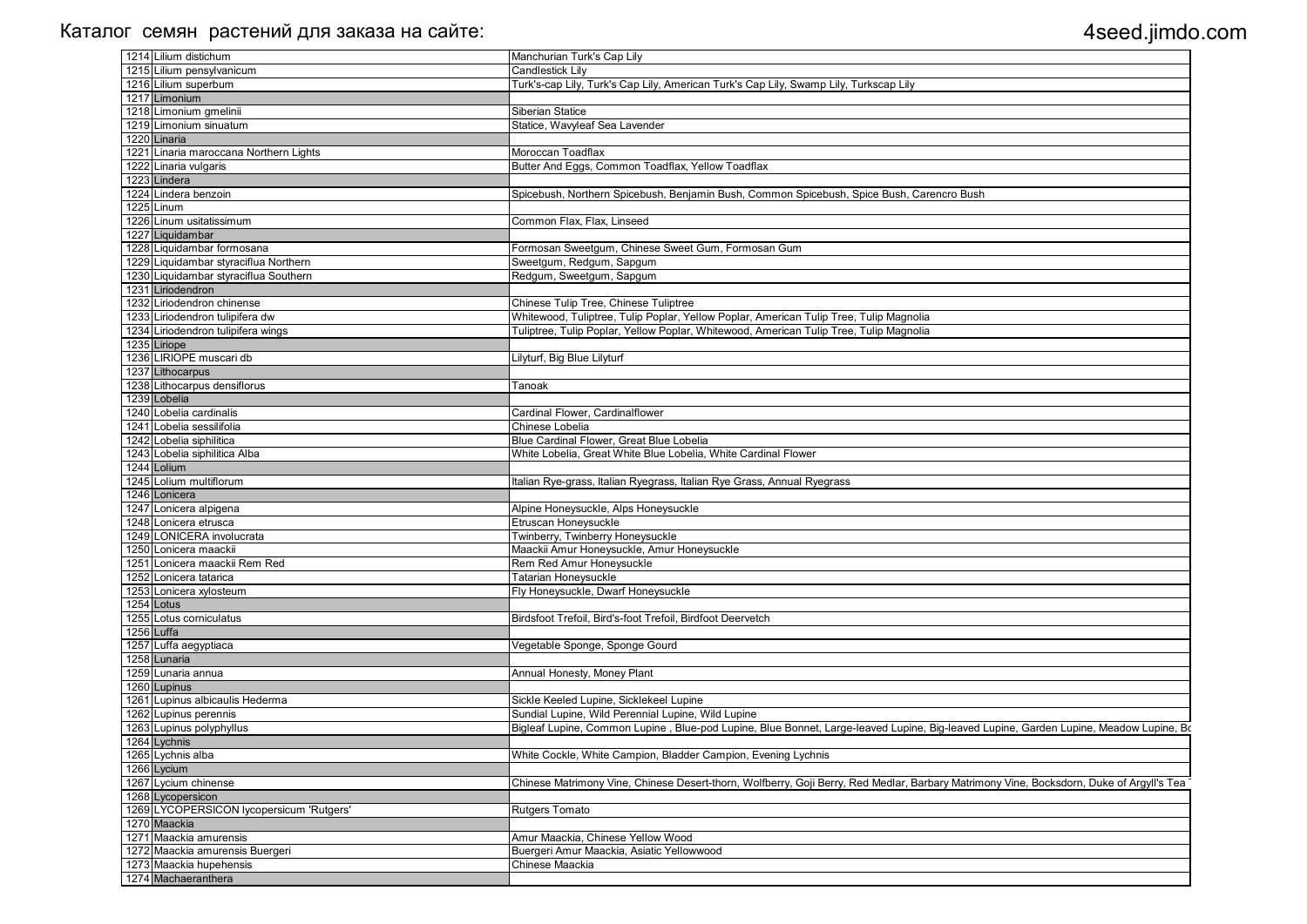| 1275 Machaeranthera tanacetifolia         | Tahoka Daisy, Tanseyleaf Tansyaster, Tansey                                                                 |
|-------------------------------------------|-------------------------------------------------------------------------------------------------------------|
| 1276 Magnolia                             |                                                                                                             |
| 1277 MAGNOLIA acuminata cs                | Cucumber Tree, Cucumber-tree, Blue Magnolia, Cucumber Magnolia, Cucumbertree                                |
| 1278 Magnolia biondii                     | Chinese Willow Leaf Magnolia, Hope of Spring Magnolia, Biond's Magnolia                                     |
| 1279 Magnolia chapensis                   | <b>Blooming Magnolia</b>                                                                                    |
| 1280 Magnolia delavayi                    | Chinese Evergreen Magnolia, Delavay's Magnolia                                                              |
| 1281 Magnolia denudata                    | Yulan, Lilytree                                                                                             |
| 1282 Magnolia fraseri                     | Fraser Magnolia, Mountain Magnolia                                                                          |
| 1283 Magnolia grandiflora                 | Southern Magnolia, Evergreen Magniolia, Bull Bay                                                            |
| 1284 Magnolia insignis                    | <b>Red Lotus Tree</b>                                                                                       |
| 1285 Magnolia kobus                       | Kobus Magnolia, Northern Jap. Magnolia, Northern Japanese Magnolia                                          |
| 1286 Magnolia liliiflora                  | Lily Magnolia                                                                                               |
| 1287 Magnolia macrophylla                 | <b>Bigleaf Magnolia</b>                                                                                     |
| 1288 Magnolia officinalis var. biloba     | Houpu Magnolia, Magnolia-bark Magnolia                                                                      |
| 1289 Magnolia sieboldii                   | Oyama Magnolia                                                                                              |
| 1290 MAGNOLIA stellata fresh berries      | Star Magnolia                                                                                               |
| 1291 Magnolia tripetala                   | Umbrella Magnolia, Umbrella-tree                                                                            |
| 1292 Magnolia virginiana Northern         | Sweetbay, Sweetbay Magnolia                                                                                 |
| 1293 Magnolia virginiana Southern         | Sweetbay, Sweetbay Magnolia, Southern Sweetbay Magnolia                                                     |
| 1294 Magnolia x loebneri                  | Loebner Magnolia                                                                                            |
| 1295 Mahonia                              |                                                                                                             |
| 1296 Mahonia aquifolium                   | Tall Oregon-grape                                                                                           |
| 1297 Mahonia nervosa                      | Dwarf Oregon Grape, Cascade Barberry                                                                        |
| 1298 Mahonia repens                       | Creeping Oregon Grape, Creeping Barberry                                                                    |
| 1299 Malus                                |                                                                                                             |
| 1300 Malus angustifolia                   | Southern Crabapple, Southern Crab Apple                                                                     |
| 1301 Malus baccata                        | Siberian Crab Apple                                                                                         |
| 1302 Malus baccata Mandshurica            | Manchurian Crabapple                                                                                        |
| 1303 Malus hupehensis                     | Tea Crab Apple, Chinese Crab Apple                                                                          |
| 1304 Malus prunifolia                     | Plum-leaved Apple, Plumleaf Crab Apple                                                                      |
| 1305 Malus pumila                         | Common Apple, Paradise Apple                                                                                |
| 1306 Malus pumila Borowinka               | Borowinka Common Apple                                                                                      |
| 1307 Malus pumila Antonovka               | Antonovka Apple                                                                                             |
| 1308 Malus sargentii clean seed           |                                                                                                             |
| 1309 Malus sargentii Roselow              | Sargent's Apple, Sargent's Crab Apple, Sargent's Crabapple<br>Roselow Sargent's Crab Apple                  |
| 1310 Malus sp Dolgo                       | Dolgo Crab Apple                                                                                            |
| 1311 Malus sylvestris                     | French Crab Apple, European Crab Apple                                                                      |
| 1312 MALUS toringoides                    | Cutleaf Crab, Cutleaf Crab Apple                                                                            |
| 1313 Malus x ranetka                      |                                                                                                             |
| 1314 Malva                                | Ranetka Apple                                                                                               |
| 1315 Malva moschata                       | <b>Musk Mallow</b>                                                                                          |
| 1316 Malva sylvestris Mauritiana          | <b>High Mallow</b>                                                                                          |
| 1317 Maytenus                             |                                                                                                             |
| 1318 Maytenus boaria                      |                                                                                                             |
| 1319 Meconopsis                           | Mayten                                                                                                      |
| 1320 MECONOPSIS napaulensis               |                                                                                                             |
| 1321 Melissa                              | Himalayan Poppy, Satin Poppy, Nepal Poppy                                                                   |
| 1322 Melissa officinalis                  | Lemon Balm, Common Balm                                                                                     |
|                                           |                                                                                                             |
| 1323 Menispermum                          |                                                                                                             |
| 1324 Menispermum canadense<br>1325 Mentha | Yellow Parilla, Common Moonseed, Moonseed                                                                   |
|                                           |                                                                                                             |
| 1326 Mentha spicata                       | Spearmint, Spear Mint                                                                                       |
| 1327 Merremia                             |                                                                                                             |
| 1328 MERREMIA tuberosa                    | Hawaian Wood Rose, Spanish Arborvine, Yellow Morning Glory                                                  |
| 1329 Mespilus                             |                                                                                                             |
| 1330 Mespilus germanica                   | Showy Mespilus, Medlar                                                                                      |
| 1331 Metasequoia                          |                                                                                                             |
| 1332 Metasequoia glyptostroboides         | Dawn Redwood                                                                                                |
| 1333 Mimosa                               |                                                                                                             |
| 1334 Mimosa pudica                        | Sensitive Plant, Shameplant, Shy Plant, Humble Plant, Sleeping Grass, Touch-Me-Not, Lajjalu, Bashful Mimosa |
| 1335 Mirabilis                            |                                                                                                             |

| hful Mimosa |
|-------------|
|             |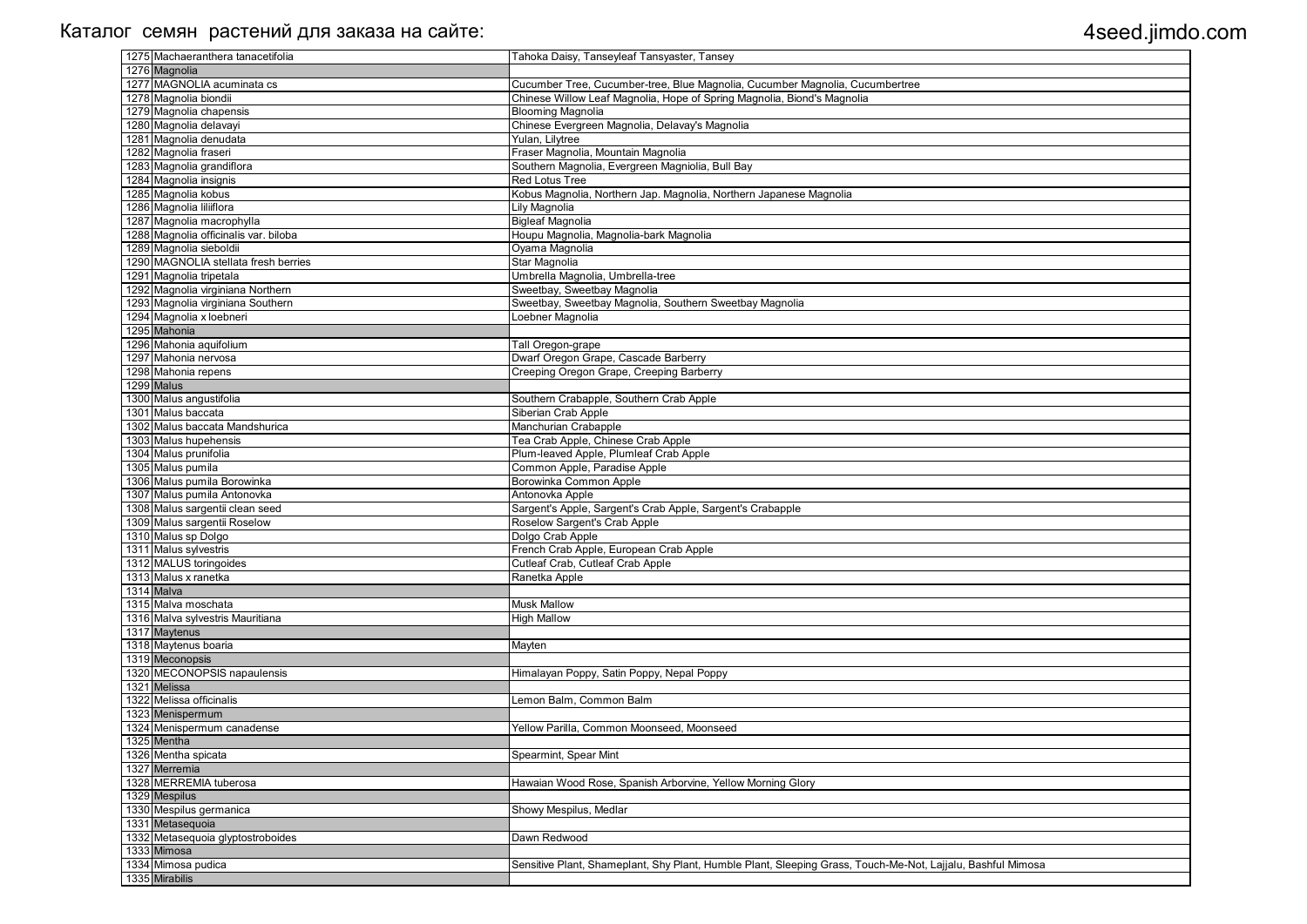| 1336 Mirabilis jalapa                     | Four OClocks, Marvel Of Peru, Four O'Clocks                                        |
|-------------------------------------------|------------------------------------------------------------------------------------|
| 1337 Moringa                              |                                                                                    |
| 1338 Moringa oleifera                     | Horseradishtree, Drumstick Tree, Benzoil tree, Ben Oil tree                        |
| 1339 Morus                                |                                                                                    |
| 1340 Morus alba                           | White Mulberry                                                                     |
| 1341 Morus alba Tatarica                  | Tatarica White Mulberry, White Mulberry, Tatarian White Mulberry                   |
| 1342 Morus nigra                          | <b>Black Mulberry</b>                                                              |
| 1343 Myrica                               |                                                                                    |
| 1344 Myrica cerifera                      | Southern Wax Myrtle                                                                |
| 1345 Myrica gale                          | Sweetgale, Bog Myrtle                                                              |
| 1346 Myrica inodora dried berries         | Scentless Bayberry, Odorless Wax-myrtle                                            |
| 1347 Myrica pensylvanica                  | Northern Bayberry, Bayberry                                                        |
| 1348 Myrica pensylvanica dried berries    | Bayberry, Northern Bayberry                                                        |
| 1349 MYRICA rubra db                      | Yumberry, Yang-mei                                                                 |
| 1350 Myrtus                               |                                                                                    |
| 1351 Myrtus communis                      | <b>Common Myrtle</b>                                                               |
| 1352 Nageia                               |                                                                                    |
| 1353 NAGEIA nagi                          | Nagi Podocarpus, Asian Bayberry, Nagi, Broad-Leaved Podocarp, Broadleaf Podocarpus |
| 1354 Nandina                              |                                                                                    |
| 1355 Nandina domestica                    | Heavenly Bamboo, Sacred Bamboo                                                     |
| 1356 Nandina domestica Nana               | Nana Heavenly Bamboo, Dwarf Heavenly Bamboo                                        |
| 1357 Narcissus                            |                                                                                    |
| 1358 Narcissus sp Mix                     | Narcissus                                                                          |
| 1359 Nelumbo                              |                                                                                    |
| 1360 Nelumbo nucifera                     | <b>Sacred Lotus</b>                                                                |
| 1361 Nerium                               |                                                                                    |
| 1362 Nerium oleander                      |                                                                                    |
|                                           | Oleander                                                                           |
| 1363 Nicotiana                            |                                                                                    |
| 1364 Nicotiana alata                      | Flowering Tobacco, Jasmine Tobacco                                                 |
| 1365 Nigella                              |                                                                                    |
| 1366 Nigella damascena                    | Devil In The Bush, Love - In - A - Mist                                            |
| 1367 Nigella sativa                       | <b>Black Cumin</b>                                                                 |
| 1368 Nothofagus                           |                                                                                    |
| 1369 NOTHOFAGUS antarctica                | Antarctic Beech, Nirre                                                             |
| 1370 NOTHOFAGUS pumilio                   | Lenga Beech                                                                        |
| 1371 Nyssa                                |                                                                                    |
| 1372 Nyssa aquatica                       | <b>Water Tupelo</b>                                                                |
| 1373 Nyssa ogeche                         | Sour Tupelo, Ogeechee Tupelo, Ogeechee Lime, Bee Tupelo, White Tupelo              |
| 1374 Nyssa sinensis                       | <b>Chinese Tupelo</b>                                                              |
| 1375 Nyssa sylvatica Northern             | Blackgum, Black Tupelo, Pepperidge, Sourgum, Beetlebung                            |
| 1376 Nyssa sylvatica var. biflora         | Swamp Tupelo, Swamp Blackgum                                                       |
| 1377 NYSSA sylvatica Southern             | Beetlebung, Sourgum, Pepperidge, Black Tupelo, Blackgum                            |
| 1378 Ocimum                               |                                                                                    |
| 1379 Ocimum basilicum                     | <b>Sweet Basil</b>                                                                 |
| 1380 Oenothera                            |                                                                                    |
| 1381 Oenothera biennis                    | Evening Primrose, German Rampion, Common Evening Primrose                          |
| 1382 Oenothera lamarckiana                | <b>Evening Primrose</b>                                                            |
| 1383 Olea                                 |                                                                                    |
| 1384 Olea europaea var. europaea 'Canino' | Olive, Common Olive, Edible Olive, CANINO Olive                                    |
| 1385 Ononis                               |                                                                                    |
| 1386 Ononis spinosa                       | Thornyleaf Ononis, Spiny Restharrow                                                |
| 1387 Oplopanax                            |                                                                                    |
| 1388 OPLOPANAX horridus                   | Devil's Club, Devilsclub                                                           |
| 1389 Origanum                             |                                                                                    |
| 1390 Origanum majorana                    | Sweet Marjoram                                                                     |
| 1391 Origanum vulgare                     | Wild Marjoram, Oregano                                                             |
| 1392 Origanum vulgare Hirtum              | Greek Oregano                                                                      |
| 1393 Origanum vulgare Virens              | Oregano                                                                            |
| 1394 Osmanthus                            |                                                                                    |
| 1395 OSMANTHUS fragrans                   | Fragrant Olive, Sweet Osmanthus                                                    |
| 1396 Ostrya                               |                                                                                    |
|                                           |                                                                                    |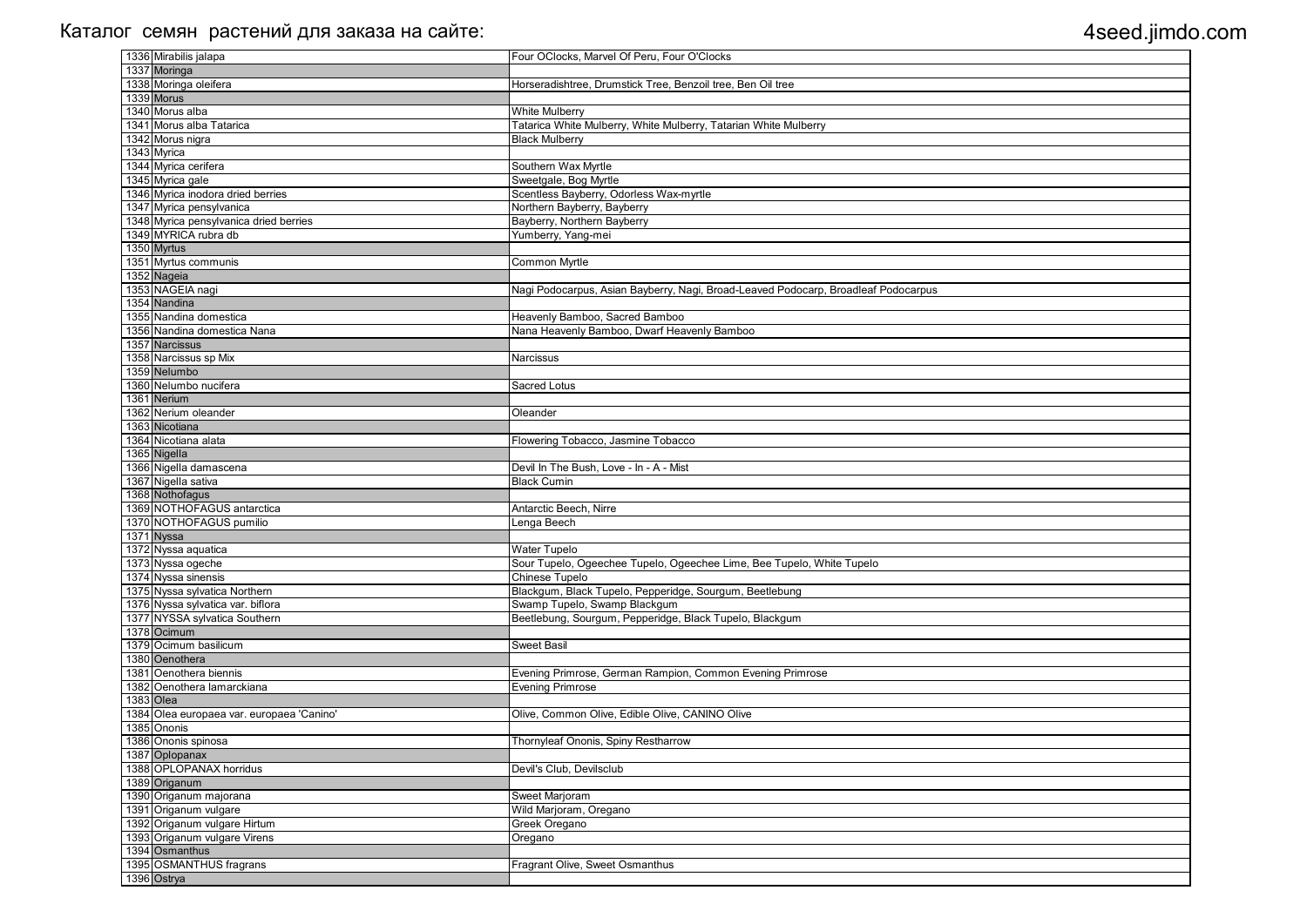| 1397 Ostrya carpinifolia                      | European Hop Hornbeam                                                                                  |
|-----------------------------------------------|--------------------------------------------------------------------------------------------------------|
| 1398 Ostrya japonica                          | Japanese Hornbeam                                                                                      |
| 1399 Ostrya virginiana capsules               | Hophornbeam, Ironwood, Eastern Hophornbeam, Hop Hornbeam, Eastern Hop Hornbeam                         |
| 1400 Ostrya virginiana clean seed             | Eastern Hophornbeam, Hophornbeam, Ironwood, Hop Hornbeam, Eastern Hop Hornbeam                         |
| 1401 Oxydendrum                               |                                                                                                        |
| 1402 Oxydendrum arboreum                      | Sourwood, Lily Of The Valley Tree, Sorrel Tree                                                         |
| 1403 Paeonia                                  |                                                                                                        |
| 1404 Paeonia anomala                          | <b>Russian Fernleaf Peony</b>                                                                          |
| 1405 PAEONIA delavayi                         | Dian Mu Dan, Father Delavay's Tree Peony                                                               |
| 1406 Paeonia lactiflora                       | Chinese Peony                                                                                          |
| 1407 Paeonia mlokosewitschii                  | Golden Peony, Caucasian Peony, Molly The Witch Peony                                                   |
| 1408 Paeonia suffruticosa                     | Moutan, Tree Peony, Moutan Peony                                                                       |
| 1409 Paeonia tenuifolia                       | <b>Fernleaf Peony</b>                                                                                  |
| 1410 Paeonia wittmanniana                     | Whittmann's Peony, Peony                                                                               |
| 1411 Paliurus                                 |                                                                                                        |
| 1412 Paliurus spina-christi                   | <b>Christ Thorn</b>                                                                                    |
| $1413$ Panax                                  |                                                                                                        |
| 1414 Panax ginseng                            | <b>Chinese Ginseng</b>                                                                                 |
| 1415 Panicum                                  |                                                                                                        |
| 1416 Panicum virgatum Cave-in-Rock            | Switch Grass, Cave-in-Rock, Switchgrass                                                                |
| 1417 Panicum virgatum Forestburg              | Switchgrass, Switch Grass, Forestburg Switchgrass                                                      |
| 1418 Panicum virgatum Sunburst                | Switchgrass, Switch Grass, Sunburst Switchgrass                                                        |
| 1419 Papaver                                  |                                                                                                        |
| 1420 Papaver nudicaule                        | Iceland Poppy, Icelandic Poppy                                                                         |
| 1421 Papaver orientale                        | <b>Oriental Poppy</b>                                                                                  |
| 1422 Papaver orientale Pink                   | <b>Pink Oriental Poppy</b>                                                                             |
| 1423 Papaver orientale Prince Of Orange       | Prince Of Orange Oriental Poppy                                                                        |
| 1424 Papaver somniferum                       | Opium Poppy                                                                                            |
| 1425 Parkinsonia                              |                                                                                                        |
| 1426 Parkinsonia aculeata                     | Jerusalem Thorn, Mexican Palo Verde, Jellybean Tree, Parkinsonia, Palo Verde                           |
| 1427 Parkinsonia africana                     | African Wattle                                                                                         |
| 1428 Parrotia                                 |                                                                                                        |
| 1429 Parrotia persica                         | Persian Parrotia, Persian Ironwood                                                                     |
| 1430 Parthenocissus                           |                                                                                                        |
| 1431 Parthenocissus inserta                   | <b>Thicket Creeper</b>                                                                                 |
| 1432 Parthenocissus quinquefolia              | Virginia Creeper, Engelmann's lvy                                                                      |
| 1433 Parthenocissus semicordata               | Himalayan Woodbine                                                                                     |
| 1434 Parthenocissus tricuspidata              | Grape Ivy, Japanese Creeper, Woodbine, Boston Ivy, Japanese Ivy                                        |
| 1435 Passiflora                               |                                                                                                        |
| 1436 Passiflora caerulea                      | Blue Passion Flower, Bluecrown Passionflower, Common Passion Flower                                    |
| 1437 Passiflora edulis                        | Purple Granadilla, Passion Fruit, Bat Leaved Passion Flower, Granadilla                                |
| 1438 Passiflora incarnata                     |                                                                                                        |
| 1439 Pastinaca                                | Purple Passionflower, Maypop, Wild Passion Flower, Wild Apricot, Wild Passion Vine, True Passionflower |
| 1440 Pastinaca sativa                         |                                                                                                        |
| 1441 Paulownia                                | Parsnip                                                                                                |
| 1442 Paulownia tomentosa                      | <b>Empress Tree, Princesstree</b>                                                                      |
|                                               |                                                                                                        |
| 1443 Penstemon<br>1444 Penstemon grandiflorus |                                                                                                        |
| 1445 Petroselinum                             | Shell Leaf Penstemon, Large Beard-tongue, Large Beardtongue, Large Beard Tongue                        |
|                                               |                                                                                                        |
| 1446 Petroselinum crispum Xtra Trip.curl      | Parsley                                                                                                |
| 1447 Petteria<br>1448 PETTERIA ramentacea     |                                                                                                        |
|                                               | <b>Dalmation Laburnum</b>                                                                              |
| 1449 Phaseolus                                |                                                                                                        |
| 1450 Phaseolus vulgaris Borlotti              | Borlotti Bean                                                                                          |
| 1451 Phaseolus vulgaris Golden Wax            | Golden Wax Bean                                                                                        |
| 1452 Phaseolus vulgaris Tenderette            | Green Bean, Tenderette Bean                                                                            |
| 1453 Phellodendron                            |                                                                                                        |
| 1454 Phellodendron amurense                   | Amur Cork Tree, Amur Corktree                                                                          |
| 1455 Phellodendron chinense                   | <b>Chinese Cork Tree</b>                                                                               |
| 1456 Phellodendron lavallei                   | Lavalle Cork Tree, Lavalle Corktree                                                                    |
| 1457 Phellodendron sachalinense               | Sakhalin Cork Tree, Sakhalin Corktree                                                                  |

| lower |
|-------|
|       |
|       |
|       |
|       |
|       |
|       |
|       |
|       |
|       |
|       |
|       |
|       |
|       |
|       |
|       |
|       |
|       |
|       |
|       |
|       |
|       |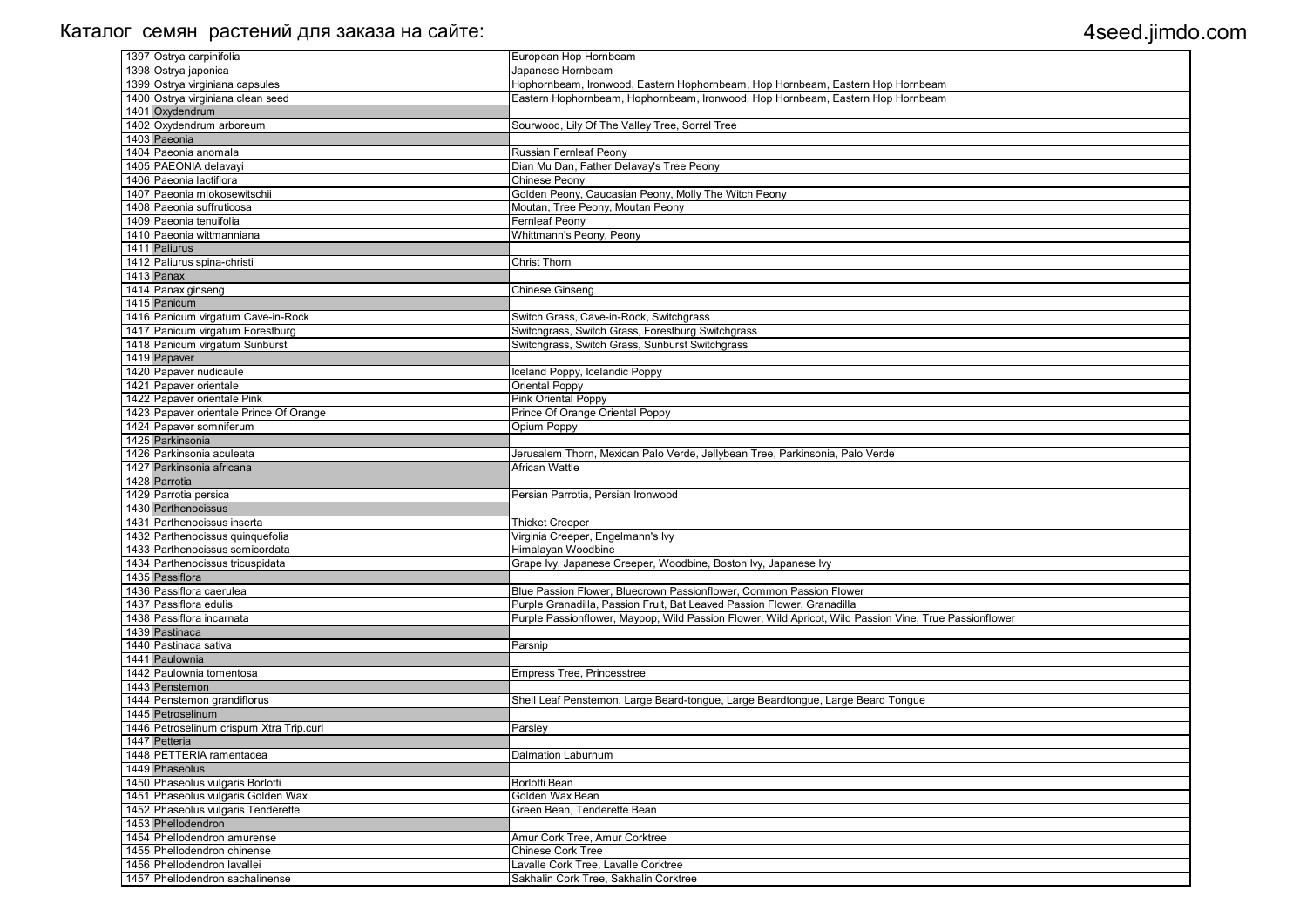| 1458 Philadelphus                         |                                                                           |
|-------------------------------------------|---------------------------------------------------------------------------|
| 1459 Philadelphus coronarius              | Garden Mockorange, Sweet Mock Orange                                      |
| 1460 Phleum                               |                                                                           |
| 1461 Phleum pratense                      | <b>Timothy, Timothy Grass</b>                                             |
| 1462 Phlox                                |                                                                           |
| 1463 PHLOX paniculata                     | Garden Phlox, Fall Phlox                                                  |
| 1464 Photinia                             |                                                                           |
| 1465 Photinia villosa                     | Oriental Photinia                                                         |
| 1466 Physalis                             |                                                                           |
| 1467 Physalis alkekengi                   | Winter Cherry, Chinese Lantern, Strawberry Groundcherry                   |
| 1468 Physocarpus                          |                                                                           |
| 1469 Physocarpus opulifolius              | Common Ninebark, Eastern Ninebark, Atlantic Ninebark                      |
| 1470 Picea                                |                                                                           |
| 1471 Picea abies European                 | Norway Spruce                                                             |
| 1472 Picea abies North America            | Norway Spruce                                                             |
| 1473 Picea asperata                       | Dragon Spruce                                                             |
| 1474 Picea breweriana                     | Brewer Spruce, Brewer's Spruce, Weeping Spruce                            |
| 1475 PICEA chihuahuana                    | Chihuahua Spruce, Cahuite                                                 |
| 1476 Picea crassifolia                    | Qinghai Spruce, Thick-leaf Spruce                                         |
| 1477 Picea engelmannii                    | Engelmann Spruce, Mountain Spruce                                         |
| 1478 Picea glauca                         | <b>White Spruce</b>                                                       |
| 1479 PICEA glehnii                        | Sachalin Spruce, Sakhalin Spruce                                          |
| 1480 Picea koraiensis                     | Korean Spruce                                                             |
| 1481 Picea koyamai                        | Koyama Spruce                                                             |
| 1482 Picea likiangensis                   | Lijang Spruce                                                             |
| 1483 Picea mariana                        | <b>Black Spruce</b>                                                       |
| 1484 Picea meyeri                         | Meyer's Spruce                                                            |
| 1485 Picea obovata                        | Siberian Spruce                                                           |
| 1486 Picea omorika                        | Serbian Spruce                                                            |
| 1487 Picea orientalis                     | <b>Oriental Spruce</b>                                                    |
| 1488 Picea pungens Glauca AZ Kaibab       | <b>Blue Spruce</b>                                                        |
| 1489 Picea pungens Glauca CO Rio Grande   | <b>Blue Spruce</b>                                                        |
| 1490 Picea pungens Glauca CO San Isabel   | <b>Blue Spruce</b>                                                        |
| 1491 Picea pungens Glauca CO San Juan     | <b>Blue Spruce</b>                                                        |
| 1492 Picea pungens Glauca NM Carson       | <b>Blue Spruce</b>                                                        |
| 1493 PICEA pungens var. Glauca 'Majestic' | Majestic Blue Spruce                                                      |
| 1494 Picea rubens                         | <b>Red Spruce</b>                                                         |
| 1495 Picea schrenkiana                    | Schrenk's Spruce                                                          |
| 1496 Picea sitchensis                     | Sitka Spruce                                                              |
| 1497 Picea smithiana                      | Himalayan Spruce, Morinda Spruce                                          |
| 1498 Picea wilsonii                       | <b>Wilson Spruce</b>                                                      |
| 1499 Picea x lutzii                       | Lutz Spruce                                                               |
| 1500 Pieris                               |                                                                           |
| 1501 PIERIS floribunda                    | Mountain Andromeda, Mountain Fetterbush                                   |
| 1502 Pieris japonica                      | Japanese Andromeda, Japanese Pieris                                       |
| 1503 Pimpinella                           |                                                                           |
| 1504 PIMPINELLA anisum                    | Common Anise, Burnet, Saxifrage, Anise Burnet Saxifrage                   |
| 1505 Pinckneya                            |                                                                           |
| 1506 Pinckneya bracteata                  | Fevertree, Pinckneya, Georgia Bark, Poinsettia Tree, Feverbark            |
| 1507 Pinus                                |                                                                           |
| 1508 Pinus albicaulis                     | <b>Whitebark Pine</b>                                                     |
| 1509 Pinus arizonica var. ornelasii       | Cooper Pine                                                               |
| 1510 Pinus armandii                       | David's Pine, Armand Pine, Chinese White Pine                             |
| 1511 PINUS attenuata                      | Knobcone Pine                                                             |
| 1512 Pinus attenuata x radiata            | Knobcone X Monterey Pine                                                  |
| 1513 PINUS ayacahuite                     | <b>Mexican White Pine</b>                                                 |
| 1514 Pinus banksiana                      | Jack Pine, Eastern Jack Pine, Gray Pine, Black Pine, Scrub Pine, Pin Gris |
| 1515 Pinus bungeana                       | Lace Bark Pine, Bunge's Pine                                              |
| 1516 Pinus canariensis                    | Canary Pine, Canary Island Pine                                           |
| 1517 Pinus caribaea Hondurensis           | Honduras Pine, Caribbean Pine                                             |
| 1518 Pinus cembra                         | Swiss Stone Pine, Arolla Pine                                             |
|                                           |                                                                           |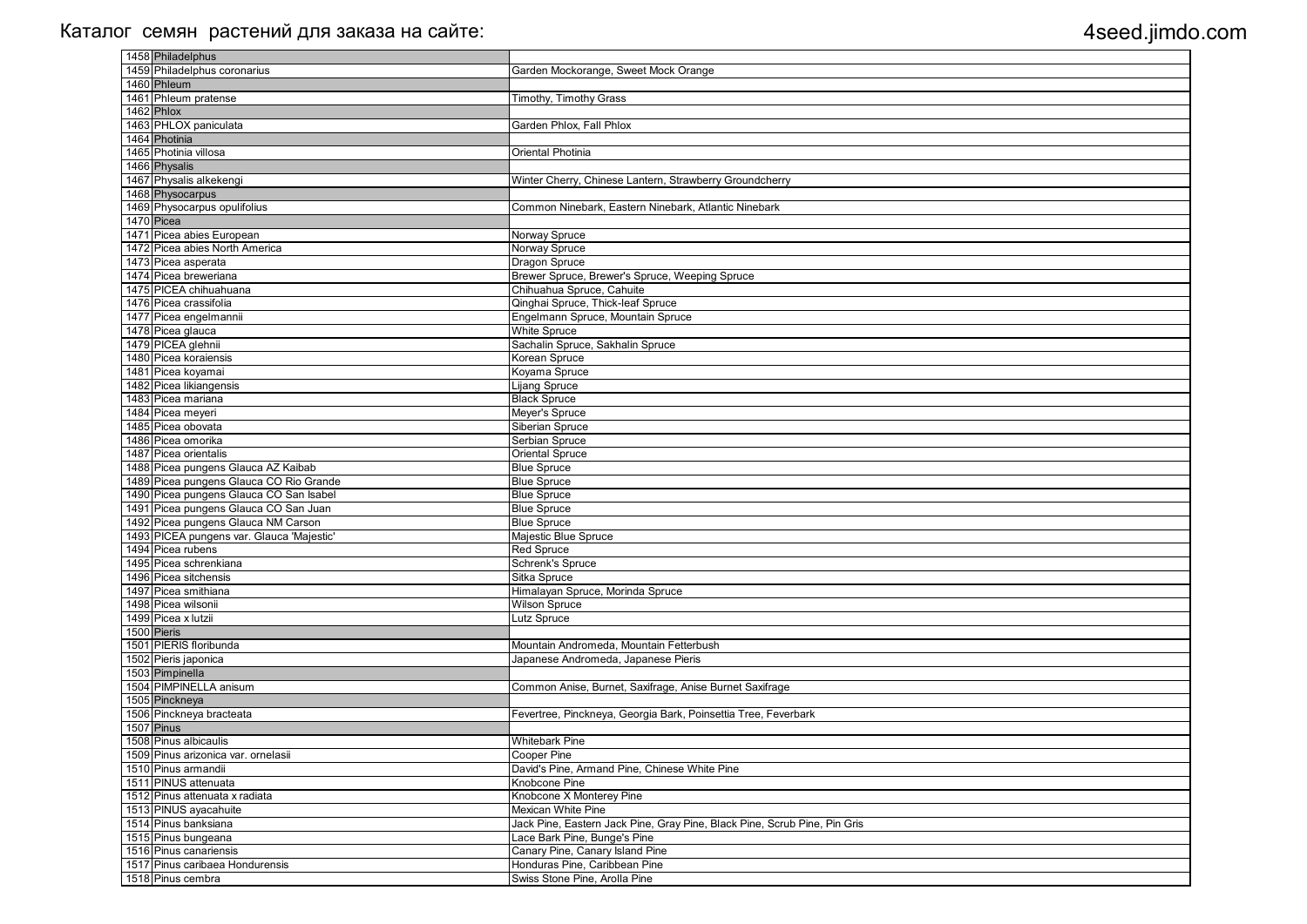| 1519 Pinus cembra Sibirica                                              | Sibirica Swiss Stone Pine, Sibirian Pine                                                                                                                       |
|-------------------------------------------------------------------------|----------------------------------------------------------------------------------------------------------------------------------------------------------------|
| 1520 Pinus clausa Choctawhatchee                                        | Choctawhatchee Sand Pine, Sand Pine                                                                                                                            |
| 1521 Pinus contorta Murryanna                                           | Lodgepole Pine                                                                                                                                                 |
| 1522 Pinus contorta Contorta                                            | Shore Pine, Beach Pine                                                                                                                                         |
| 1523 Pinus contorta Latifolia                                           | Lodgepole Pine                                                                                                                                                 |
| 1524 Pinus coulteri                                                     | Coulter's Pine, Coulter Pine                                                                                                                                   |
| 1525 Pinus densata                                                      | <b>Sikang Pine</b>                                                                                                                                             |
| 1526 Pinus densiflora                                                   | Japanese Red Pine                                                                                                                                              |
| 1527 Pinus devoniana                                                    | Michoacan Pine, Pino blanco, Pino lacio, Pino prieto                                                                                                           |
| 1528 Pinus durangensis                                                  | Durango Pine                                                                                                                                                   |
| 1529 Pinus echinata Improved                                            | <b>Improved Shortleaf Pine</b>                                                                                                                                 |
| 1530 Pinus eldarica                                                     | Afghan Pine, Mondell Pine, Lone Star Christmas Tree, Desert Pine, Elder Pine, Eldarica Pine                                                                    |
| 1531 PINUS engelmannii                                                  | Apache Pine, Arizona Longleaf Pine                                                                                                                             |
| 1532 Pinus flexilis                                                     | Limber Pine, Rocky Mountain White Pine                                                                                                                         |
| 1533 Pinus gerardiana                                                   | Chilghoza Pine, Chilgoza Nut Pine, Geralds's Nut Pine, Nepal Nut Pine                                                                                          |
| 1534 Pinus glabra                                                       | Spruce Pine                                                                                                                                                    |
| 1535 Pinus halepensis                                                   | Aleppo Pine, Jerusalem Pine                                                                                                                                    |
| 1536 Pinus halepensis Brutia                                            | Calabrian Pine, Turkish Pine, Brutia Pine, East Mediterranean Pine                                                                                             |
| 1537 Pinus heldreichii                                                  | Heldrich Pine, Bosnian Pine                                                                                                                                    |
| 1538 Pinus jeffreyi                                                     | <b>Jeffrey Pine</b>                                                                                                                                            |
| 1539 Pinus koraiensis                                                   | Korean Pine, Chinese Pinenut                                                                                                                                   |
| 1540 Pinus lambertiana                                                  | <b>Sugar Pine</b>                                                                                                                                              |
| 1541 Pinus lawsonii                                                     | Lawson's Pine                                                                                                                                                  |
| 1542 Pinus leiophylla                                                   | Chihuahuan Pine                                                                                                                                                |
| 1543 Pinus massoniana                                                   | Chinese Red Pine, Masson's Pine                                                                                                                                |
| 1544 PINUS maximinoi                                                    | <b>Thinleaf Pine</b>                                                                                                                                           |
| 1545 Pinus monophylla                                                   | Single-leaf Pinyon Pine                                                                                                                                        |
| 1546 Pinus montezumae                                                   | Montezuma Pine, Ocote                                                                                                                                          |
| 1547 Pinus monticola                                                    | Western White Pine                                                                                                                                             |
| 1548 Pinus mugo rostrata                                                | Mugo Pine Tree, Mountain Pine                                                                                                                                  |
|                                                                         |                                                                                                                                                                |
|                                                                         |                                                                                                                                                                |
| 1549 Pinus                                                              |                                                                                                                                                                |
| 1550 Pinus mugo var. mughus                                             | Mugo Pine, Mugo Pine Tree, Mountain Pine                                                                                                                       |
| 1551 Pinus nigra Pyramidalis                                            | <b>Pyramidalis Austrian Pine</b>                                                                                                                               |
| 1552 Pinus nigra var. austriaca                                         | Austrian Pine, European Black Pine                                                                                                                             |
| 1553 PINUS nigra Germany                                                | Austrian Pine, European Black Pine                                                                                                                             |
| 1554 PINUS nigra Macedonia                                              | Austrian Pine, European Black Pine                                                                                                                             |
| 1555 Pinus oocarpa                                                      | Oocarpa Pine, Ocote Chino, Mexican Yellow Pine, Hazelnut Pine                                                                                                  |
| 1556 Pinus palustris                                                    | Longleaf Pine, Longleaf Yellow Pine, Southern Yellow Pine                                                                                                      |
| 1557 Pinus parviflora                                                   | Japanese White Pine, Five-needle Pine, Japanese Five Needle Pine                                                                                               |
| 1558 Pinus patula                                                       | Mexican Yellow Pine, Mexican Weeping Pine                                                                                                                      |
| 1559 Pinus peuce                                                        | Balkan Pine, Macedonian Pine                                                                                                                                   |
| 1560 Pinus pinaster                                                     | Cluster Pine, Maritime Pine                                                                                                                                    |
| 1561 Pinus pinaster aberdoniae                                          | Maritime Pine, Cluster Pine                                                                                                                                    |
| 1562 Pinus pinea                                                        | Italian Stone Pine, Umbrella Pine                                                                                                                              |
| 1563 PINUS ponderosa subsp. benthamiana                                 | Western Yellow Pine, Pacific Ponderosa Pine, Ponderosa Pine                                                                                                    |
| 1564 PINUS ponderosa subsp. ponderosa                                   | Ponderosa Pine, North Plateau Ponderosa Pine, Western Yellow Pine                                                                                              |
| 1565 Pinus ponderosa subsp. scopulorum                                  | Western Yellow Pine, Ponderosa Pine, Rocky Mountain Ponderosa Pine                                                                                             |
| 1566 Pinus ponderosa var. brachyptera                                   | Ponderosa Pine, Southwestern Ponderosa Pine, Western Yellow Pine                                                                                               |
| 1567 Pinus pseudostrobus                                                | Smooth-bark Mexican Pine                                                                                                                                       |
| 1568 Pinus pumila                                                       | Dwarf Siberian Pine, Japanese Stone Pine                                                                                                                       |
| 1569 Pinus pungens                                                      | Table Mountain Pine, Prickly Pine, Mountain Pine, Hickory Pine                                                                                                 |
| 1570 Pinus radiata New Zealand                                          | Monterey Pine, Insignis Pine, Radiata Pine                                                                                                                     |
| 1571 Pinus rigida                                                       | Pitch Pine, Picky Pine                                                                                                                                         |
| 1572 Pinus roxburghii                                                   | Chir Pine, Salli                                                                                                                                               |
| 1573 Pinus serotina                                                     | Pond Pine, Marsh Pine, Pocosin Pine                                                                                                                            |
| 1574 Pinus strobiformis                                                 | Border Pine, Southwestern White Pine, Chihuahua White Pine                                                                                                     |
| 1575 Pinus strobus Michigan                                             | Eastern White Pine, White Pine, Weymouth Pine, Northern White Pine, Soft Pine                                                                                  |
| 1576 Pinus strobus Minnesota                                            | Eastern White Pine, White Pine, Weymouth Pine, Northern White Pine, Soft Pine                                                                                  |
| 1577 Pinus strobus New York                                             | Eastern White Pine, White Pine, Weymouth Pine, Northern White Pine, Soft Pine                                                                                  |
| 1578 Pinus strobus North Carolina<br>1579 Pinus strobus Ontario Zone 37 | Eastern White Pine, White Pine, Weymouth Pine, Northern White Pine, Soft Pine<br>Eastern White Pine, White Pine, Weymouth Pine, Northern White Pine, Soft Pine |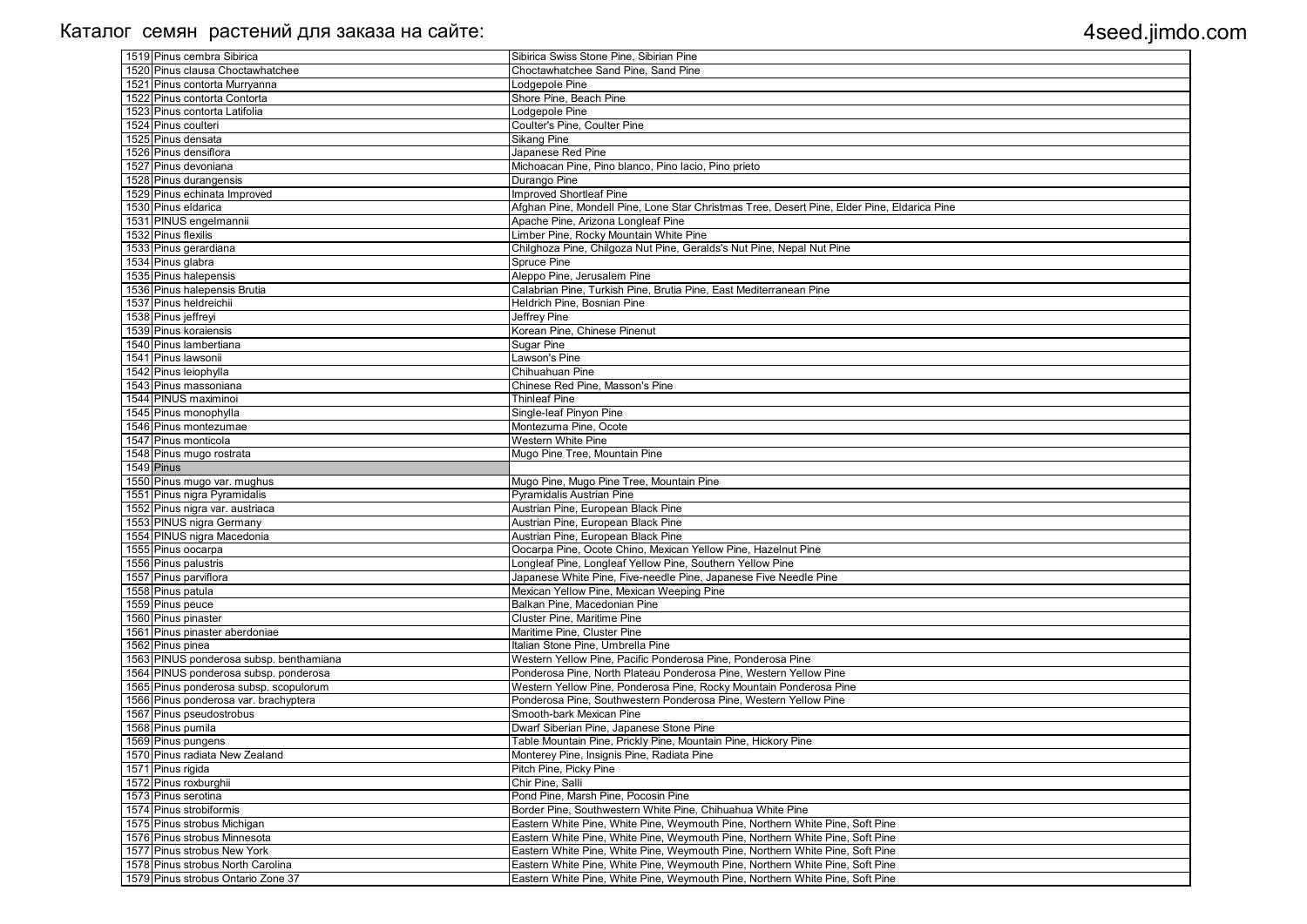| 1580 Pinus strobus Ontario Zone 38           | Eastern White Pine, White Pine, Weymouth Pine, Northern White Pine, Soft Pine   |
|----------------------------------------------|---------------------------------------------------------------------------------|
| 1581 Pinus strobus Tennessee                 | Eastern White Pine, White Pine, Weymouth Pine, Northern White Pine, Soft Pine   |
| 1582 Pinus sylvestris Belgium, Campine       | Scotch Pine, Scots Pine                                                         |
| 1583 Pinus sylvestris Czech. Rep. Kaplice    | Scotch Pine, Scots Pine                                                         |
| 1584 Pinus sylvestris Czech. Rep. Krtiny     | Scotch Pine, Scots Pine                                                         |
| 1585 Pinus sylvestris Czech. Rep. Litomerice | Scotch Pine, Scots Pine                                                         |
| 1586 Pinus sylvestris England, East Anglia   | Scotch Pine, Scots Pine                                                         |
| 1587 Pinus sylvestris England, Healy Estate  | Scotch Pine, Scots Pine                                                         |
| 1588 Pinus sylvestris England, Shropshire    | Scotch Pine, Scots Pine                                                         |
| 1589 Pinus sylvestris France, Auvergne       | Scotch Pine, Scots Pine                                                         |
| 1590 Pinus sylvestris France, Casadeen       | Scotch Pine, Scots Pine                                                         |
| 1591 Pinus sylvestris Germany 851 19         | Scotch Pine, Scots Pine                                                         |
| $1592$ Pinus                                 |                                                                                 |
| 1593 Pinus sylvestris Latvia, Riga           | Scotch Pine, Scots Pine                                                         |
| 1594 Pinus sylvestris NY, Boonville          | Scotch Pine, Scots Pine                                                         |
| 1595 Pinus sylvestris Scotland, Altyre       | Scotch Pine, Scots Pine                                                         |
| 1596 Pinus sylvestris Scotland, Balmoral     | Scotch Pine, Scots Pine                                                         |
| 1597 Pinus sylvestris Scotland, Castle Grant | Scotch Pine, Scots Pine                                                         |
| 1598 Pinus sylvestris Scotland, Cawdor       | Scotch Pine, Scots Pine                                                         |
| 1599 Pinus sylvestris Scotland, Darnaway     | Scotch Pine, Scots Pine                                                         |
| 1600 Pinus sylvestris Scotland, Glen Tanar   | Scotch Pine, Scots Pine                                                         |
| 1601 Pinus sylvestris Scotland, Mellerstain  | Scotch Pine, Scots Pine                                                         |
| 1602 Pinus sylvestris Scotland, Spey River   | Scotch Pine, Scots Pine                                                         |
| 1603 Pinus sylvestris Scotland, Speymouth    | Scotch Pine, Scots Pine                                                         |
| 1604 Pinus sylvestris Spain, Burgos          | Scotch Pine, Scots Pine                                                         |
| 1605 Pinus sylvestris Spain, Gredos          | Scotch Pine, Scots Pine                                                         |
| 1606 Pinus sylvestris Spain, Guadalajara     | Scotch Pine, Scots Pine                                                         |
| 1607 Pinus sylvestris Spain, Guadarrama      | Scotch Pine, Scots Pine                                                         |
| 1608 Pinus sylvestris Spain, Teruel          | Scotch Pine, Scots Pine                                                         |
| 1609 Pinus sylvestris Turkey                 | Scotch Pine, Scots Pine                                                         |
| 1610 Pinus sylvestris Ukraine                | Scotch Pine, Scots Pine                                                         |
| 1611 Pinus sylvestris France, Gevaudan       | Scotch Pine, Scots Pine                                                         |
| 1612 Pinus sylvestris Yugoslavia high pH     | Scotch Pine, Scots Pine                                                         |
| 1613 Pinus sylvestris Yugoslavia low pH      | Scotch Pine, Scots Pine                                                         |
| 1614 Pinus tabuliformis                      | Southern Chinese Pine                                                           |
| 1615 Pinus taeda                             | Loblolly Pine                                                                   |
| 1616 Pinus taeda Improved                    | Improved Loblolly Pine                                                          |
| 1617 Pinus taeda Piedmont                    | <b>Loblolly Pine</b>                                                            |
| 1618 Pinus taeda Coastal                     | Loblolly Pine                                                                   |
| 1619 PINUS taiwanensis                       | Taiwan Red Pine                                                                 |
| 1620 Pinus tecunumanii                       | Tecun Uman Pine, Schwerdtfeger's Pine, Pino Ocote, Pinabete, Ocote de Caretilla |
| 1621 Pinus teocote                           | Teocote, Aztec Pine, Teocote Pine                                               |
| 1622 Pinus thunbergii China                  | Japanese Black Pine                                                             |
| 1623 Pinus thunbergii Mikawa                 | Mikawa Japanese Black Pine                                                      |
| 1624 Pinus torreyana                         | <b>Torrey Pine</b>                                                              |
| 1625 Pinus virginiana Improved               | Improved Virginia Pine                                                          |
| 1626 Pinus wallichiana                       | Himilayan White Pine, Bhutan Pine                                               |
| 1627 Pinus washoensis                        | <b>Washoe Pine</b>                                                              |
| 1628 Pinus yunnanensis                       | <b>Yunnan Pine</b>                                                              |
| 1629 Piptanthus                              |                                                                                 |
| 1630 PIPTANTHUS nepalensis                   | Evergreen Laburnum, Evergreen Himalayan Black Stem Laburnum, Black Piptanthus   |
| 1631 Pistacia                                |                                                                                 |
| 1632 Pistacia chinensis China                | Chinese Pistache, Chinese Pistach                                               |
| 1633 Pistacia chinensis USA                  | Chinese Pistach, Chinese Pistache                                               |
| 1634 Pistacia vera                           | Pistachio, Pistachio Nut                                                        |
| 1635 Pittosporum                             |                                                                                 |
| 1636 Pittosporum tobira                      | Tobira Pittosporum, Japanese Cheesewood, Japanerse Mock-orange                  |
| 1637 Plantago                                |                                                                                 |
| 1638 Plantago lanceolata                     | Narrowleaf Plantain, Ribwort Plantain                                           |
| 1639 Platanus                                |                                                                                 |
|                                              |                                                                                 |
| 1640 Platanus acerifolia                     | London Plane Tree                                                               |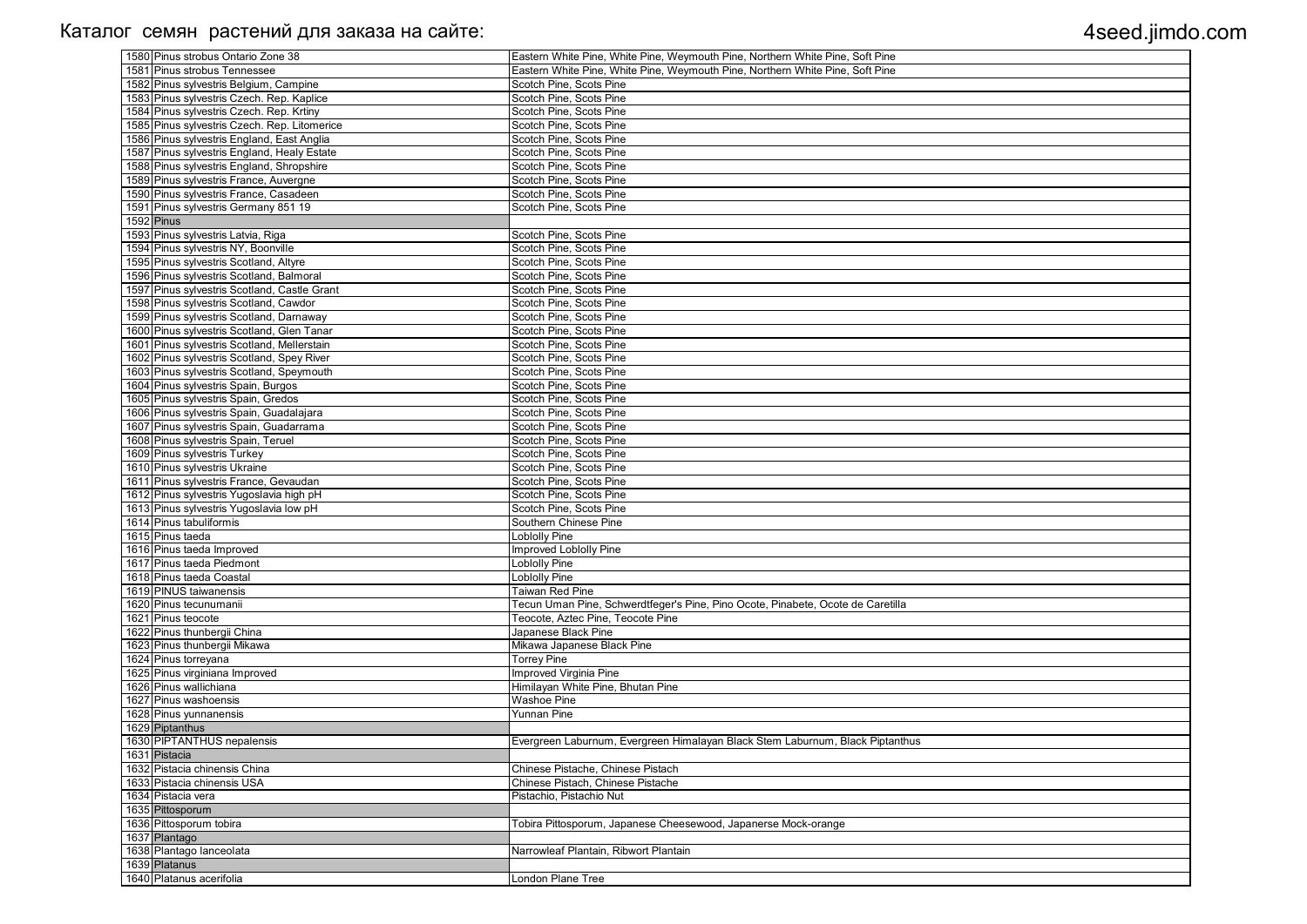|          | 1641 Platanus occidentalis broken heads    | American Sycamore, American Plane                                 |
|----------|--------------------------------------------|-------------------------------------------------------------------|
|          | 1642 Platanus occidentalis clean seed      | American Sycamore, American Plane                                 |
|          | 1643 PLATANUS occidentalis Good Balls      | American Sycamore, American Plane                                 |
|          | 1644 Platanus orientalis                   | Oriental Planetree                                                |
|          | 1645 Platycladus                           |                                                                   |
|          | 1646 Platycladus orientalis                | Oriental Arborvitae                                               |
|          | 1647 Platycladus orientalis Compacta       | Oriental Arborvitae                                               |
|          | 1648 Platycladus orientalis Pyramidalis    | Oriental Arborvitae                                               |
|          | 1649 Platycodon                            |                                                                   |
|          | 1650 Platycodon grandiflorus               | Balloon-flower                                                    |
| 1651 Poa |                                            |                                                                   |
|          | 1652 Poa palustris                         | Fowl Bluegrass, Swamp Meadow-grass                                |
|          | 1653 Poa pratensis                         | Kentucky Blue-grass, Kentucky Bluegrass                           |
|          | 1654 Podocarpus                            |                                                                   |
|          | 1655 Podocarpus macrophyllus Maki          | Southern Yew, Yew Plum Pine                                       |
|          | 1656 Polemonium                            |                                                                   |
|          | 1657 Polemonium caeruleum                  | Charity, Jacobs Ladder                                            |
|          | 1658 Polemonium caeruleum Album            | Jacobs Ladder, Charity                                            |
|          | 1659 Poliothyrsis                          |                                                                   |
|          | 1660 POLIOTHYRSIS sinensis                 | Chinese Pearl-Bloom Tree                                          |
|          | 1661 Poncirus                              |                                                                   |
|          | 1662 Poncirus trifoliata                   | Hardy Orange                                                      |
|          | 1663 Populus                               |                                                                   |
|          | 1664 POPULUS deltoides cs                  | Cottonwood, Eastern Cottonwood                                    |
|          | 1665 Populus grandidentata                 | <b>Bigtooth Aspen</b>                                             |
|          | 1666 Populus tremula                       | European Aspen                                                    |
|          | 1667 Populus tremuloides                   | Quaking Aspen                                                     |
|          | 1668 Populus trichocarpa<br>1669 Portulaca | Black Cottonwood, Western Balsam Poplar, California Poplar        |
|          | 1670 Portulaca grandiflora                 | Rose Moss                                                         |
|          | 1671 Portulaca oleracea                    | Little Hogweed, Common Purslane                                   |
|          | 1672 Primula                               |                                                                   |
|          | 1673 Primula denticulata                   | Drumstick Primrose, Drumstick Primula                             |
|          | 1674 Primula denticulata Alba              | White Drumstick Primula, White Drumstick Primrose                 |
|          | 1675 Primula denticulata Red               | Red Drumstick Primrose, Red Drumstick Primula                     |
|          | 1676 Primula vulgaris                      | <b>English Primrose</b>                                           |
|          | 1677 Prinsepia                             |                                                                   |
|          | 1678 Prinsepia sinensis                    | Cherry Prinsepia, Chinese Prinsepia                               |
|          | 1679 Prosopis                              |                                                                   |
|          | 1680 Prosopis chilensis                    | Chilean Mesquite, Algarrobo                                       |
|          | 1681 Prosopis juliflora                    | Mesquite, Algarrobo                                               |
|          | 1682 Prosopis tamarugo                     | Tamarugo                                                          |
|          | 1683 Prunus                                |                                                                   |
|          | 1684 Prunus americana                      | Wild Plum, American Plum, Common Wild Plum                        |
|          | 1685 Prunus angustifolia                   | Chickasaw Plum, Sand Plum, Sandhill Plum                          |
|          | 1686 Prunus armeniaca                      | Apricot                                                           |
|          | 1687 Prunus armeniaca Mandshurica          | Apricot, Mandshurian Apricot                                      |
|          | 1688 Prunus avium Forestry Selection       | Sweet Cherry, Wild Cherry, Gean                                   |
|          | 1689 Prunus avium Alkavo                   | Alkavo CVI Mazzard Cherry, Certified Virus Indexed Mazzard Cherry |
|          | 1690 PRUNUS caroliniana                    | Cherry Laurel, Wild Orange, Mock Orange, Carolina Laurelcherry    |
|          | 1691 Prunus cerasifera                     | Myrobalan Plum, Cherry Plum                                       |
|          | 1692 Prunus cerasus                        | Sour Cherry                                                       |
|          | 1693 Prunus davidiana                      | David Peach, Chinese Wild Peach                                   |
|          | 1694 PRUNUS domestica                      | Plum, European Plum                                               |
|          | 1695 Prunus emarginata                     | <b>Bitter Cherry</b>                                              |
|          | 1696 Prunus ilicifolia                     | Holly Leaved Cherry, Islay, Hollyleaf Cherry, Evergreen Cherry    |
|          | 1697 Prunus insititia St. Julian INRA No.2 | Damson Plum                                                       |
|          | 1698 Prunus laurocerasus                   | <b>Cherry Laurel</b>                                              |
|          | 1699 PRUNUS Iyonii                         | Catalina Cherry                                                   |
|          | 1700 Prunus maackii                        | <b>Amur Chokecherry</b>                                           |
|          | 1701 Prunus mahaleb                        | Mahaleb Cherry, Rock Cherry, St. Lucie Cherry                     |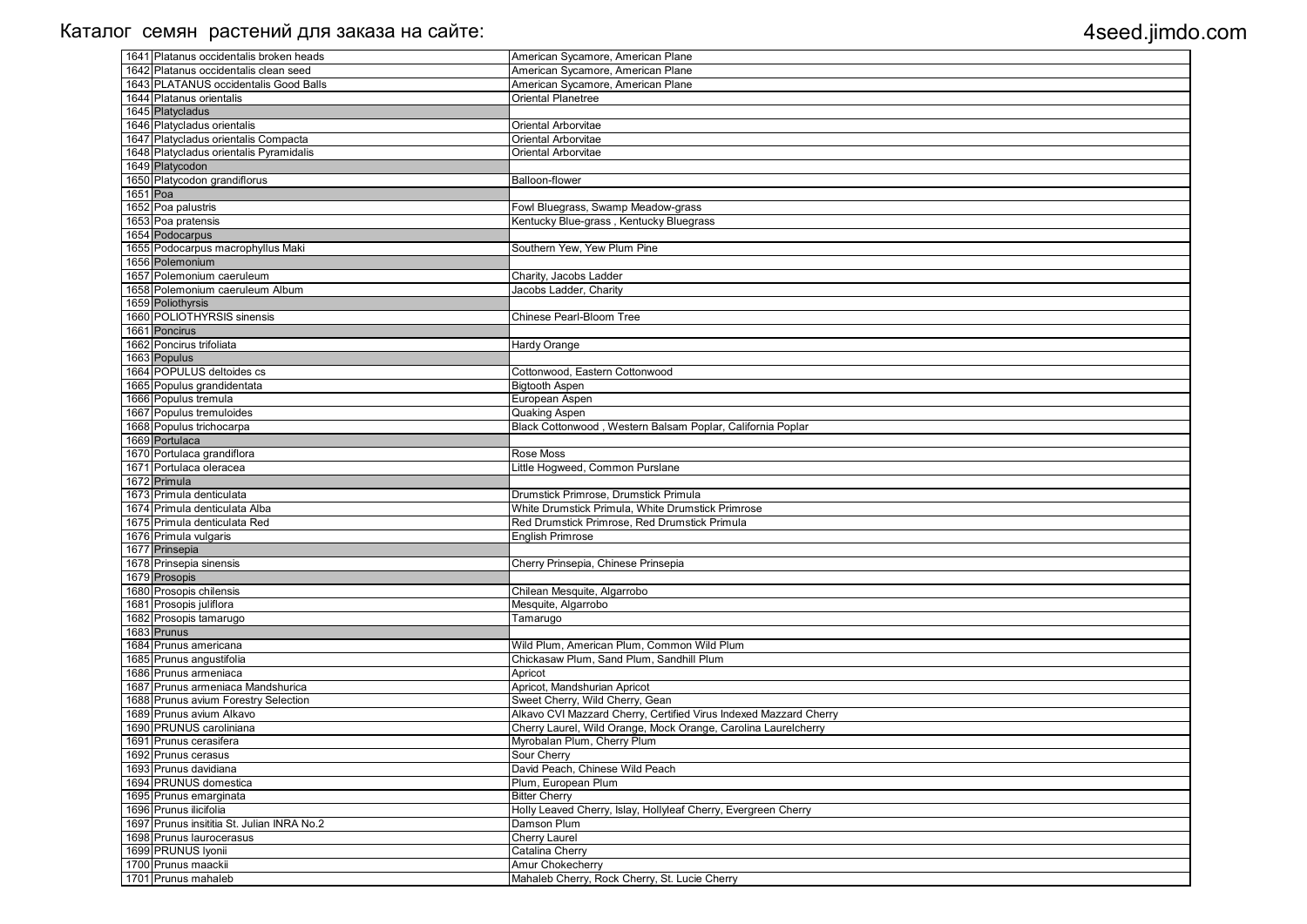| <b>Mahaleb Cherry</b>                                                             |
|-----------------------------------------------------------------------------------|
|                                                                                   |
| <b>Beach Plum</b>                                                                 |
| Big Tree Plum, Mexican Plum                                                       |
| Japanese Flowering Apricot, Japanese Apricot, Chinese Plum                        |
| European Bird Cherry                                                              |
| Pin Cherry                                                                        |
| Peach, Lovell Peach                                                               |
| Peach                                                                             |
| Eastern Sand Cherry, Sandcherry                                                   |
| Japanese Plum                                                                     |
| Sargent Cherry, Sakura                                                            |
| <b>Black Cherry</b>                                                               |
| <b>Black Cherry, Timber Cherry</b>                                                |
|                                                                                   |
| <b>Tibetan Cherry</b>                                                             |
| Jap. Flowering Cherry, Japanese Flowering Cherry                                  |
| Sierra Plum, Pacific Plum, Klamath Plum                                           |
| Winter Flowering Cherry, Higan Cherry, Spring Cherry, Rosebud Cherry              |
| Weeping Higan Cherry                                                              |
| Flowering Almond, Flowering Plum                                                  |
| <b>Choke Cherry</b>                                                               |
| <b>Western Chokecherry</b>                                                        |
|                                                                                   |
| Chinese Golden-larch                                                              |
|                                                                                   |
| Douglas Fir                                                                       |
| Douglas Fir                                                                       |
|                                                                                   |
| Douglas Fir                                                                       |
| Douglas Fir                                                                       |
| Douglas Fir                                                                       |
| Douglas Fir                                                                       |
| <b>Flathead Douglas Fir</b>                                                       |
| Douglas Fir                                                                       |
| Douglas Fir                                                                       |
| Douglas Fir                                                                       |
| Douglas Fir                                                                       |
| Douglas Fir                                                                       |
| Douglas Fir                                                                       |
|                                                                                   |
| Asparagus Pea, Princess Pea, Goa Bean, Manila Bean, Four-angled Bean, Winged Bean |
|                                                                                   |
|                                                                                   |
|                                                                                   |
| Culen                                                                             |
|                                                                                   |
| Hop Tree, Common Hoptree, Wafer Ash, Stinking Ash                                 |
|                                                                                   |
| Caucasian Wing Nut                                                                |
| Japanese Wingnut                                                                  |
| Chinese Wingnut                                                                   |
|                                                                                   |
|                                                                                   |
| <b>Tatar Wing Celtis</b>                                                          |
|                                                                                   |
| Little Epaulette Tree                                                             |
|                                                                                   |
| Bai Tou Weng, White-haired Old-man                                                |
|                                                                                   |
| Pomegranite, Pomegranate                                                          |
| <b>Dwarf Pomegranite</b>                                                          |
|                                                                                   |
| Firethorn, Scarlet Firethorn                                                      |
| <b>Chinese Firethorn</b>                                                          |
|                                                                                   |
|                                                                                   |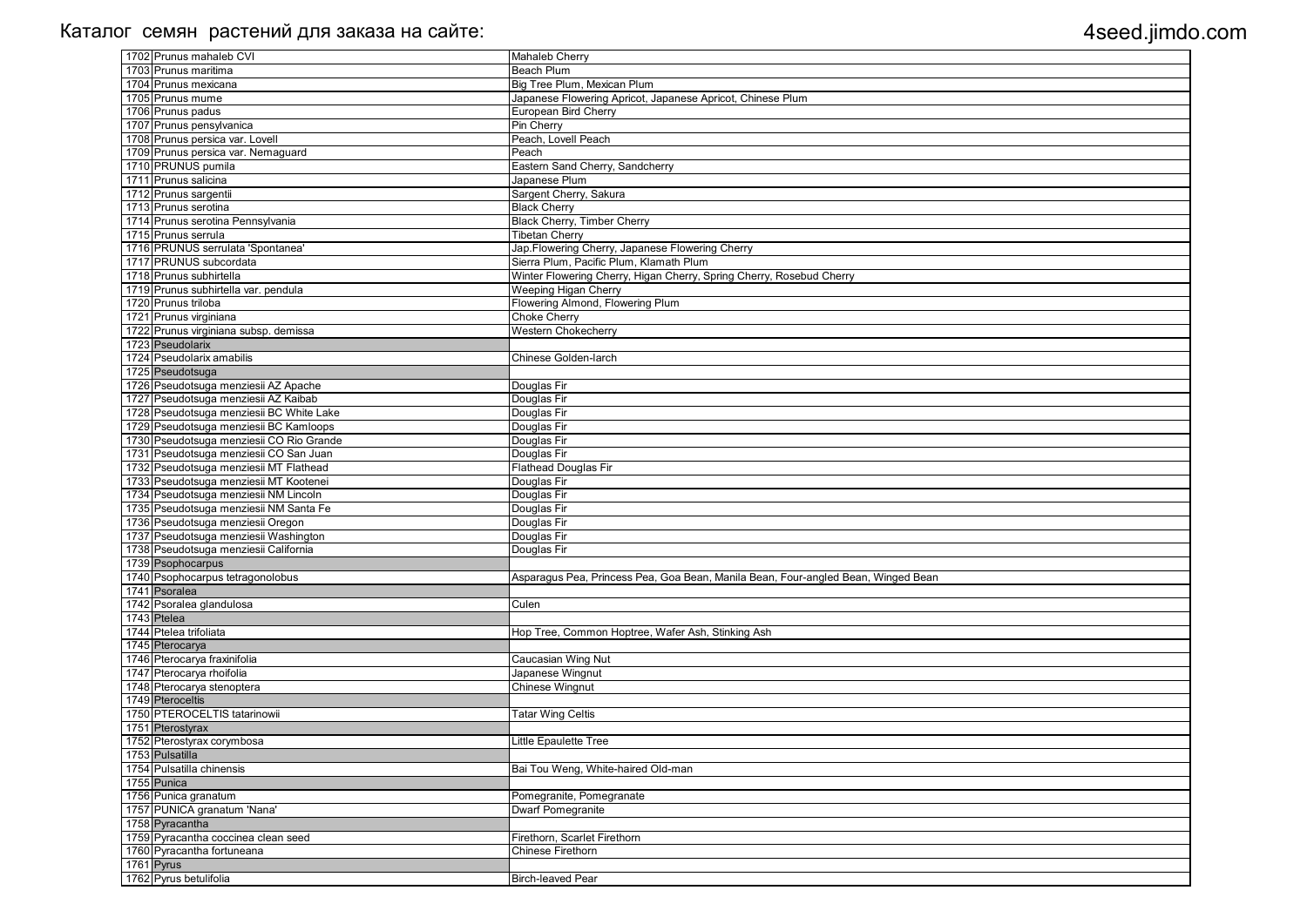| 1763 Pyrus communis                                                | Domestic Pear, Common Pear                                                                                            |
|--------------------------------------------------------------------|-----------------------------------------------------------------------------------------------------------------------|
| 1764 Pyrus communis Bartlett                                       | <b>Bartlett Pear</b>                                                                                                  |
| 1765 Pyrus communis Kirschensaller                                 | Kirschensaller Pear                                                                                                   |
| 1766 Pyrus pyrifolia                                               | Chinese Sand Pear, Sand Pear, Japanese Pear, Asian Pear, Oriental Pear, Chinese Pear                                  |
| 1767 Pyrus serrulata                                               | Serrulata Pear                                                                                                        |
| 1768 Pyrus ussuriensis                                             | Chinese Pear, Sand Pear, Harbin Pear, Ussurian Pear                                                                   |
| 1769 Quercus                                                       |                                                                                                                       |
| 1770 Quercus acutissima                                            | Sawtooth Oak                                                                                                          |
| 1771 Quercus acutissima Gobbler                                    | <b>Gobbler Sawtooth Oak</b>                                                                                           |
| 1772 Quercus agrifolia                                             | Coast Live Oak, California Live Oak                                                                                   |
| 1773 Quercus arkansana                                             | Arkansas Oak                                                                                                          |
| 1774 Quercus berberidifolia                                        | Scrub Oak                                                                                                             |
| 1775 Quercus bicolor                                               | Swamp White Oak                                                                                                       |
| 1776 Quercus buckleyi (Texas red oak)                              | Texas Red Oak, Buckley's Oak, Buckley Oak                                                                             |
| 1777 Quercus chrysolepis                                           | Canyon Live Oak                                                                                                       |
| 1778 Quercus douglasii                                             | <b>Blue Oak</b>                                                                                                       |
| 1779 Quercus ellipsoidalis                                         | Northern Pin Oak, Jack Oak, Hill's Oak                                                                                |
| 1780 Quercus falcata                                               | Spanish Red Oak, Southern Red Oak                                                                                     |
| 1781 Quercus fusiformis                                            | Texas Live Oak, Plateau Oak, Escarpment Live Oak                                                                      |
| 1782 Quercus gambelii                                              | White Oak, Gambells Oak, Oak Brush, Gambel Oak, Gambels Oak, Scrub Oak                                                |
| 1783 Quercus garryana                                              | Oregon White Oak                                                                                                      |
| 1784 Quercus hemisphaerica                                         | Laurel Oak, Darlington Oak, Sand Laurel Oak, Laurel-leaf Oak                                                          |
| 1785 Quercus imbricaria                                            | Shingle Oak                                                                                                           |
| 1786 Quercus laurifolia                                            | Laurel Oak, Diamond Leaf Oak                                                                                          |
| 1787 Quercus Iobata                                                | California White Oak, Valley Oak                                                                                      |
| 1788 Quercus Iyrata                                                | Overcup Oak                                                                                                           |
| 1789 Quercus macrocarpa Northern                                   | Mossycup White Oak, Bur Oak, Mossycup Oak                                                                             |
| 1790 Quercus macrocarpa Southern                                   | <b>Bur Oak</b>                                                                                                        |
| 1791 Quercus nigra                                                 | <b>Water Oak</b>                                                                                                      |
| 1792 Quercus pagoda                                                | Cherrybark Oak                                                                                                        |
| 1793 Quercus palustris                                             | Upright Pin Oak                                                                                                       |
| 1794 Quercus polymorpha                                            | Netleaf White Oak, Monterrey Oak, Mexican White Oak                                                                   |
| 1795 Quercus prinoides                                             | Dwarf Chinkapin Oak                                                                                                   |
| 1796 Quercus prinus                                                | <b>Chestnut Oak</b>                                                                                                   |
| 1797 QUERCUS robur 'Fastigiata'                                    | English Upright Oak, Upright English Oak                                                                              |
| 1798 Quercus rubra                                                 | Northern Red Oak                                                                                                      |
| 1799 QUERCUS wislizenii                                            | Interior Live Oak                                                                                                     |
| 1800 Quillaja                                                      |                                                                                                                       |
| 1801 Quillaja saponaria                                            | Soap-bark Tree, Soapbark                                                                                              |
| 1802 Ranunculus                                                    |                                                                                                                       |
| 1803 Ranunculus acris                                              | Tall Buttercup, Meadow Buttercup, Acrid Buttercup                                                                     |
| 1804 Raphanus                                                      |                                                                                                                       |
| 1805 Raphanus sativus Cherry Belle                                 | <b>Cherry Belle Radish</b>                                                                                            |
| 1806 Rhamnus                                                       |                                                                                                                       |
| 1807 Rhamnus caroliniana                                           | Carolina Buckthorn, Indian Cherry                                                                                     |
| 1808 RHAMNUS cathartica                                            | <b>Common Buckthorn</b>                                                                                               |
| 1809 Rhapis                                                        |                                                                                                                       |
| 1810 Rhapis excelsa                                                | Windmill Palm, Broadleaf Lady Palm                                                                                    |
| 1811 Rheum                                                         |                                                                                                                       |
| 1812 Rheum palmatum                                                | Turkish Rhubarb, Chinese Rhubarb                                                                                      |
| 1813 Rhododendron                                                  |                                                                                                                       |
| 1814 RHODODENDRON arborescens                                      | Sweet Azalea, Smooth Azalea                                                                                           |
| 1815 RHODODENDRON atlanticum                                       | <b>Dwarf Azalea</b>                                                                                                   |
| 1816 Rhododendron brachycarpum var. tigerstedtii (open pollinated) | <b>Tigerstedt Rhododendron</b>                                                                                        |
| 1817 RHODODENDRON calendulaceum                                    | Flame Azalea                                                                                                          |
| 1818 RHODODENDRON canadense                                        | Rhodora                                                                                                               |
| 1819 Rhododendron canescens                                        | Mountain Azalea, Wild Azalea, Honeysuckle Azalea, Piedmont Azalea, Sweet Azalea, Hoary Azalea, Southern Pinxterflower |
| 1820 RHODODENDRON carolinianum pink/purple                         | Carolina Rhododendron, Carolina Azalea                                                                                |
| 1821 Rhododendron fortunei                                         | Fortune Rhododendron                                                                                                  |
| 1822 Rhododendron maximum                                          | Rosebay, Great Laurel, Rosebay Rhododendron                                                                           |
| 1823 Rhododendron mucronulatum                                     | Korean Rhododendron                                                                                                   |
|                                                                    |                                                                                                                       |

| a, Southern Pinxterflower |  |
|---------------------------|--|
|                           |  |
|                           |  |
|                           |  |
|                           |  |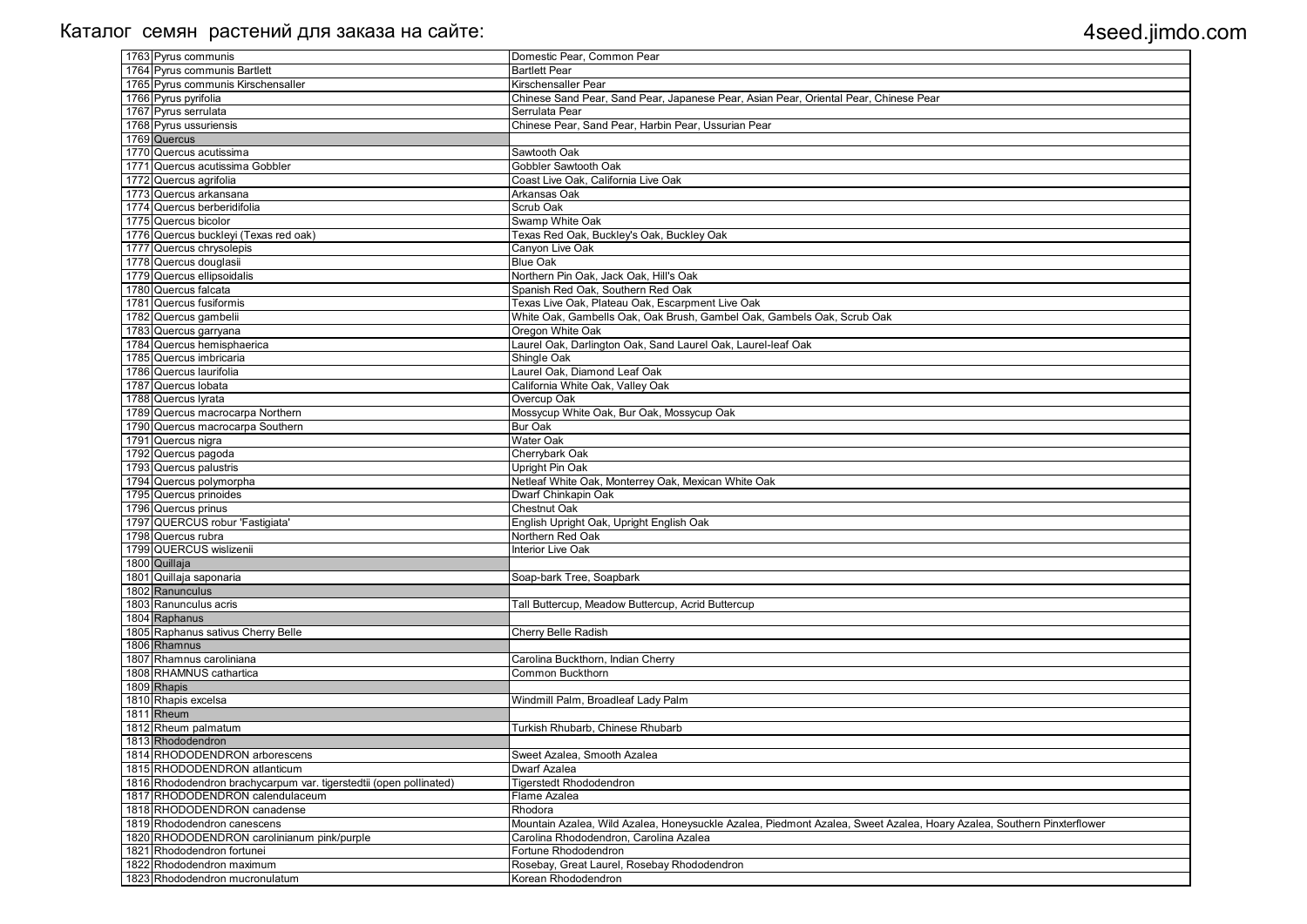| 1824 Rhododendron occidentale            | <b>Western Azalea</b>                                                                                      |
|------------------------------------------|------------------------------------------------------------------------------------------------------------|
| 1825 RHODODENDRON periclymenoides        | Pinxterbloom, Pink Azalea                                                                                  |
| 1826 Rhododendron schlippenbachii        | Royal Azalea                                                                                               |
| 1827 RHODODENDRON vaseyi                 | Pinkshell Rhododendron, Pinkshell Azalea                                                                   |
| 1828 Rhododendron viscosum               | Swamp Azalea, Swamp Honeysuckle, Clammy Azalea                                                             |
| 1829 Rhododendron x hybrid native azalea | <b>Hybrid Native Azalea</b>                                                                                |
| 1830 Rhododendron yedoense Poukhanense   | Korean Azalea                                                                                              |
| 1831 Rhodotypos                          |                                                                                                            |
| 1832 Rhodotypos scandens                 | Jetbead                                                                                                    |
| <b>1833</b> Rhus                         |                                                                                                            |
| 1834 Rhus aromatica                      | <b>Fragrant Sumac</b>                                                                                      |
| 1835 Rhus aromatica Konza                | Konza Fragrant Sumac                                                                                       |
| 1836 Rhus glabra                         | Smooth Sumac                                                                                               |
| 1837 Rhus potaninii dried berries        | Chinese Sumac, Potanin Sumac                                                                               |
| 1838 Rhus punjabensis                    | Punjab Sumac                                                                                               |
| 1839 Rhus trilobata                      | Skunk Brush Sumac, Skunkbush Sumac                                                                         |
| 1840 Rhus typhina                        | Staghorn Sumac                                                                                             |
| 1841 Ribes                               |                                                                                                            |
| 1842 Ribes alpinum                       | Mountain Currant, Alpine Currant                                                                           |
| 1843 RIBES aureum                        | Golden Currant, Buffalo Currant, Clove Currant, Missouri Currant                                           |
| 1844 Ribes cereum                        | Waxy Currant, Wax Currant, Squaw Currant                                                                   |
| 1845 Ribes fasciculatum chinensis        | Chinese Currant, Fragrant Currant                                                                          |
| 1846 Ribes nevadaense                    | Sierra Currant, Pink Mountain Currant, Sierran Currant                                                     |
| 1847 Ricinus                             |                                                                                                            |
| 1848 Ricinus communis                    | Castor Bean                                                                                                |
| 1849 Robinia                             |                                                                                                            |
| 1850 Robinia hispida var. fertilis       | Bristly Locust, Rose Acacia, Rose Locust                                                                   |
| 1851 Robinia pseudoacacia                | <b>Black Locust</b>                                                                                        |
| 1852 Robinia x salvinii                  | Salvin's Locust                                                                                            |
| 1853 Rosa                                |                                                                                                            |
| 1854 Rosa arkansana                      | Prairie Rose, Arkansas Rose                                                                                |
| 1855 ROSA blanda                         | Meadow Rose, Smooth Rose                                                                                   |
| 1856 Rosa canina                         | Dog Rose, Brier Rose, Dog Brier                                                                            |
| 1857 Rosa canina Schmid's Ideal          | Dog Rose, Brier Rose, Dog Brier                                                                            |
| 1858 Rosa davidii                        | Davids Rose, David's Rose                                                                                  |
| 1859 Rosa davurica                       | Amur Rose, Cinnamon Rose, Daurian Rose                                                                     |
| 1860 Rosa dumalis                        | <b>Glaucous Dog Rose</b>                                                                                   |
| 1861 Rosa eglanteria                     | Sweetbrier, Sweetbriar Rose                                                                                |
| 1862 Rosa laxa                           | Laxa Rose                                                                                                  |
| 1863 Rosa multiflora                     | Japanese Rose, Baby Rose, Multiflora Rose                                                                  |
| 1864 Rosa nutkana                        | Nootka Rose                                                                                                |
| 1865 ROSA palustris                      | Swamp Rose                                                                                                 |
| 1866 Rosa rubrifolia Glauca              | <b>Redleaf Rose</b>                                                                                        |
| 1867 Rosa sericea                        | <b>Winged Thorn Rose</b>                                                                                   |
| 1868 Rosa setigera                       | Prairie Rose, Michigan Rose, Climbing Rose                                                                 |
| 1869 Rosa spinosissima                   | Scotch Rose, Burnet Rose                                                                                   |
| 1870 Rosa virginiana                     | Virginia Rose, Prairie Rose, Common Wild Rose                                                              |
| 1871 Rosa woodsii                        | Wood's Rose, Woods' Rose                                                                                   |
| 1872 Rosa x rugosa                       | Rugosa Rose, Beach Tomato, Sea Tomato, Saltspray Rose, Sand Rose, Shrub Rose, Hedgehog Rose, Wrinkled Rose |
| 1873 Rosa x rugosa Alba                  | White Rugosa Rose                                                                                          |
| 1874 Rosa x rugosa Rubra                 | Red Rugosa Rose                                                                                            |
| 1875 Rosa xanthina                       | Manchu Rose, Yellow Rose                                                                                   |
| 1876 Rosmarinus                          |                                                                                                            |
| 1877 Rosmarinus officinalis              | Rosemary                                                                                                   |
| 1878 Rubus                               |                                                                                                            |
| 1879 Rubus allegheniensis                | Blackberry                                                                                                 |
| 1880 Rubus cuneifolius                   | Sand Blackberry                                                                                            |
| 1881 Rubus idaeus                        | Red Raspberry, European Raspberry, Framboise                                                               |
| 1882 Rubus odoratus                      | Purple-flowering Raspberry, Purpleflowering Raspberry                                                      |
| 1883 RUBUS spectabilis                   | Salmon Berry, Salmonberry                                                                                  |
| 1884 Rudbeckia                           |                                                                                                            |
|                                          |                                                                                                            |

| ose, Wrinkled Rose |
|--------------------|
|                    |
|                    |
|                    |
|                    |
|                    |
|                    |
|                    |
|                    |
|                    |
|                    |
|                    |
|                    |
|                    |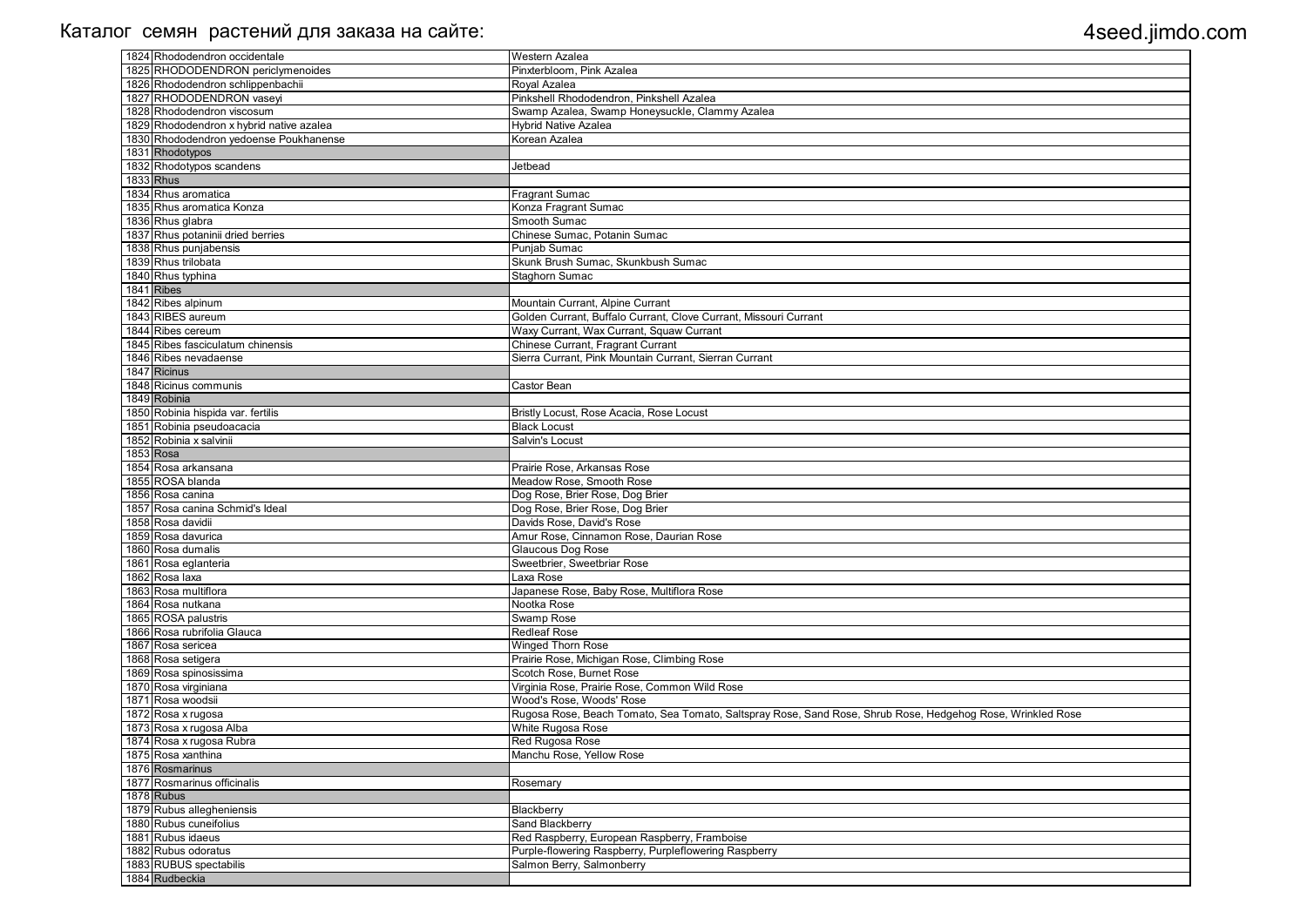| 1885 Rudbeckia fulgida              | Orange Cone Flower, Orange Coneflower, Showy Coneflower                                      |
|-------------------------------------|----------------------------------------------------------------------------------------------|
| 1886 Rudbeckia fulgida Goldstrum    | Orange Cone Flower, Showy Coneflower, Orange Coneflower                                      |
| 1887 Rudbeckia hirta                | Black Eyed Susan, Blackeyed Susan, Gloriosa Daisy, Wild Black-eyed Susan, Brown-eyed Susan   |
| 1888 Rudbeckia laciniata            | <b>Cutleaf Coneflower</b>                                                                    |
| 1889 Rumex                          |                                                                                              |
| 1890 Rumex acetosella               | Sheep Sorrel, Common Sheep Sorrel, Red Sorrel, Sour Weed, Field Sorrel                       |
| 1891 Rumex crispus                  | <b>Curly Dock</b>                                                                            |
| 1892 Ruscus                         |                                                                                              |
| 1893 Ruscus aculeatus               | Butcher's Broom, Knee Holly, Jew's Myrtle                                                    |
| 1894 Ruta                           |                                                                                              |
| 1895 Ruta graveolens                | Common Rue                                                                                   |
| 1896 Sabal                          |                                                                                              |
| 1897 SABAL mexicana                 | Texas Palmetto, Rio Grande Palmetto, Mexican Palmeto                                         |
| 1898 SABAL palmetto                 | Cabbage Palmetto, Cabbage Palm                                                               |
| 1899 Salvia                         |                                                                                              |
| 1900 Salvia coccinea                | Scarlet Sage, Cherry Red Sage, Texas Sage, Blood Sage                                        |
| 1901 Salvia hispanica               | Chia                                                                                         |
| 1902 Salvia nemorosa                | Sage, Perennial Sage, Woodland Sage, Meadow Sage                                             |
| 1903 Salvia officinalis             | Common Sage, Kitchen Sage, Sage, Garden Sage, Broadleaf Sage                                 |
| 1904 Sambucus                       |                                                                                              |
| 1905 Sambucus caerulea              | <b>Blue Elderberry</b>                                                                       |
| 1906 Sambucus callicarpa            | Pacific Red Coast Elder                                                                      |
| 1907 Sambucus canadensis            | American Elder, Elderberry, Common Elder, Sweet Elder, Blackberry Elder, American Elderberry |
| 1908 Sambucus nigra                 | Common Elder, European Elder, Black Elderberry                                               |
| 1909 Sambucus racemosa              | European Red Elderberry, Red Elderberry                                                      |
| 1910 Sambucus williamsii            | North China Red Elder                                                                        |
| 1911 Sanguinaria                    |                                                                                              |
| 1912 Sanguinaria canadensis         | Bloodroot                                                                                    |
| 1913 Sanguisorba                    |                                                                                              |
| 1914 Sanguisorba officinalis        | <b>Burnet, Official Burnet</b>                                                               |
| 1915 Santalum                       |                                                                                              |
| 1916 SANTALUM album                 | Sandalwood                                                                                   |
| 1917 Sapindus                       |                                                                                              |
| 1918 SAPINDUS drummondii            | Western Soapberry                                                                            |
| 1919 Sapindus marginatus            | Wild China, Wild China Tree                                                                  |
| 1920 Sapindus saponaria             | <b>Wingleaf Soapberry</b>                                                                    |
| 1921 Sapium                         |                                                                                              |
| 1922 Sapium japonicum               | Japanese Tallow Tree                                                                         |
| 1923 Sapium sebiferum               | <b>Chinese Tallow</b>                                                                        |
| 1924 Sapium sebiferum dried berries | <b>Chinese Tallow Tree</b>                                                                   |
| 1925 Saponaria                      |                                                                                              |
| 1926 Saponaria officinalis          | Bouncing Bet, Soapwort, Bouncingbet                                                          |
| 1927 Sarcococca                     |                                                                                              |
| 1928 SARCOCOCCA confusa             | Sweet Box, Christmas Box                                                                     |
| 1929 SARCOCOCCA ruscifolia          | Fragrant Sarcococca, Sweetbox, Common Sarcococca, Fragrant Sweetbox                          |
| 1930 Sarracenia                     |                                                                                              |
| 1931 Sarracenia flava               | <b>Yellow Pitcher Plant</b>                                                                  |
| 1932 Sarracenia gronovii var. rubra | <b>Sweet Pitcherplant</b>                                                                    |
| 1933 Sarracenia leucophylla         | Crimson Pitcherplant, White Pitcher Plant                                                    |
| 1934 Sarracenia minor               | <b>Hooded Pitcherplant</b>                                                                   |
| 1935 Sassafras                      |                                                                                              |
| 1936 Sassafras albidum cs           | Sassafras                                                                                    |
| 1937 Sassafras albidum db           | Sassafras                                                                                    |
| 1938 Satureja                       |                                                                                              |
| 1939 Satureja hortensis             | Summer Savory, Summer Savory                                                                 |
| 1940 Scabiosa                       |                                                                                              |
| 1941 Scabiosa ochroleuca            | Cream Scabious, Cream Pincushions                                                            |
| 1942 Schima                         |                                                                                              |
| 1943 Schima superba                 | mu he shu                                                                                    |
| 1944 Schinus                        |                                                                                              |
| 1945 Schinus molle                  | Pepper Tree, Peruvian Peppertree                                                             |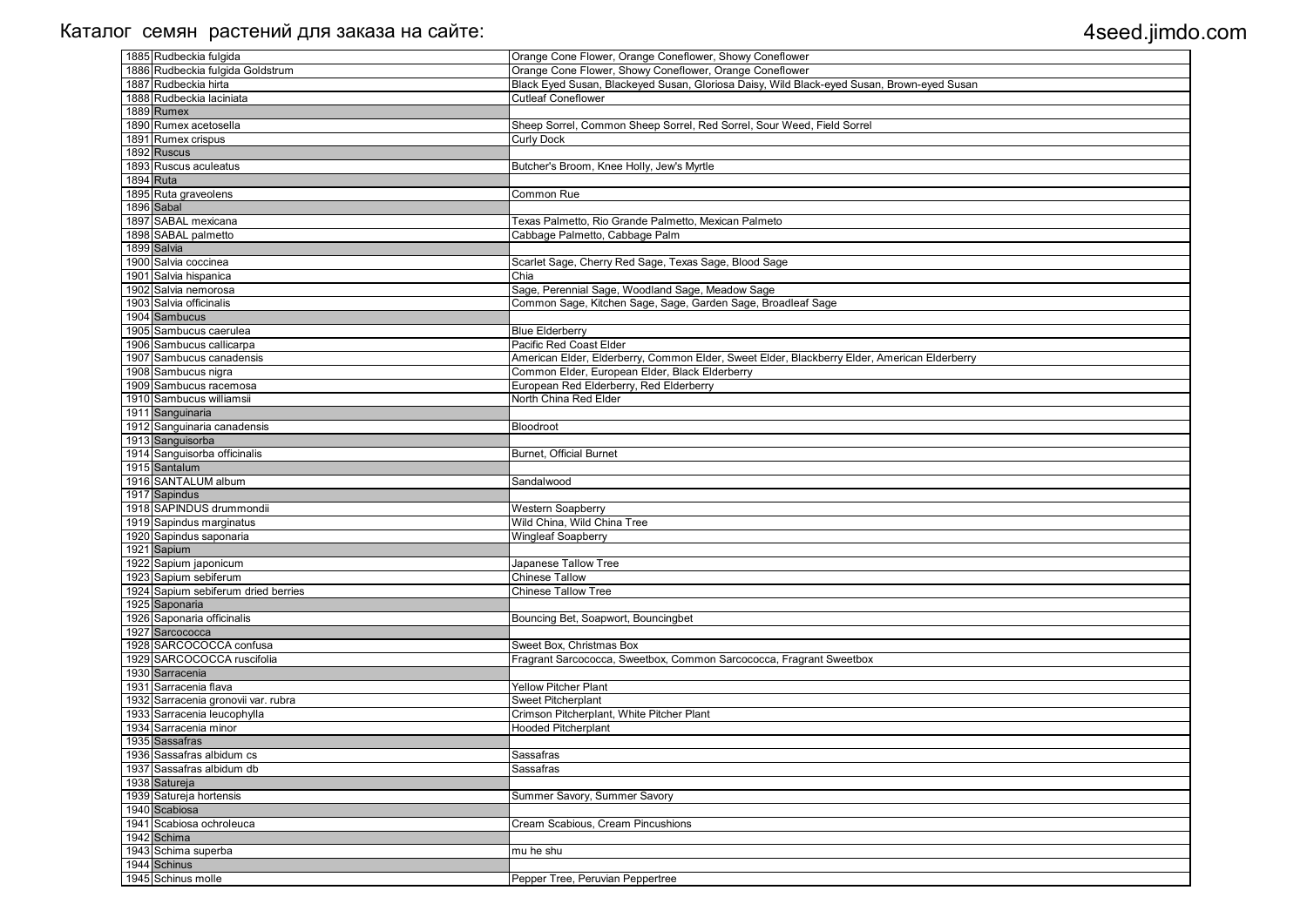| 1946 Schisandra                     |                                                                                         |
|-------------------------------------|-----------------------------------------------------------------------------------------|
| 1947 Schisandra sphenanthera        | nan wu wei zi                                                                           |
| 1948 Schizachyrium                  |                                                                                         |
| 1949 Schizachyrium scoparium        | Beard Grass, Little Bluestem, Little Bluestem Broomsedge                                |
| 1950 Schizophragma                  |                                                                                         |
| 1951 Schizophragma hydrangeoides    | Japanese Hydrangea-vine, Japanese Hydrangea Vine                                        |
| 1952 Schmaltzia                     |                                                                                         |
| 1953 Schmaltzia copallinum          | Shining Sumac, Winged Sumac, Flameleaf Sumac                                            |
| 1954 Scirpus                        |                                                                                         |
| 1955 Scirpus atrovirens             | Dark Green Bulbrush, Green Bulrush, Dark Green Bulrush, Meadow Rush                     |
| 1956 Securinega                     |                                                                                         |
| 1957 SECURINEGA suffruticosa        | Securinega                                                                              |
| 1958 Senna                          |                                                                                         |
| 1959 Senna hebecarpa                | American Senna                                                                          |
| 1960 Senna marilandica              | Maryland Senna, Wild Senna                                                              |
| 1961 Senna roemeriana               | Twoleaf Senna, Twin-leaf Senna                                                          |
| 1962 Sequoia                        |                                                                                         |
| 1963 Sequoia sempervirens           | Redwood, Coast Redwood, California Redwood                                              |
| 1964 Sequoiadendron                 |                                                                                         |
| 1965 Sequoiadendron giganteum       | Giant Sequoia, Bigtree, Sierra Redwood, Wellingtonia, Sierran Redwood                   |
| 1966 Serenoa                        |                                                                                         |
| 1967 Serenoa repens Silver          | <b>Silver Saw Palmetto</b>                                                              |
| 1968 SERENOA repens var. Green      | Saw Palmetto                                                                            |
| 1969 Serratula                      |                                                                                         |
| 1970 Serratula tinctoria            | Sawwort, Centaury, Dyer's Plumeless Saw-wort                                            |
| 1971 Shepherdia                     |                                                                                         |
| 1972 Shepherdia argentea            | Silver Buffaloberry, Bullberry, Thorny Buffaloberry, Bull Berry                         |
| 1973 Silene                         |                                                                                         |
| 1974 Silene chalcedonica            | Jerusalem Cross, Burning Love, Dusky Salmon, Flower of Bristol, Maltese Cross, Nonesuch |
| 1975 Silene vulgaris                | <b>Bladder Campion, Maidenstears</b>                                                    |
| 1976 Silybum                        |                                                                                         |
| 1977 SILYBUM marianum               | Blessed Milkthistle, Milk Thistle, Mary Thistle, Holy Thistle                           |
| 1978 Simmondsia                     |                                                                                         |
| 1979 Simmondsia chinensis           | Jojoba, Pignut, Goat Nut, Deer Nut, Wild Hazel, Quinine Nut, Coffeeberry, Grey Box Bush |
| 1980 Sinocalycanthus                |                                                                                         |
| 1981 SINOCALYCANTHUS chinensis      | Chinese Sweetshrub, Chinese Wax Shrub                                                   |
| 1982 Sinojackia                     |                                                                                         |
| 1983 Sinojackia rehderiana          | <b>Jack Tree</b>                                                                        |
| 1984 Sinowilsonia                   |                                                                                         |
| 1985 SINOWILSONIA henryi            | Henry Wilson Tree                                                                       |
| 1986 Solanum                        |                                                                                         |
| 1987 Solanum dulcamara              | Nightshade, Climbing Nightshade                                                         |
| 1988 Solanum melongena Black Beauty | Black Beauty Eggplant, Black Beauty Aubergine, Black Beauty Melongene                   |
| 1989 Solidago                       |                                                                                         |
| 1990 Solidago canadensis            | Canada Goldenrod                                                                        |
| 1991 Sophora                        |                                                                                         |
| 1992 Sophora macrocarpa             | Mayo                                                                                    |
| 1993 Sophora microphylla            | Kowhai                                                                                  |
| 1994 Sophora secundiflora           | Texas Mountain Laurel, Mescal Bean, Texas Mescalbean, Frijolito, Frijolillo             |
| 1995 Sophora tetraptera             | New Zealand Sophora                                                                     |
| 1996 Sophora tomentosa              | Silverbush, Yellow Necklacepod, Yellow Necklace Pod, Silver Bush                        |
| 1997 Sorbaria                       |                                                                                         |
| 1998 Sorbaria aitchisonii           | Aitchison's False Spirea                                                                |
| 1999 Sorbaria arborea               | Tree False Spirea                                                                       |
| 2000 Sorbaria sorbifolia            | False Spirea, False Spiraea                                                             |
| 2001 Sorbus                         |                                                                                         |
| 2002 Sorbus alnifolia               | Korean Mountain Ash                                                                     |
| 2003 Sorbus americana               | American Mountain Ash                                                                   |
| 2004 Sorbus americana db            | American Mountain Ash                                                                   |
| 2005 Sorbus aria                    | Whitebeam Mountain Ash, Chess-apple                                                     |
| 2006 Sorbus aucuparia               | European Mountain Ash                                                                   |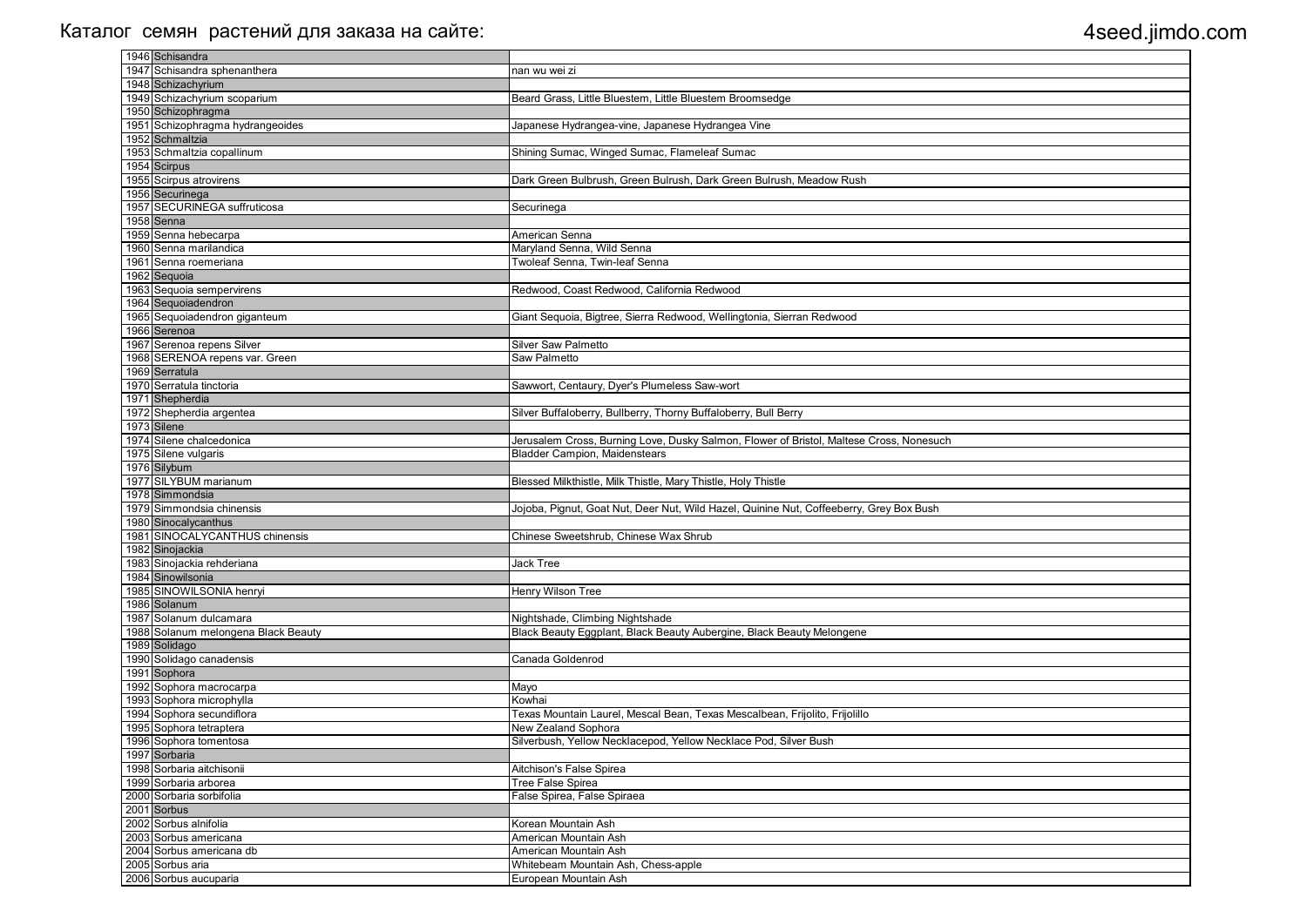| 2007 Sorbus californica dried berries                           | California Mountain Ash                                                              |
|-----------------------------------------------------------------|--------------------------------------------------------------------------------------|
| 2008 Sorbus cascadensis                                         | Cascade Mountain Ash                                                                 |
| 2009 Sorbus discolor                                            | Snowberry Mountain Ash                                                               |
| 2010 Sorbus domestica                                           | Service Tree                                                                         |
| 2011 Sorbus intermedia                                          | Swedish Mountain Ash                                                                 |
| 2012 Sorbus mougeotii                                           | Pyrenean Whitebeam                                                                   |
| 2013 Sorbus pohuashanensis                                      | Amur Mountain Ash                                                                    |
| 2014 Sorbus reducta                                             | Dwarf Mountain Ash                                                                   |
| 2015 Sorbus scopulina                                           | Greene's Mountain Ash, Western Mountain Ash                                          |
| 2016 Sorbus torminalis                                          | Chequer Tree, Checkertree                                                            |
| 2017 Sorghastrum                                                |                                                                                      |
| 2018 SORGHASTRUM nutans var. Holt                               | Yellow Indiangrass, Indiangrass                                                      |
| 2019 Spartina                                                   |                                                                                      |
| 2020 Spartina pectinata                                         | Salt Grass, Marsh Grass, Prairie Cordgrass, Prairie Cord Grass                       |
| 2021 Spartium                                                   |                                                                                      |
| 2022 Spartium junceum                                           | Spanish Broom                                                                        |
| 2023 Spinacia                                                   |                                                                                      |
| 2024 Spinacia oleracea                                          | Spinach, Bloomsdale Long Standing Spinich                                            |
| 2025 Spiraea                                                    |                                                                                      |
| 2026 Spiraea chinensis                                          | Chinese Spirea                                                                       |
| 2027 Spiraea tomentosa                                          | Hardhack, Steeplebush, Hardhack Spirea, Meadow Sweet, Steeple Bush, Fernald Hardhack |
| 2028 Staphylea                                                  |                                                                                      |
| 2029 Staphylea bumalda                                          | <b>Bumalda Bladdernut</b>                                                            |
| 2030 Staphylea pinnata                                          | European Bladdernut                                                                  |
| 2031 Stewartia                                                  |                                                                                      |
| 2032 STEWARTIA malacodendron                                    | Silky Camellia, Silky Stewartia, Virginia Stewartia                                  |
| 2033 Stewartia monadelpha                                       | <b>Tall Stewartia</b>                                                                |
| 2034 Stewartia pseudocamelia, rostrata mixed seed               | Stewartia, Japanese Stewartia                                                        |
| 2035 STEWARTIA pseudocamellia var. koreana                      | Stewartia, Korean Stewartia                                                          |
| 2036 Stewartia rostrata                                         | Chinese Stewartia, Upright Stewartia, Beaked Stewartia                               |
| 2037 Stewartia serrata                                          | Sawtooth Stewartia                                                                   |
| 2038 Stewartia sinensis                                         | Chinese Stewartia                                                                    |
| $2039$ Stipa                                                    |                                                                                      |
| 2040 Stipa capillata                                            | <b>Needle Grass</b>                                                                  |
| 2041 Strelitzia                                                 |                                                                                      |
| 2042 Strelitzia reginae                                         | Queen's Bird-of-Paradise, Bird-of-paradise, Queen's Bird-of Paradise                 |
| 2043 Styphnolobium                                              |                                                                                      |
| 2044 Styphnolobium japonicum                                    | Japanese Pagoda Tree                                                                 |
| 2045 Styrax                                                     |                                                                                      |
| 2046 Styrax americanus                                          | American Snowbell, Mock Orange                                                       |
| 2047 Styrax japonicus                                           |                                                                                      |
| 2048 Styrax obassia 'Stratified'                                | Japanese Snowbell                                                                    |
|                                                                 | <b>Fragrant Snowbell</b>                                                             |
| 2049 Styrax officinalis Californicus                            | Snowdrop Bush                                                                        |
| 2050 Succisa                                                    |                                                                                      |
| 2051 Succisa pratensis                                          | Devil's Bit Scabious, Devilsbit                                                      |
| 2052 Symphoricarpos                                             |                                                                                      |
| 2053 Symphoricarpos albus                                       | Snowberry, Common Snowberry, Wax Berry                                               |
| 2054 Symphoricarpos occidentalis                                | Western Snowberry, Wolfberry                                                         |
| 2055 Symphoricarpos orbiculatus                                 | Coralberry, Indian Currant                                                           |
| 2056 Symphoricarpos oreophilus                                  | Mountain Snowberry                                                                   |
| 2057 Symphyotrichum                                             |                                                                                      |
| 2058 Symphyotrichum lateriflorum                                | Calico Aster                                                                         |
| 2059 Symphyotrichum NOVAE-ANGLIAE                               | New England Aster                                                                    |
| 2060 Symphytum                                                  |                                                                                      |
| 2061 Symphytum officinale                                       | Comfrey, Common Comfrey                                                              |
| 2062 Symplocos                                                  |                                                                                      |
| 2063 Symplocos paniculata                                       | Sapphire Berry                                                                       |
| 2064 Syringa                                                    |                                                                                      |
| 2065 Syringa josikaea                                           | Hungarian Lilac                                                                      |
| 2066 Syringa komarowii<br>2067 Syringa komarowii subsp. reflexa | Pendulous Lilac<br>Nodding Lilac                                                     |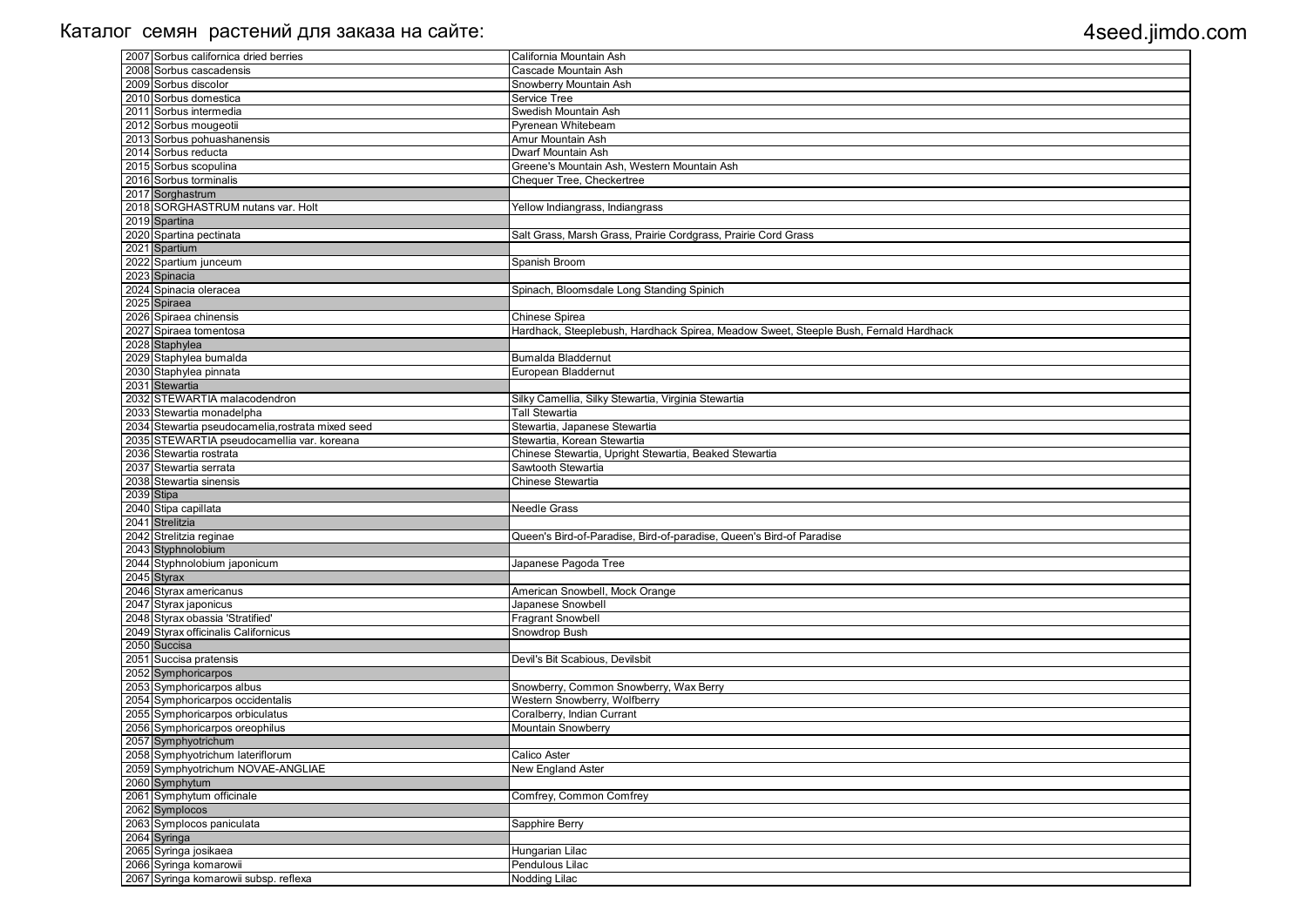|            | 2068 Syringa oblata                                       | <b>Early Lilac</b>                                                                    |
|------------|-----------------------------------------------------------|---------------------------------------------------------------------------------------|
|            | 2069 Syringa reticulata subsp. amurensis                  | Amur Tree Lilac, Amur Lilac                                                           |
|            | 2070 Syringa reticulata subsp. pekinensis                 | Pekin Lilac, Peking Tree Lilac                                                        |
|            | 2071 Syringa vulgaris                                     | Common Lilac, Lilac                                                                   |
|            | 2072 Syringa vulgaris Alba                                | <b>White Flowered Lilac</b>                                                           |
|            | 2073 Syringa wolfii                                       | <b>Wolf's Lilac</b>                                                                   |
|            | 2074 Tabebuia                                             |                                                                                       |
|            | 2075 Tabebuia pallida                                     | Cuban Pink Trumpet Tree, Pink Tecoma, White Cedar, Whitewood, White Trumpet Tree      |
|            | 2076 TABEBUIA rosea                                       | <b>Pink Trumpet-tree</b>                                                              |
|            | 2077 Tagetes                                              |                                                                                       |
|            | 2078 Tagetes patula                                       |                                                                                       |
|            | 2079 Taiwania                                             | French Marigold                                                                       |
|            | 2080 Taiwania cryptomerioides                             |                                                                                       |
|            | 2081 Taraxacum                                            | Chinese Coffin Tree, Coffin Tree, Taiwania                                            |
|            |                                                           |                                                                                       |
|            | 2082 TARAXACUM officinale                                 | <b>Common Dandelion</b>                                                               |
|            | 2083 Taxodium                                             |                                                                                       |
|            | 2084 Taxodium distichum Northern                          | <b>Bald Cypress</b>                                                                   |
|            | 2085 Taxodium distichum var. imbricatum                   | Pond Cypress                                                                          |
|            | 2086 Taxodium huegelii                                    | Montezuma Baldcypress, Montezuma Bald Cypress                                         |
|            | 2087 Taxus                                                |                                                                                       |
|            | 2088 Taxus cuspidata Capitata                             | Japanese Yew                                                                          |
|            | 2089 Taxus wallichiana var. chinensis                     | <b>Chinese Yew</b>                                                                    |
|            | 2090 Taxus wallichiana var. mairei                        | <b>Mair Yew</b>                                                                       |
|            | 2091 Tecoma                                               |                                                                                       |
|            | 2092 Tecoma stans                                         | Yellowbells, Yellow Trumpetbush                                                       |
|            | 2093 Tectona                                              |                                                                                       |
|            | 2094 TECTONA grandis                                      | Burma Teak, Teak                                                                      |
|            | 2095 Telekia                                              |                                                                                       |
|            | 2096 TELEKIA speciosa                                     | Heartleaf Oxeye, Yellow Oxeye, Giant Oxeye, Giant Ox Eye                              |
|            | 2097 Tetradium                                            |                                                                                       |
|            | 2098 Tetradium daniellii                                  | Bee-bee Tree                                                                          |
|            | 2099 Teucrium                                             |                                                                                       |
|            | 2100 Teucrium canadense                                   | American Wood Sage, Germander, Canada Germander                                       |
|            | 2101 Thalictrum                                           |                                                                                       |
|            | 2102 Thalictrum aquilegifolium                            | Meadow Rue, Columbine Meadow-rue                                                      |
|            | 2103 Thuja                                                |                                                                                       |
|            | 2104 Thuja occidentalis                                   | Eastern Arborvitae, White Cedar, Arborvitae, American Arborvitae                      |
|            | 2105 Thuja occidentalis Pyramidalis                       | Pyramidal American Arborvitae                                                         |
|            | 2106 Thuja plicata                                        | Western Red Cedar, Western Redcedar                                                   |
|            | 2107 Thymus                                               |                                                                                       |
|            | 2108 Thymus serpyllum                                     | Creeping Thyme, Breckland Thyme                                                       |
|            | 2109 Thymus vulgaris                                      | Garden Thyme                                                                          |
| 2110 Tilia |                                                           |                                                                                       |
|            | 2111 Tilia americana                                      | Basswood, American Basswood                                                           |
|            | 2112 Tilia amurensis                                      | Amur Linden                                                                           |
|            | 2113 Tilia cordata                                        | Little-leaf Linden, Littleleaf Linden                                                 |
|            | 2114 Tilia dasystyla                                      | Dasystyla Tilia                                                                       |
|            | 2115 Tilia mandshurica                                    | Manchurian Linden                                                                     |
|            | 2116 Tilia platyphyllos                                   | Big-leaf Linden, Largeleaf Linden, Bigleaf Linden, Cut-leaved Lime, Cut-leaved Linden |
|            |                                                           | Cut-leaved Lime, Cut-leaved Linden                                                    |
|            | 2117 Tilia platyphyllos Laciniata<br>2118 Tilia tomentosa |                                                                                       |
|            |                                                           | Silver Linden, Silver Lime                                                            |
|            | 2119 Toona                                                |                                                                                       |
|            | 2120 Toona ciliata                                        | Red Cedar, Australian Red Cedar, Indian Mahogany, Toon, Suren                         |
|            | 2121 Toona sinensis                                       | Chinese Mahogany, Chinese Toon, Red Toon                                              |
|            | 2122 Toxicodendron                                        |                                                                                       |
|            | 2123 Toxicodendron succedaneum                            | <b>Wax Tree</b>                                                                       |
|            | 2124 Toxicodendron vernicifluum                           | <b>Chinese Lacquer</b>                                                                |
|            | 2125 Trachycarpus                                         |                                                                                       |
|            | 2126 TRACHYCARPUS fortunei                                | Windmill Palm, Chinese Windmill Palm, Chusan Palm                                     |
|            | 2127 Tridens                                              |                                                                                       |
|            | 2128 TRIDENS flavus                                       | Purpletop Tridens, Greasegrass, Tall Redtop, Sandgrass                                |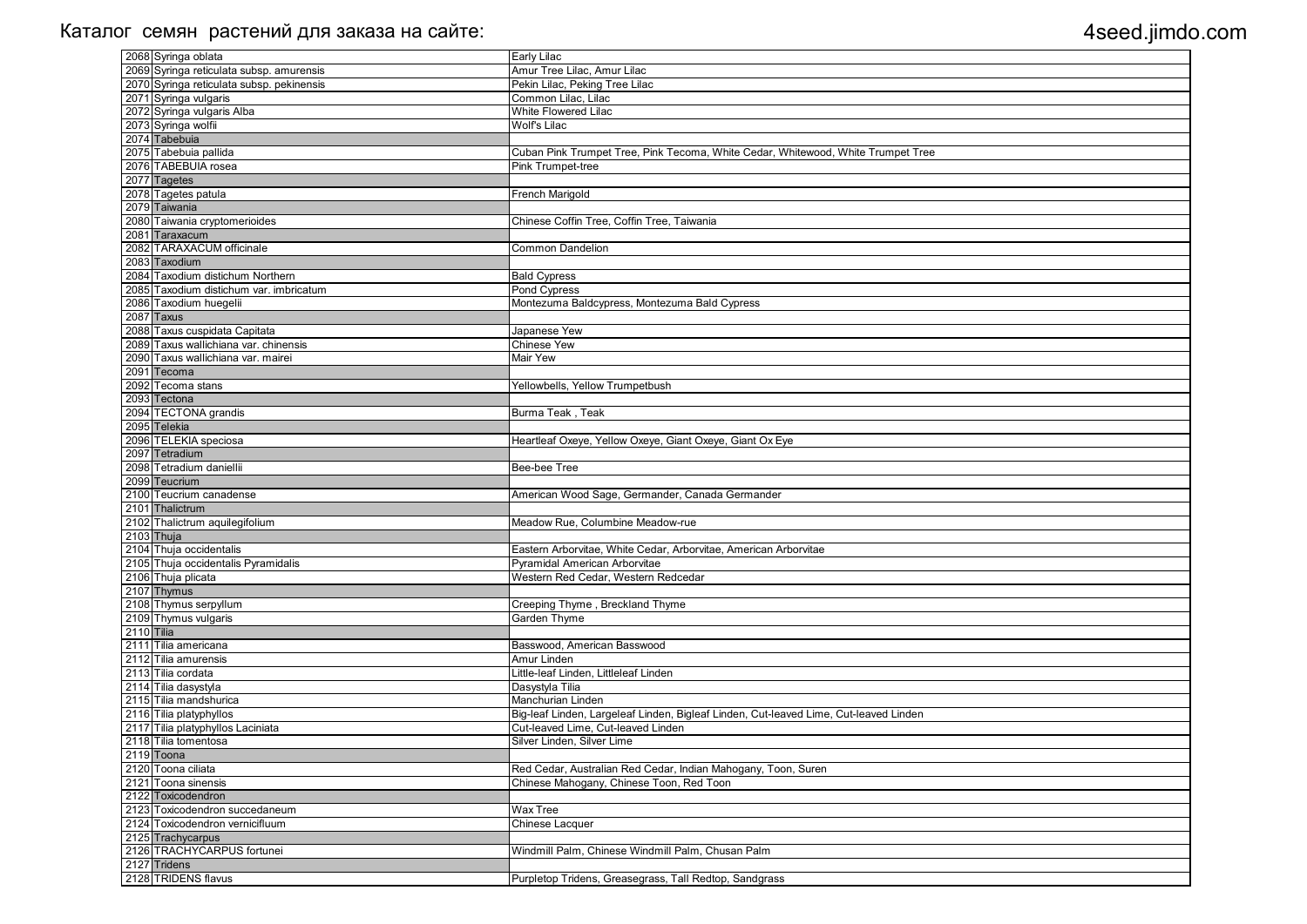| 2129 Trifolium                           |                                                                                                                  |
|------------------------------------------|------------------------------------------------------------------------------------------------------------------|
| 2130 Trifolium campestre                 | <b>Field Clover</b>                                                                                              |
| 2131 Trifolium repens                    | White Clover, Irish Shamrock, True Irish Shamrock, Dutch Clover                                                  |
| 2132 Trigonella                          |                                                                                                                  |
| 2133 Trigonella foenum-graecum           | Fenugreek                                                                                                        |
| 2134 Trillium                            |                                                                                                                  |
| 2135 TRILLIUM grandiflorum               | Large White Trillium, White Trillium                                                                             |
| 2136 Trollius                            |                                                                                                                  |
| 2137 Trollius asiaticus                  | Asian Globeflower                                                                                                |
| 2138 Trollius europaeus                  | <b>Common Globeflower</b>                                                                                        |
| 2139 Tropaeolum                          |                                                                                                                  |
| 2140 Tropaeolum minus Dwarf Jewel        | Dwarf Nasturtium, Dwarf Jewel Nasturtium                                                                         |
| 2141 TROPAEOLUM speciosum                | Flame Nasturtium, Flame Flower, Scottish Flame Flower                                                            |
| 2142 Tsuga                               |                                                                                                                  |
| 2143 Tsuga canadensis Northern           | Eastern Hemlock, Canadian Hemlock                                                                                |
| 2144 Tsuga chinensis                     | Chinese Hemlock                                                                                                  |
| 2145 TSUGA diversifolia                  | Northern Japanese Hemlock                                                                                        |
| 2146 Tsuga heterophylla                  | <b>Western Hemlock</b>                                                                                           |
| 2147 Tsuga mertensiana                   | Mountain Hemlock                                                                                                 |
| 2148 Tussilago                           |                                                                                                                  |
| 2149 Tussilago farfara                   | Coltsfoot                                                                                                        |
| 2150 Ulex                                |                                                                                                                  |
| 2151 Ulex europaea                       | Gorse, Furze, Whin                                                                                               |
| 2152 Ulmus                               |                                                                                                                  |
| 2153 Ulmus alata                         | Winged Elm                                                                                                       |
| 2154 Ulmus americana                     | <b>American Elm</b>                                                                                              |
| 2155 Ulmus davidiana                     | Japanese Elm, David Elm                                                                                          |
| 2156 Ulmus glabra                        | Scotch Elm, Wych Elm                                                                                             |
| 2157 Ulmus minor                         | <b>Field Elm</b>                                                                                                 |
| 2158 Ulmus parvifolia                    | Chinese Elm, Lacebark Elm, Chinese Corkbark Elm                                                                  |
| 2159 Ulmus pumila                        | Siberian Elm, Chinese Elm, Asiatic Elm, Dwarf Elm                                                                |
| 2160 Ulmus rubra w                       | Slippery Elm, Red Elm                                                                                            |
| 2161 Ulmus rubra dw                      | Slippery Elm, Red Elm                                                                                            |
| 2162 Umbellularia                        |                                                                                                                  |
| 2163 Umbellularia californica            | California Bay, California Laurel                                                                                |
| 2164 Vaccinium                           |                                                                                                                  |
| 2165 VACCINIUM angustifolium             | Lowbush Blueberry                                                                                                |
| 2166 VACCINIUM arboreum                  | Farkleberry, Tree Sparkleberry                                                                                   |
| 2167 Vaccinium corymbosum                | Highbush Blueberry                                                                                               |
| 2168 Vaccinium macrocarpon               | Cranberry, American Cranberry                                                                                    |
| 2169 Vaccinium myrtilloides              | Velvetleaf Huckleberry, Canadian Blueberry, Velvetleaf Blueberry, Sourtop Blueberry, Common Blueberry            |
| 2170 Valeriana                           |                                                                                                                  |
| 2171 Valeriana officinalis               | Common Valerian, Garden Valerian                                                                                 |
| 2172 Valerianella                        |                                                                                                                  |
| 2173 Valerianella locusta                | Lewiston Cornsalad, Common Cornsalad, Lamb's Lettuce, Corn Salad, Rapunzel, Field Salad                          |
| 2174 Veratrum                            |                                                                                                                  |
| 2175 Veratrum album                      | White Hellebore, White False Hellebore                                                                           |
| 2176 Veratrum nigrum                     | Black False Hellebore, False Hellebore                                                                           |
| 2177 Verbena                             |                                                                                                                  |
| 2178 Verbena hastata                     | Swamp Verbena, Blue Vervain, Swamp Vervain, American Vervain, False Vervain, Indian Hyssop, Vervain, Wild Hyssop |
| 2179 Vernicia                            |                                                                                                                  |
| 2180 Vernicia fordii                     | <b>Tungoil Tree</b>                                                                                              |
| 2181 Vernonia                            |                                                                                                                  |
| 2182 Vernonia angustifolia               | Ironweed, Tall Ironweed                                                                                          |
| 2183 Vernonia noveboracensis             | Ironweed, New York Ironweed, N.Y. Ironweed                                                                       |
| 2184 Viburnum                            |                                                                                                                  |
| 2185 VIBURNUM alnifolium                 | Dog-Hobble, Hobblebush, Witch-Hobble, Moosewood                                                                  |
| 2186 Viburnum betulifolium               | <b>Birch-leaved Viburnum</b>                                                                                     |
| 2187 Viburnum burejaeticum dried berries | Manchurian Viburnum                                                                                              |
| 2188 Viburnum carlesii                   | Korean Spice Viburnum                                                                                            |
| 2189 Viburnum cassinoides                | Wild Raisin, Possumhaw, Withe Rod                                                                                |

| eberry              |
|---------------------|
|                     |
|                     |
|                     |
|                     |
|                     |
|                     |
|                     |
|                     |
| ervain, Wild Hyssop |
|                     |
|                     |
|                     |
|                     |
|                     |
|                     |
|                     |
|                     |
|                     |
|                     |
|                     |
|                     |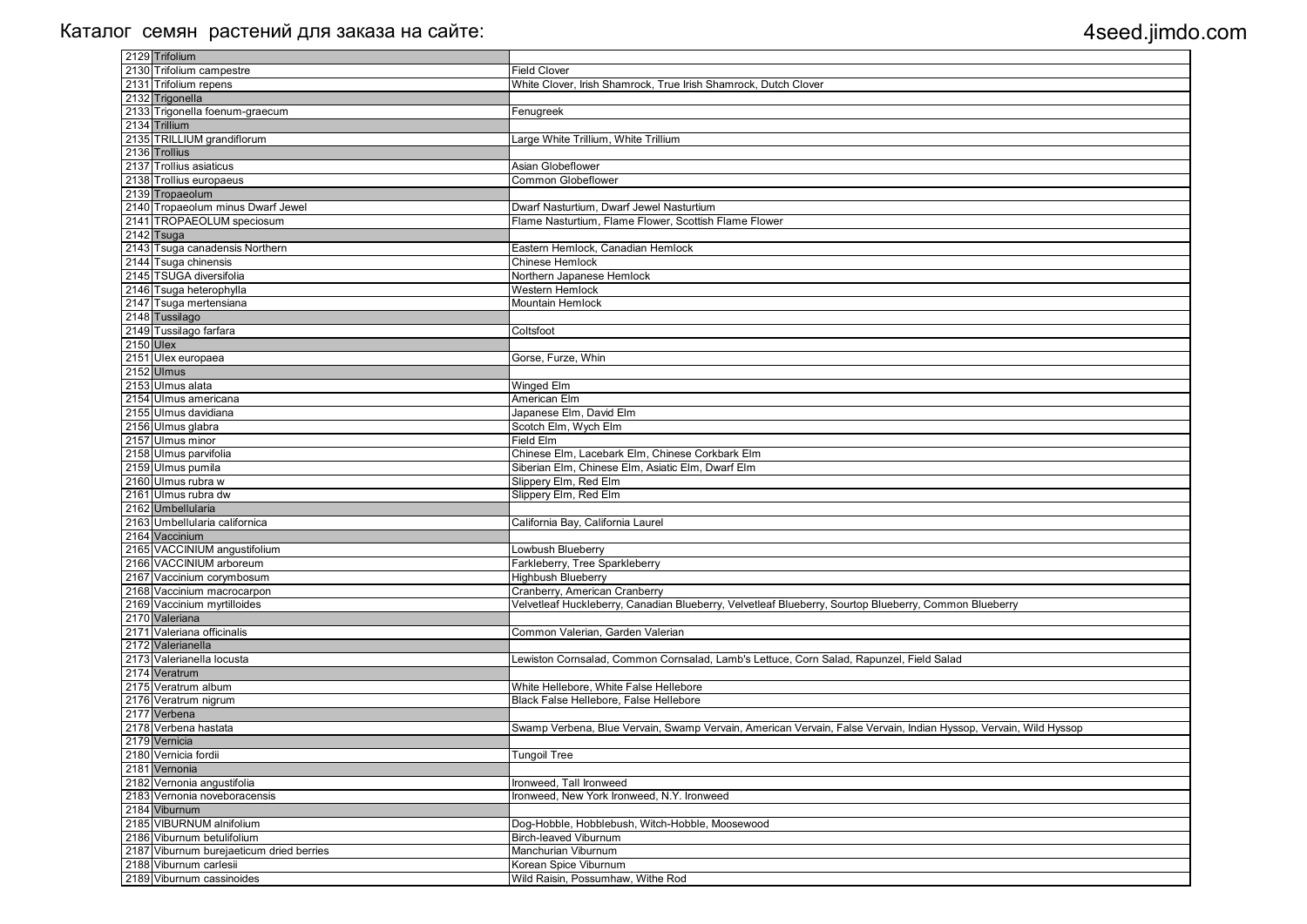| 2190 Viburnum dentatum                   | Arrowwood, Southern Arrowwood                                                                                               |
|------------------------------------------|-----------------------------------------------------------------------------------------------------------------------------|
| 2191 Viburnum dilatatum                  | Linden Viburnum, Linden Arrowwood                                                                                           |
| 2192 Viburnum ichangense                 | Ichang Viburnum                                                                                                             |
| 2193 Viburnum lantana                    | Wayfaring Tree, Wayfaringtree                                                                                               |
| 2194 Viburnum lentago                    | Nannyberry                                                                                                                  |
| 2195 Viburnum nudum                      | Possumhaw, Naked Witherod, Possum-haw Viburnum, Smooth Witherod Viburnum, Possumhaw Viburnum, Wild Raisin, Smooth Withe Rod |
| 2196 VIBURNUM obovatum                   | Walter's Viburnum, Small-leaf Arrowwood                                                                                     |
| 2197 Viburnum opulus                     | European Highbush Cranberry, European Cranberrybush                                                                         |
| 2198 Viburnum plicatum tomentosum        | Double File Viburnum                                                                                                        |
| 2199 Viburnum prunifolium                | Blackhaw                                                                                                                    |
| 2200 Viburnum rhytidophyllum             | Leather-leaf Viburnum, Leatherleaf Arrowwood                                                                                |
| 2201 Viburnum rufidulum                  | Rusty Blackhaw, Southern Blackhaw                                                                                           |
| 2202 Viburnum sargentii                  | Sargent Cranberry                                                                                                           |
| 2203 VIBURNUM setigerum                  | <b>Tea Viburnum</b>                                                                                                         |
| 2204 Viburnum sieboldii                  | Siebold Viburnum, Siebold's Arrowwood                                                                                       |
| 2205 Viburnum trilobum                   | American Highbush Cranberry                                                                                                 |
| 2206 Viburnum trilobum Wentworth         | Wentworth Highbush Cranberry                                                                                                |
| 2207 Viburnum wrightii                   | Wright Viburnum                                                                                                             |
| 2208 Viburnum x rhytidophylloides        | Lantanaphyllum Viburnum                                                                                                     |
| 2209 Viola                               |                                                                                                                             |
| 2210 Viola sororia                       | Butterfly Violet, Common Blue Violet                                                                                        |
| 2211 Vitex                               |                                                                                                                             |
| 2212 Vitex agnus-castus                  | Lilac Chastetree, Monks Pepper Tree                                                                                         |
| 2213 Vitex negundo Heterophylla          | Chastetree, Chinese Chastetree                                                                                              |
| 2214 Vitis                               |                                                                                                                             |
| 2215 VITIS aestivalis                    | Wild Summer Grape, Summer Grape                                                                                             |
| 2216 Vitis amurensis                     | Amur Grape                                                                                                                  |
| 2217 Vitis californica                   | California Wild Grape                                                                                                       |
| 2218 Vitis riparia                       | <b>Riverbank Grape</b>                                                                                                      |
| 2219 Vitis vinifera                      | Domestic Grape, Grape-vine, Cultivated Grape, Wine Grape                                                                    |
| 2220 Washingtonia                        |                                                                                                                             |
| 2221 Washingtonia filifera               | California Fan Palm, Desert Fan Palm                                                                                        |
| 2222 Washingtonia robusta                | Mexican Fan Palm, Washington Fan Palm                                                                                       |
| 2223 Wisteria                            |                                                                                                                             |
| 2224 Wisteria floribunda                 | Japanese Wisteria                                                                                                           |
| 2225 Wisteria frutescens                 | American Wisteria                                                                                                           |
| 2226 Wisteria sinensis                   | Chinese Wisteria                                                                                                            |
| 2227 Xanthoceras                         |                                                                                                                             |
| 2228 Xanthoceras sorbifolium             | Yellowhorn                                                                                                                  |
| 2229 Yucca                               |                                                                                                                             |
| 2230 Yucca baccata                       | Spanish-Bayonet, Banana Yucca, Spanish Bayonet, Datil Yucca                                                                 |
| 2231 Yucca brevifolia                    | Joshua Tree, Yucca Palm, Tree Yucca, Palm Tree Yucca                                                                        |
| 2232 YUCCA elata                         | Soap Tree, Soaptree Yucca, Soapweed, Palmella                                                                               |
| 2233 Yucca filamentosa                   | True Adams Needle, Adam's Needle                                                                                            |
| 2234 Yucca glauca                        | Soapweed, Soapwell, Soapweed Yucca                                                                                          |
| 2235 Zanthoxylum                         |                                                                                                                             |
| 2236 Zanthoxylum clava-herculis          | Southern Prickly Ash, Hercules'-Club, Sea Ash, Pepperwood, Hercules Club                                                    |
| 2237 Zanthoxylum simulans                | Flatspine Prickly Ash, Chinese-pepper, Szechun Pepper                                                                       |
| 2238 Zea                                 |                                                                                                                             |
| 2239 Zea mays 'Bi-Licious'               | Sweet Corn, Popcorn                                                                                                         |
| 2240 Zelkova                             |                                                                                                                             |
| 2241 Zelkova carpinifolia                | Elm Zelkova, Caucasian Zelkova                                                                                              |
| 2242 ZELKOVA schneiderana                | Schneider's Zelkova, Chinese Zelkova, Jumu, Southern Elm                                                                    |
| 2243 Zelkova serrata                     | Japanese Zelkova                                                                                                            |
| 2244 Zelkova sinica                      | Chinese Zelkova                                                                                                             |
| 2245 Zinnia                              |                                                                                                                             |
| 2246 ZINNIA elegans 'Pumila Sprite'      | Elegant Zinnia, Pumila Sprite Zinnia                                                                                        |
| 2247 ZINNIA elegans California Giant Mix | Elegant Zinnia, California Giant Zinnia                                                                                     |
| 2248 Zizia                               |                                                                                                                             |
| 2249 Zizia aurea                         | Golden Zizia, Meadow Parsnip, Golden Alexanders                                                                             |
| 2250 Ziziphus                            |                                                                                                                             |
|                                          |                                                                                                                             |

| iburnum, Wild Raisin, Smooth Withe Rod |
|----------------------------------------|
|                                        |
|                                        |
|                                        |
|                                        |
|                                        |
|                                        |
|                                        |
|                                        |
|                                        |
|                                        |
|                                        |
|                                        |
|                                        |
|                                        |
|                                        |
|                                        |
|                                        |
|                                        |
|                                        |
|                                        |
|                                        |
|                                        |
|                                        |
|                                        |
|                                        |
|                                        |
|                                        |
|                                        |
|                                        |
|                                        |
|                                        |
|                                        |
|                                        |
|                                        |
|                                        |
|                                        |
|                                        |
|                                        |
|                                        |
|                                        |
|                                        |
|                                        |
|                                        |
|                                        |
|                                        |
|                                        |
|                                        |
|                                        |
|                                        |
|                                        |
|                                        |
|                                        |
|                                        |
|                                        |
|                                        |
|                                        |
|                                        |
|                                        |
|                                        |
|                                        |
|                                        |
|                                        |
|                                        |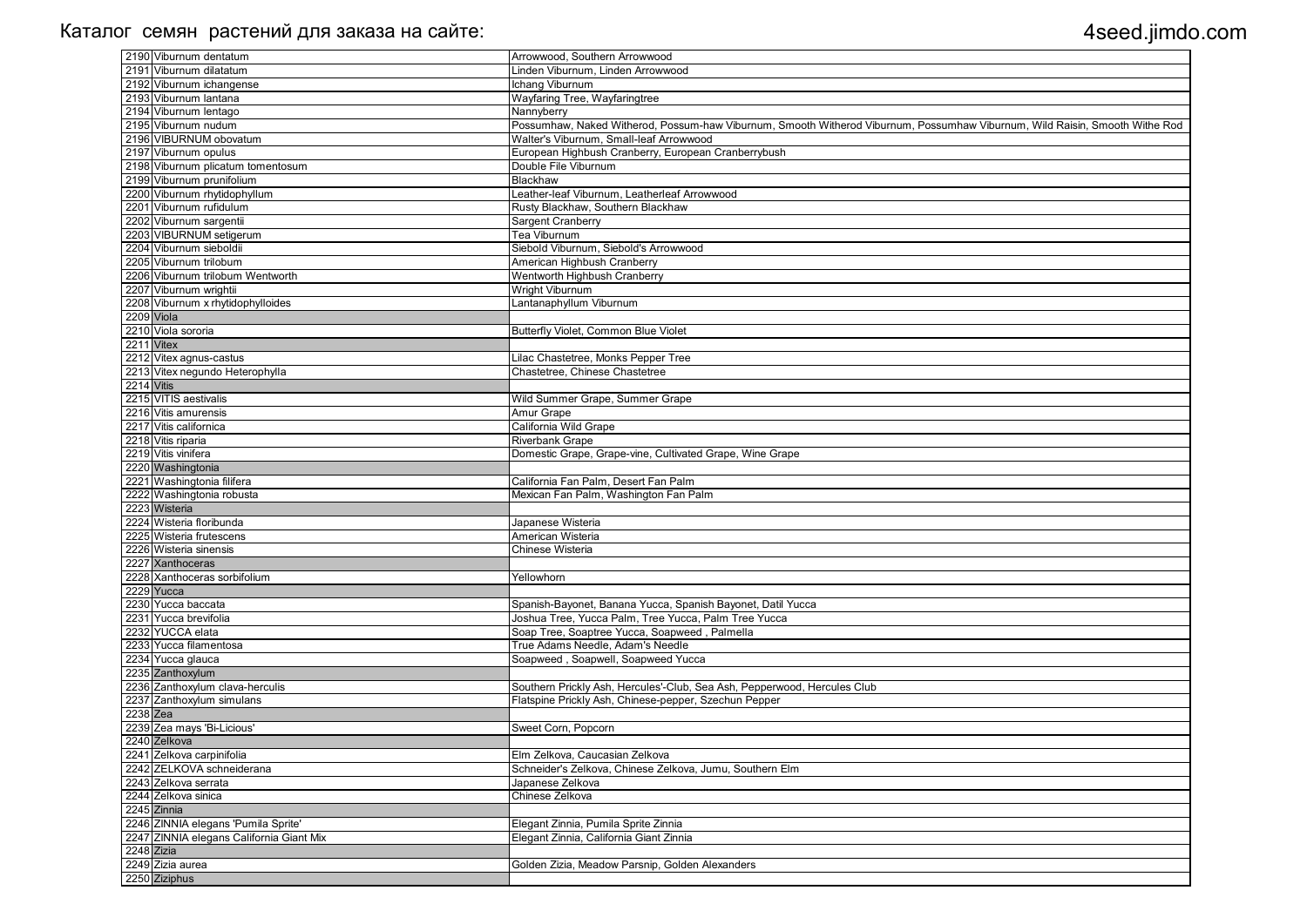| 2251 Ziziphus jujuba                                                                   | Chinese Date, Jujube, Tsao |
|----------------------------------------------------------------------------------------|----------------------------|
| 2252 Ziziphus mucronata                                                                | <b>Buffalo Thorn</b>       |
| 2253 Zoysia                                                                            |                            |
| 2254 ZOYSIA japonica                                                                   | Korean Lawngrass           |
| <b>NZ</b>                                                                              |                            |
| 2255 Acacia acinacea - Gold Dust Wattle                                                |                            |
| 2256 Acacia baileyana - Cootamundra Wattle, Golden Wattle                              |                            |
| 2257 Acacia baileyana var Purpurea - Cootamundra Wattle, Golden Wattle                 |                            |
| 2258 Acacia cardiophylla - Wyalong Wattle                                              |                            |
| 2259 Acacia cultriformis - Knife Leaf Wattle                                           |                            |
| 2260 Acacia dealbata - Silver Wattle                                                   |                            |
| 2261 Acacia decurrens - Green Wattle                                                   |                            |
| 2262 Acacia elata - Cedar Wattle                                                       |                            |
| 2263 Acacia falciformis - Hickory Wattle                                               |                            |
| 2264 Acacia floribunda - Sally Wattle                                                  |                            |
| 2265 Acacia mearnsii - Black Wattle                                                    |                            |
| 2266 Acacia melanoxylon - Australian Blackwood                                         |                            |
| 2267 Acacia pravissima - Alpine Wattle, Ovens Wattle                                   |                            |
| 2268 Acacia pycnantha - Victoria Golden Wattle                                         |                            |
| 2269 Acacia retinodes - Swamp Wattle                                                   |                            |
| 2270 Acacia rubida - Red Wattle                                                        |                            |
| 2271 Acacia suaveolens - Sweet Scented Wattle                                          |                            |
| 2272 Acacia terminalis - Sunshine Wattle                                               |                            |
| 2273 Acacia verniciflua - Varnish Wattle                                               |                            |
| 2274 Acaena inermis Purpurea - Purple Haze (NZ Native)                                 |                            |
| 2275 Acaena novae-zelandiae - Piripiri, Red Bidibidi (NZ Native)                       |                            |
| 2276 Aciphylla aurea - Golden Spaniard, Golden Speargrass (NZ Native)                  |                            |
| 2277 Aciphylla glaucescens - Spaniard (NZ Native)                                      |                            |
| 2278 Aciphylla scott-thomsonii - Giant Spaniard, Speargrass (NZ Native)                |                            |
| 2279 Aciphylla squarrosa - Common Spaniard, Speargrass (NZ Native)                     |                            |
| 2280 Ackama rosaefolia - Makamaka (NZ Native)                                          |                            |
| 2281 Agathis australis - Kauri (NZ Native)                                             |                            |
| 2282 Albizia julibrissin - Persian Silk Tree, Pink Mimosa                              |                            |
| 2283 Albizia lophantha - Cape Wattle, Evergreen Silk Tree                              |                            |
| 2284 Alectryon excelsus - New Zealand oak, Titoki (NZ Native)                          |                            |
| 2285 Alnus cordata - Italian Alder<br>2286 Alnus glutinosa - Black Alder, Common Alder |                            |
| 2287 Alnus rubra - Red Alder                                                           |                            |
| 2288 Anemanthele lessoniana - Gossamer Grass, Wind Grass (NZ Native)                   |                            |
| 2289 Apodasmia similis - Jointed Wire Rush, Oioi (NZ Native)                           |                            |
| 2290 Aristotelia serrata - Makomako, Wineberry (NZ Native)                             |                            |
| 2291 Arthropodium cirratum - Reinga lily, Rock lily (NZ Native)                        |                            |
| 2292 Astelia banksii - Shore Astelia, Wharawhara (NZ Native)                           |                            |
| 2293 Astelia chathamica - Silver Spear (NZ Native)                                     |                            |
| 2294 Astelia fragrans - Bush Flax, Kokaha (NZ Native)                                  |                            |
| 2295 Astelia grandis - Bush Flax (NZ Native)                                           |                            |
| 2296 Astelia nervosa - Mountain Astelia (NZ Native)                                    |                            |
| 2297 Astelia solandri - Kowharawhara, Perching Lily (NZ Native)                        |                            |
| 2298 Baumea articulata - Jointed twig-rush (NZ Native)                                 |                            |
| 2299 Beilschmiedia tarairi - Taraire (NZ Native)                                       |                            |
| 2300 Betula papyrifera - Paper Birch                                                   |                            |
| 2301 Betula pendula - Silver Birch                                                     |                            |
| 2302 Brachyglottis repanda var Rangiora - Bushman's friend, Rangiora (NZ Native)       |                            |
| 2303 Callistemon citrinus - Bottlebrush, Crimson Bottlebrush                           |                            |
| 2304 Callistemon salignus - Bottlebrush, Willow Bottlebrush, White bottlebrush         |                            |
| 2305 Callistemon viminalis - Bottlebrush, Weeping Bottlebrush                          |                            |
| 2306 Carex albula - (NZ Native)                                                        |                            |
| 2307 Carex buchananii - Carex Red Rooster (NZ Native)                                  |                            |
| 2308 Carex comams var Red - Bronco, Bronze Curls (NZ Native)                           |                            |
| 2309 Carex comans var Frosted Curls - Amazon Mist, Frosted Curls (NZ Native)           |                            |
| 2310 Carex comans var Green - Common sedge (NZ Native)                                 |                            |

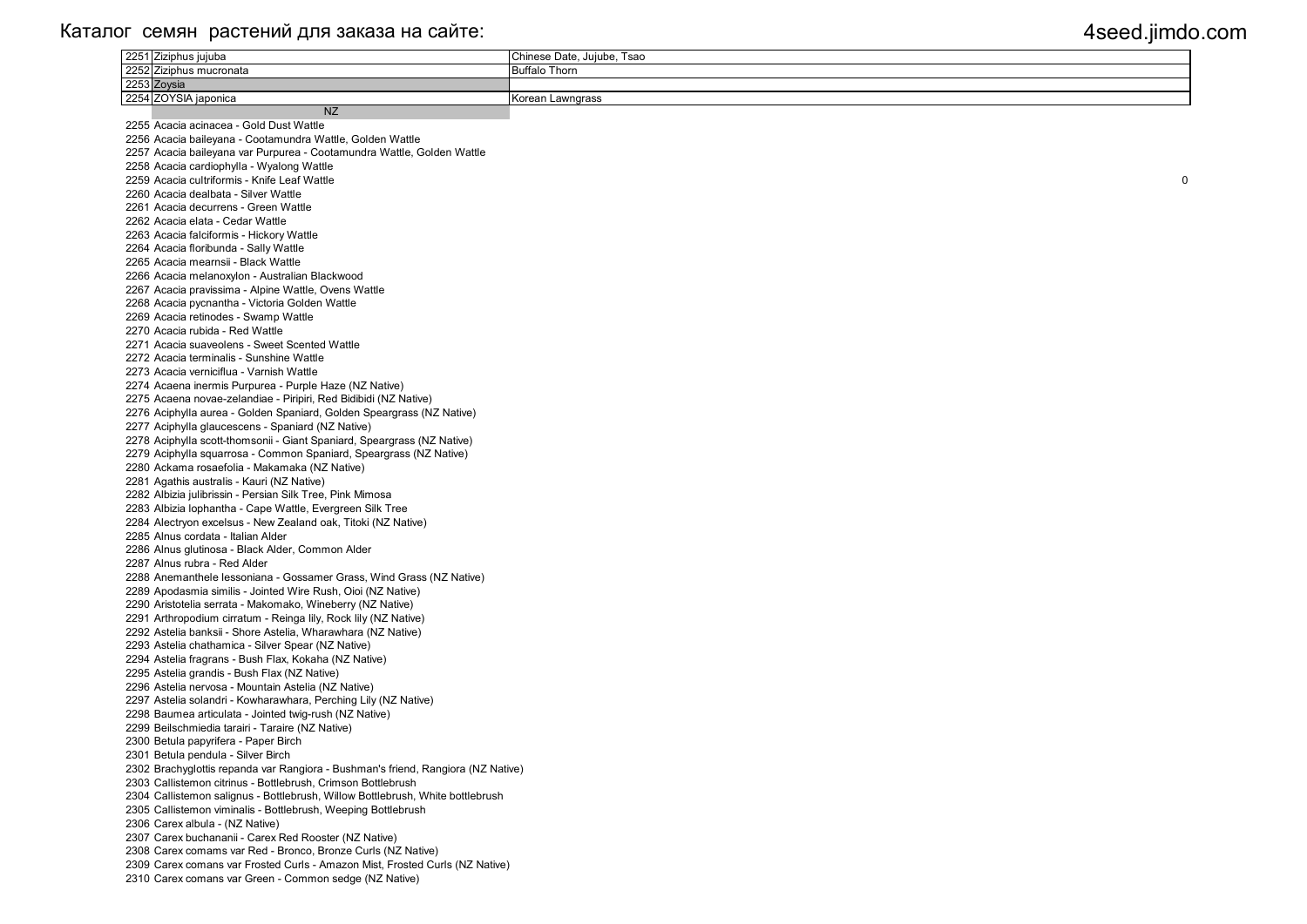### Каталог семян растений для заказа на сайте: 4seed.jimdo.com 4seed.jimdo.com

2311 Carex coriacea - (NZ Native) 2312 Carex dipsacea - Tahoata (NZ Native) 2313 Carex dissita - (NZ Native) 2314 Carex flagellifera var Green - (NZ Native) 2315 Carex flagellifera var Green-Brown - (NZ Native) 2316 Carex flagellifera var Red - (NZ Native) 2317 Carex geminata - (NZ Native) 2318 Carex lambertina - (NZ Native) 2319 Carex lessoniana - (NZ Native) 2320 Carex maorica - (NZ Native) 2321 Carex secta - Pukio , Purei (NZ Native) 2322 Carex solandri - (NZ Native) 2323 Carex tenuiculmis - (NZ Native) 2324 Carex testacea - Prairie Fire (NZ Native) 2325 Carex trifida - Mutton Bird Sedge, Tataka (NZ Native) 2326 Carex virgata - (NZ Native) 2327 Carmichaelia stevensonii - Hokiawga (NZ Native) 2328 Carpodetus serratus - Marbleleaf, Putaputaweta (NZ Native) 2329 Casuarina cunninghamiana - River She-Oak 2330 Casuarina glauca - Swamp She-Oak 2331 Casuarina verticillata - Drooping She-Oak 2332 Celmisia armstrongi - Armstrong's Daisy, Lance Leaved Daisy (NZ Native) 2333 Celmisia semicordata - Mountain Daisy, Tikumu (NZ Native) 2334 Ceratonia siliqua - Carob Tree 2335 Cercis siliquastrum - Judas Tree 2336 Chamaecytisus palmensis - Tagasaste , Tree Lucerne 2337 Chionochloa conspicua - Hunangamoho, Snow Grass (NZ Native) 2338 Chionochloa flavescens - Broad Leaved Snow Tussock (NZ Native) 2339 Chionochloa flavicans - Miniature Toe Toe (NZ Native) 2340 Chionochloa rigida - Narrow leaved Snow Tussock (NZ Native) 2341 Chionochloa rubra - Red Tussock, Snow Grass (NZ Native) 2342 Clematis paniculata - Puawhananga (NZ Native) 2343 Clianthus puniceus albus - White Flowering Kaka Beak (NZ Native) 2344 Clianthus puniceus rosea - Kaka Beak, Kowhai Ngutu Kaka, owhai ngutukaka (NZ Native) 2345 Coprosma australis - Kanono, Raurekau (NZ Native) 2346 Coprosma brunnea - Brown-stemmed coprosma (NZ Native) 2347 Coprosma grandifolia - Kanono, Raurekau (NZ Native) 2348 Coprosma lucida - Karamu (NZ Native) 2349 Coprosma parviflora - Leafy coprosma (NZ Native) 2350 Coprosma propinqua - Mingimingi (NZ Native) 2351 Coprosma repens - Taupata (NZ Native) 2352 Coprosma rhamnoides - Mingimingi, Twiggy coprosma (NZ Native) 2353 Coprosma robusta - Karamu (NZ Native) 2354 Coprosma rugosa - Needle-leaved mountain coprosma (NZ Native) 2355 Cordyline australis - Cabbage Palm, Cabbage Tree, Ti kouka, Torbay Palm (NZ Native) 2356 Cordyline australis purpureum - Purple Cabbage Tree (NZ Native) 2357 Cordyline banksii - Forest Cabbage Tree, Ti Ngahere (NZ Native) 2358 Cordyline baueri - Norfolk Island Cabbage Tree (NZ Native) 2359 Cordyline indivisa - Mountain Cabbage Tree (NZ Native) 2360 Cordyline kaspar - Three Kings Cabbage Tree (NZ Native) 2361 Cordyline pumilio - Dwarf or Pigmy Cabbage Tree, Ti koraha (NZ Native) 2362 Coriaria arborea - Tutu (NZ Native) 2363 Corokia cotoneaster - Korokio (NZ Native) 2364 Corokia cotoneaster var cheesemanii - Korokio (NZ Native) 2365 Cortaderia fulvida - Toetoe (NZ Native) 2366 Cortaderia richardii - Toetoe (NZ Native) 2367 Cortaderia toetoe - Toetoe (NZ Native) 2368 Corymbia ficifolia - Scarlet Flowering Gum 2369 Corynocarpus laevigatus - Karaka (NZ Native) 2370 Cryptomeria japonica - Japanese cedar 2371 Cupressus macrocarpa - Monterey Cypress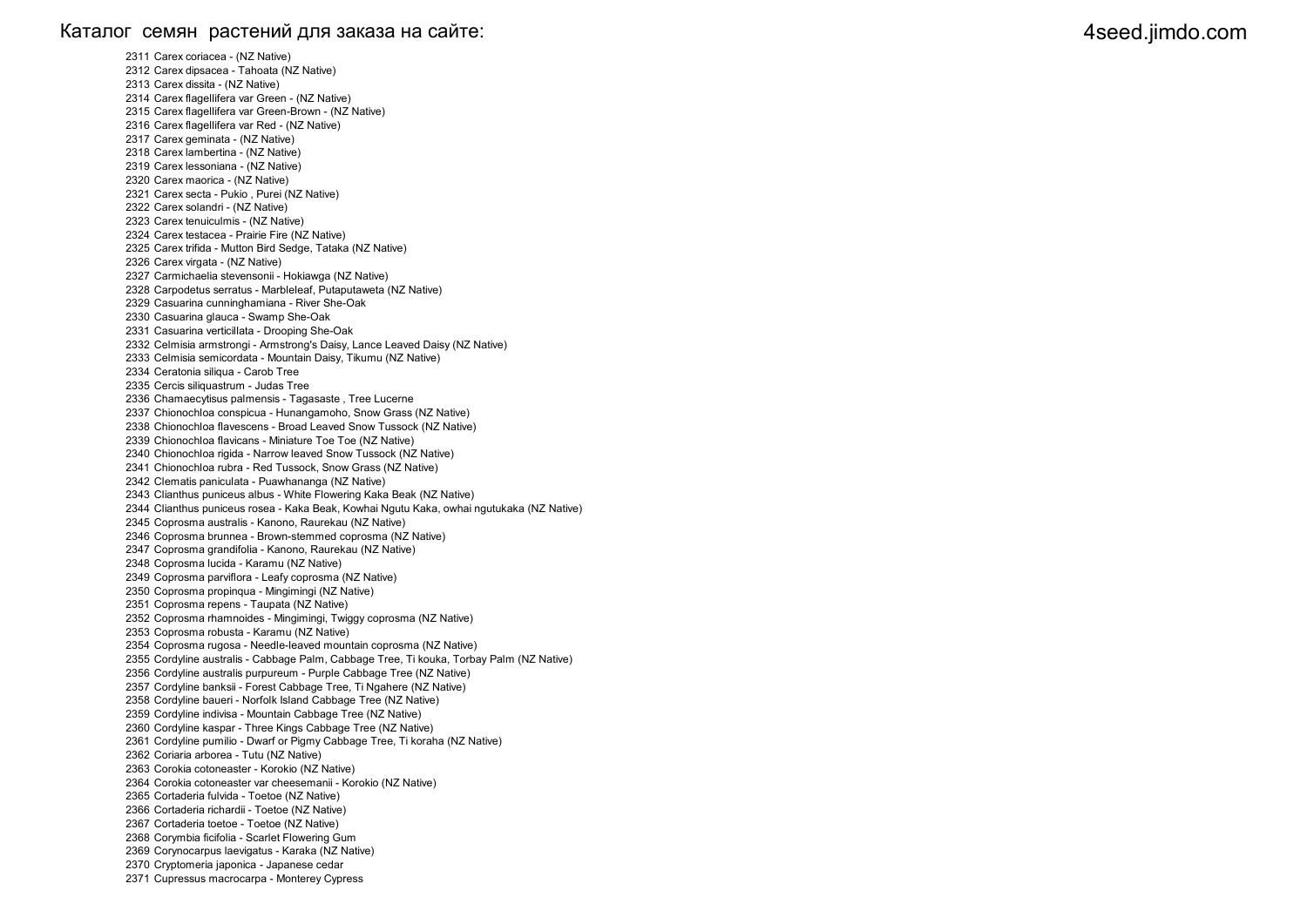### Каталог семян растений для заказа на сайте: 4seed.jimdo.com 4seed.jimdo.com

2372 Cyathea dealbata - Ponga, Silver Fern, Tree Fern (NZ Native) 2373 Cyathea medullaris - Black Tree Fern, Mamaku, Tree Fern (NZ Native) 2374 Cyperus ustulatus - Giant Umbrella Sedge, Toetoe Upoko-Tangata (NZ Native) 2375 Dacrycarpus dacrydioides - Kahikatea, White Pine (NZ Native) 2376 Desmoschoenus spiralis - Golden Sand Sedge, Pingao (NZ Native) 2377 Dianella nigra - NZ Blueberry, Turutu (NZ Native) 2378 Dicksonia fibrosa - Ponga, Tree Fern, Wheki, Wheki-ponga (NZ Native) 2379 Dodonaea viscosa - Akeake (NZ Native) 2380 Dodonaea viscosa var purpurea - Purple Akeake (NZ Native) 2381 Dysoxylum spectabile - Kohekohe, New Zealand Mahogany (NZ Native) 2382 Entelea arborescens - Whau (NZ Native) 2383 Eucalyptus alpina - Ak Gum 2384 Eucalyptus bosistoana - Coast Grey Box 2385 Eucalyptus botryoides - Southern Mahogany 2386 Eucalyptus brookerana - Brooker's Gum 2387 Eucalyptus camaldulensis - Red River Gum 2388 Eucalyptus camphora - 2389 Eucalyptus cinerea - Silver Dollar Gum 2390 Eucalyptus citriodora - Lemon Scented Gum 2391 Eucalyptus cladocalyx - Sugar Gum 2392 Eucalyptus coccifera - Tasmanian Snow Gum 2393 Eucalyptus cordata - Heart-Leaved Silver Gum 2394 Eucalyptus crebra - Narrow-Leaved Ironbark 2395 Eucalyptus crenulata - Silver Gum 2396 Eucalyptus delegatensis - Alpine Ash 2397 Eucalyptus diversicolor - Karri 2398 Eucalyptus fastigata - Brown Barrel 2399 Eucalyptus ficifolia - Scarlet Flowering Gum 2400 Eucalyptus globoidea - White Stringybark 2401 Eucalyptus globulus - Blue Gum, Tasmanian Blue Gum 2402 Eucalyptus grandis - Rose Gum 2403 Eucalyptus gunnii - Cider Gum 2404 Eucalyptus leucoxylon - Yellow Gum 2405 Eucalyptus leucoxylon rosea - Red Flowering Gum 2406 Eucalyptus macarthurii - amden Woollybutt 2407 Eucalyptus macrocarpa - Rose Of The West 2408 Eucalyptus macrorhyncha - Red Stringybark 2409 Eucalyptus maculata - Spotted Gum 2410 Eucalyptus marginata - Jarrah 2411 Eucalyptus microcorys - Tallowood 2412 Eucalyptus muelleriana - Yellow Stringybark 2413 Eucalyptus nicholii - Narrow Leaved Pepperment, Willow Pepperment 2414 Eucalyptus nitens - Shining Gum 2415 Eucalyptus obliqua - Messmate Stringy Bark 2416 Eucalyptus ovata - Swamp Gum 2417 Eucalyptus pauciflora - Snow Gum 2418 Eucalyptus pauciflora ssp niphophila - Snow Gum 2419 Eucalyptus pilularis - Blackbutt 2420 Eucalyptus pulchella - White Peppermint 2421 Eucalyptus regnans - Mountain Ash 2422 Eucalyptus saligna - Sydney Blue Gum 2423 Eucalyptus salubris - Gimlet 2424 Eucalyptus serraeniss - 2425 Eucalyptus sideroxylon - Red Ironbark 2426 Eucalyptus sideroxylon Rosea - Pink-Flowering Red Ironbark 2427 Eucalyptus sieberi - Silvertop Ash 2428 Eucalyptus viminalis - Manna Gum 2429 Festuca actae - Banks Peninsula Blue Tussock (NZ Native) 2430 Festuca coxii - Blue Festuca (NZ Native) 2431 Ficinia nodosa - Knobby Clubrush (NZ Native) 2432 Fuchsia excorticata - Konini, Kotukutuku, Tree Fuchsia (NZ Native)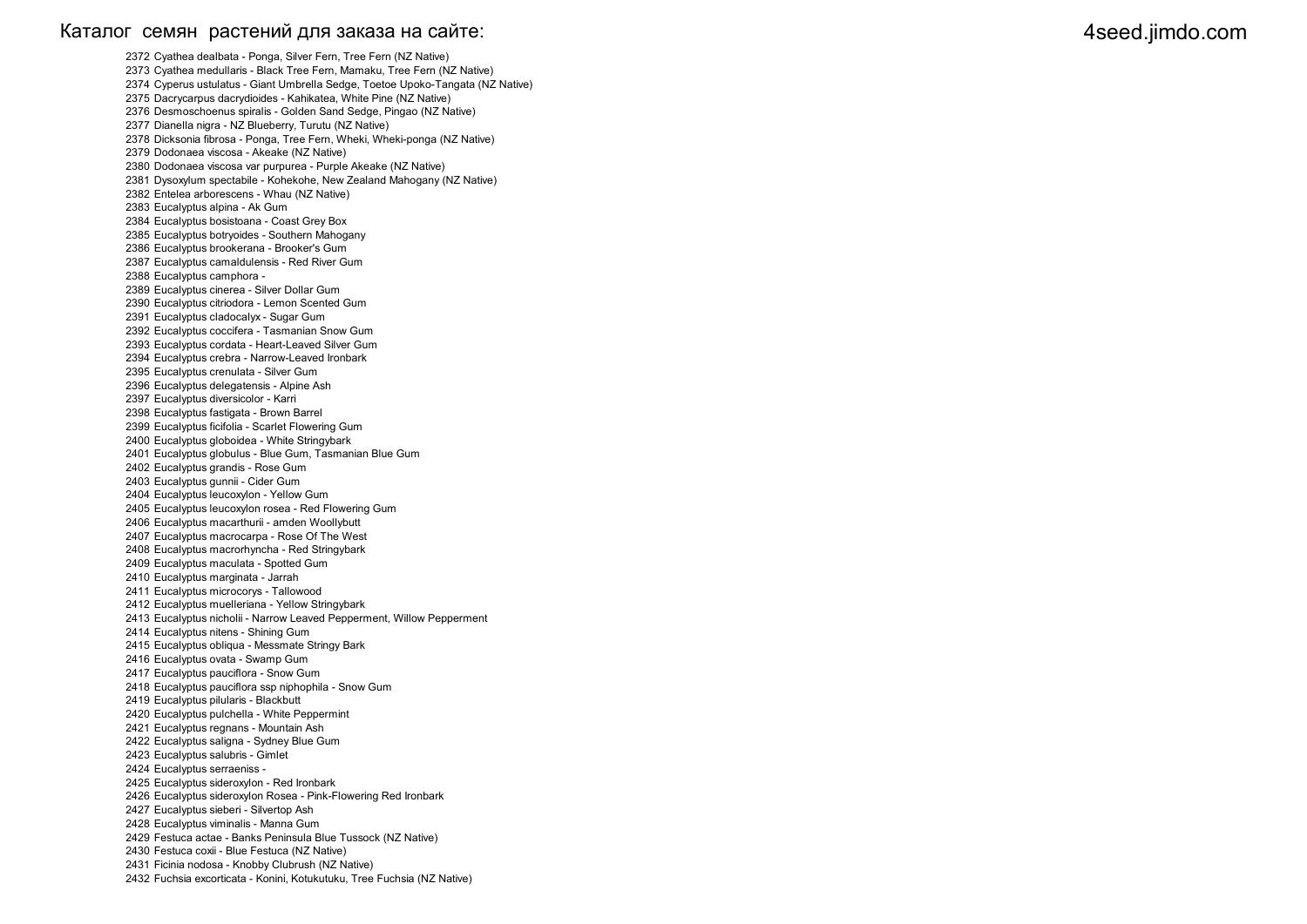### Каталог семян растений для заказа на сайте: 4seed.jimdo.com والمستخدم المستخدم المستخدم المستخدم المستخدم المستخدم المستخدم المستخدم المستخدم المستخدم المستخدم المستخدم المستخدم المستخدم المستخدم المستخدم المستخدم المستخد

2433 Fuscospora cliffortioides - Mountain beech (NZ Native) 2434 Gaultheria antipoda - Snowberry (NZ Native) 2435 Gleditsia triacanthos inermis - Thornless Honey Locust 2436 Grevillea robusta - Silky Oak 2437 Hakea laurina - Kodjet , Pincushion bush 2438 Hebe elliptica - (NZ Native) 2439 Hebe hulkeana - NZ Lilac (NZ Native) 2440 Hebe salicifolia - Koromiko, Koromuka (NZ Native) 2441 Hebe speciosa - Napuka, Titirangi (NZ Native) 2442 Hebe stricta - Koromiko (NZ Native) 2443 Hedycarya arborea - Pigeonwood (NZ Native) 2444 Heliohebe hulkeana - New Zealand Lilac (NZ Native) 2445 Hibiscus trionum - Perennial Hibiscus (NZ Native) 2446 Hoheria angustifolia - Hungere , Narrow-leaved Lacebark (NZ Native) 2447 Hoheria lyalli - Mountain Lacebark (NZ Native) 2448 Hoheria populnea - Houhere, Lacebark (NZ Native) 2449 Hoheria sexstylosa - Houhere , Long-leaved lacebark (NZ Native) 2450 Hymenosporum flavum - Frangipani 2451 Indigofera australis - Australian Indigo 2452 Isolepis nodosa - Knobby Clubrush (NZ Native) 2453 Jacaranda mimosaefolia - Jacaranda 2454 Juncus edgarie - Common rush, Wiwi (NZ Native) 2455 Juncus gregifolrus - Common rush, Wiwi (NZ Native) 2456 Juncus maritimis - Sea Rush (NZ Native) 2457 Juncus pallidus - Giant Rush, Wiwi (NZ Native) 2458 Knightia excelsa - NZ Honeysuckle, Rewarewa (NZ Native) 2459 Kunzea baxterii - Scarlet Kunzea 2460 Kunzea ericoides - Kanuka (NZ Native) 2461 Laburnum anagyroides - Golden Chain Tree 2462 Larix decidua - European Larch 2463 Leptecophylla juniperina - Mingimingi, Prickly Mingimingi (NZ Native) 2464 Leptocarpus similis - Jointed Wire Rush, Oioi (NZ Native) 2465 Leptospermum rotundifolium - Round-leaved Tea Tree 2466 Leptospermum scoparium incanum-High-UMF-Northland - Manuka seed from high UMF (Non-peroxide antibacterial component) honey collection area Northland NZ (NZ Native) 2467 Leptospermum scoparium-High-UMF-Westland - Manuka. Seed from high UMF (Non-peroxide antibacterial component) honey collection area Westland NZ (NZ Native) 2468 Libertia grandiflora - Native Iris, New Zealand Iris (NZ Native) 2469 Libertia ixioides - Mikoikoi, Native Iris, Tukauki (NZ Native) 2470 Libertia peregrinans - Native Iris, New Zealand Iris (NZ Native) 2471 Libocedrus plumosa - Kawaka (NZ Native) 2472 Liquidamber styraciflua - Liquidamber, Sweetgum, American sweetgum 2473 Lomandra longifolia - Basket Grass, Spiny-head 2474 Lophomyrtus bullata - Ramarama (NZ Native) 2475 Lophomyrtus obcordata - Rohutu (NZ Native) 2476 Machaerina articulata - Jointed twig-rush (NZ Native) 2477 Macropiper excelsum - Kawakawa, Pepper Tree (NZ Native) 2478 Melaleuca armillaris - Bracelet Honey Myrtle, Myrtle 2479 Melaleuca decora - Myrtle , White Cloud Trea, White Feather Honey Myrtle 2480 Melaleuca ericifolia - Swamp Paperbark 2481 Melaleuca hypericifolia - Dotted Melaleuca, Hillock Bush, Red Honey Myrtle, Red-Flowered Paperbark 2482 Melaleuca linariifolia - Narrow-leaved Paperbark, Snow-in-Summer 2483 Melaleuca stypheloides - Prickly Paperbark, Prickly-leaved Tea Tree 2484 Melicope ternata - Wharangi (NZ Native) 2485 Melicytus ramiflorus - Mahoe, Whiteywood (NZ Native) 2486 Meryta sinclarii - Puka (NZ Native) 2487 Metrosideros excelsa - Red - NZ Christmas Tree, Pohutukawa (NZ Native) 2488 Metrosideros excelsa - Yellow - Pohutukawa Yellow flower (NZ Native) 2489 Metrosideros fulgens - Rata vine, Scarlet rata (NZ Native) 2490 Metrosideros perfororata - White Rata (NZ Native) 2491 Metrosideros robusta - Rata (NZ Native) 2492 Metrosideros umbellata - Southern Rata (NZ Native) 2493 Microlaena avenacea - Bush Rice Grass (NZ Native)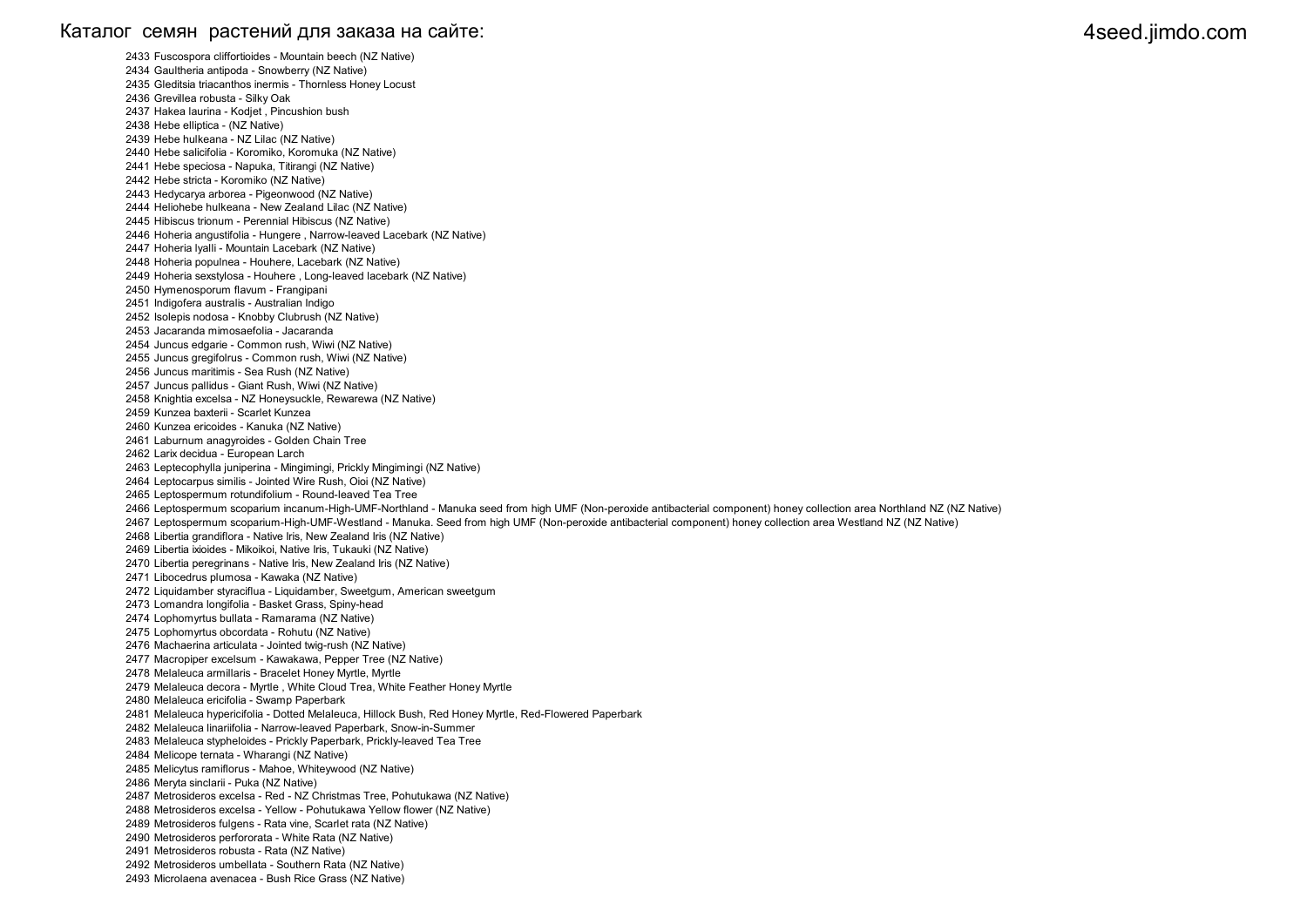### Каталог семян растений для заказа на сайте: 4seed.jimdo.com والمستخدم المستخدم المستخدم المستخدم المستخدم المستخدم المستخدم المستخدم المستخدم المستخدم المستخدم المستخدم المستخدم المستخدم المستخدم المستخدم المستخدم المستخد

2494 Microlaena stipoides - Meadow Rice Grass, Paatiitii, weeping rice grass (NZ Native) 2495 Muehlenbeckia astonii - Mingimingi, Shrubby tororaro, Wiggywig (NZ Native) 2496 Myoporum laetum - Ngaio (NZ Native) 2497 Myosotidium hortensia - Chatham Island Forget-Me-Not (NZ Native) 2498 Myrsine australis - Mapou, Red Matipo (NZ Native) 2499 Nothofagus solandri var. cliffortioides - Mountain beech (NZ Native) 2500 Olearia avicenniaefolia - Akeake (NZ Native) 2501 Olearia paniculata - Akiraho (NZ Native) 2502 Oryzopsis lessoniana - Bamboo Grass (NZ Native) 2503 Pachystegia insignis - Marlborough Rock Daisy (NZ Native) 2504 Parsonsia heterophylla - Kaiku, Kaiwhiria, New Zealand Jasmine (NZ Native) 2505 Paulownia tomentosa - Princess Tree 2506 Pennantia corymbosa - Bellbird Tree, Kaikomako (NZ Native) 2507 Phormium cookianum - Mountain Flax, Wharariki (NZ Native) 2508 Phormium cookianum purpureum - flax, Purple flax (NZ Native) 2509 Phormium Emerald Gem - Dwarf Green tenax, Emerald Gem, Flax Dwarf Green (NZ Native) 2510 Phormium tenax - Flax, Harakeke (NZ Native) 2511 Phormium tenax purpureum - Purple flax (NZ Native) 2512 Picea abies - Norway spruce 2513 Picea pungens glauca - Blue Spruce, Colorado Blue Spruce 2514 Pinus pinea - Italian Stone Pine, Stone Pine 2515 Pinus radiata - Monterey Pine 2516 Pittosporum crassifolium - Karo (NZ Native) 2517 Pittosporum eugenioides - Lemonwood , Tarata (NZ Native) 2518 Pittosporum ralphii - Karo (NZ Native) 2519 Pittosporum tenuifolium - Black Matipo, Kohuhu (NZ Native) 2520 Pittosporum tenuifolium ssp colensoi - Black Mapou (NZ Native) 2521 Plagianthus divaricatus - Makaka, Marsh Ribbonwood (NZ Native) 2522 Plagianthus regius - Manatu, Ribbonwood (NZ Native) 2523 Poa astonii - Coastal poa (NZ Native) 2524 Poa cita - Silver Tussock (NZ Native) 2525 Podocarpus totara - Totara (NZ Native) 2526 Pomaderris kumeraho - Golden Tainui , Kumarahou (NZ Native) 2527 Pouteria costata - Tawapou (NZ Native) 2528 Prumnopitys ferruginea - Brown Pine, Miro (NZ Native) 2529 Prumnopitys taxifolia - Black Pine, Matai (NZ Native) 2530 Pseudopanax arboreus - Five Finger, Puahou, Whauwhaupaku (NZ Native) 2531 Pseudopanax colensoi - Orihou (NZ Native) 2532 Pseudopanax crassifolius - Horoeka, Lancewood (NZ Native) 2533 Pseudopanax ferox - Lancewood, Toothed Lancewood (NZ Native) 2534 Pseudopanax laetus - Five Finger (NZ Native) 2535 Pseudopanax lessonii - Houpara (NZ Native) 2536 Pseudotsuga menziesii - Douglas Fir 2537 Pseudowintera colorata - Horopito, Pepper tree (NZ Native) 2538 Ranunculus lyallii - Mt Cook Lily (NZ Native) 2539 Rhopalostylis baueri var Cheesemanii - Kermadec Island Nikau (NZ Native) 2540 Rhopalostylis sapida - Nikau Palm (NZ Native) 2541 Robinia pseudoacacia - Black Locust 2542 Schefflera digitata - Pate, Seven Finger (NZ Native) 2543 Schoenoplectus tabernaemontani - Kapungawha, Lake Club-rush, Zebra Rush (NZ Native) 2544 Schoenoplectus validus - Kapungawha, Lake Club-rush (NZ Native) 2545 Scirpus americanus - Triangular-stemmed sedge (NZ Native) 2546 Scirpus nodosus - 2547 Solanum laciniatum - Poroporo (NZ Native) 2548 Sophora chathamica - Kowhai (NZ Native) 2549 Sophora japonica - Japanese Kowhai, Japanese Pagoda Tree 2550 Sophora longicarinata - Kowhai (NZ Native) 2551 Sophora microphylla - Kowhai (NZ Native) 2552 Sophora prostrata - Prostrate Kowhai (NZ Native) 2553 Sophora tetraptera - Kowhai (NZ Native) 2554 Sorbus aucuparia - Mountain Ash, Rowan